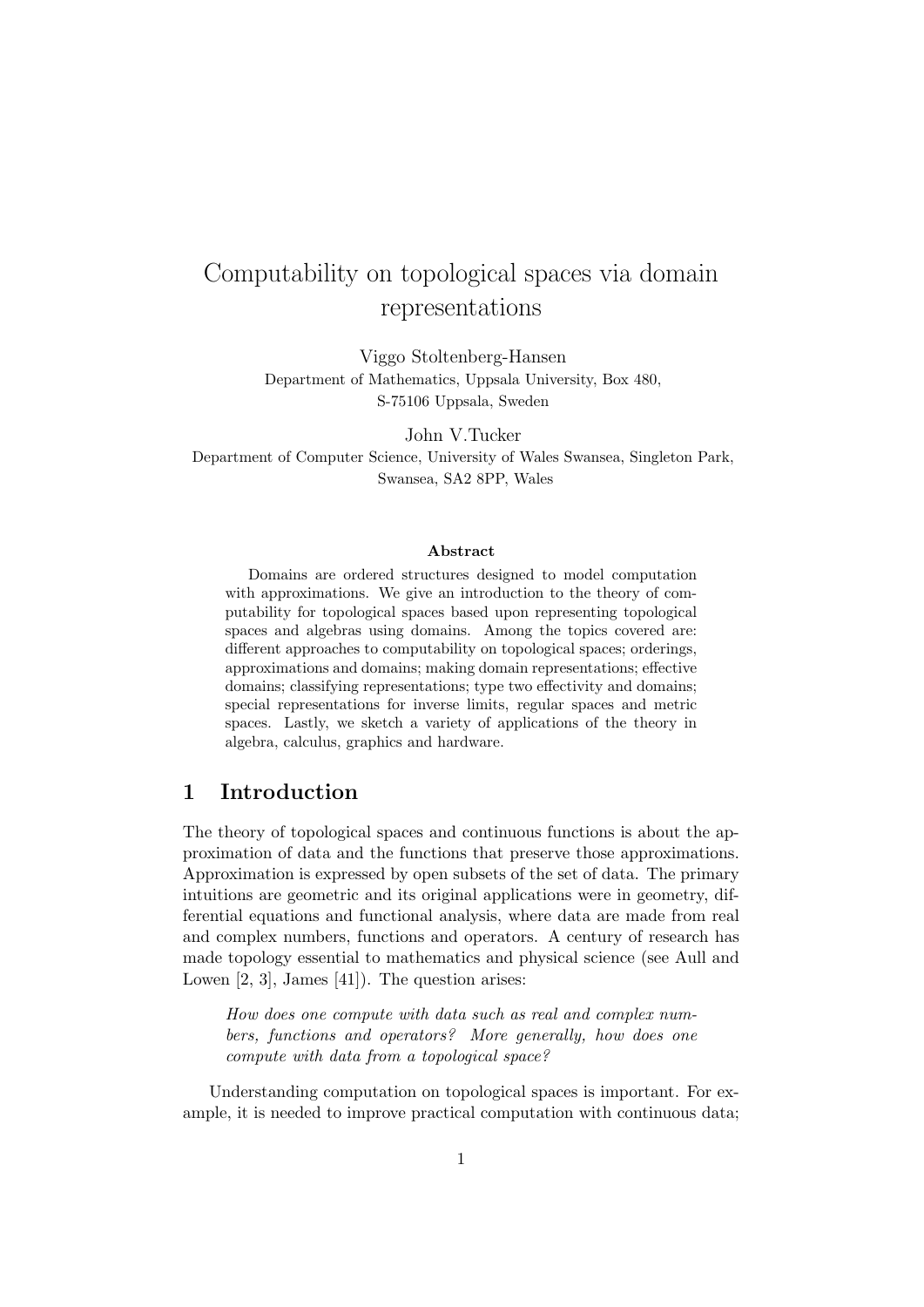to compare and unify digital and analogue computation; to explore computation in analysis and geometry; and to establish the computational and logical nature of physical systems - to name just four research problems of contemporary interest.

There are several answers to the computability question above, some methods are specific to the real numbers, some are general for a class of topological spaces. Here we will explain one answer:

Represent topological spaces of data by domains and reduce computation on those spaces to computation on domains.

We will summarise other approaches to computability shortly (Section 2).

The theory of domains and order-preserving functions is also about the approximation of data and the functions that preserve approximations. Approximation is expressed by an ordering on the set of data. The primary intuitions are computational and its primary applications are in computability theory and the semantics of programming languages and logics, where computations are defined using recursion equations on functions, memory states and environments, data, processes, formulae and types. The foundations of the subject were laid by D. S. Scott [62, 63, 64] and Yu. L. Ershov [33, 34].

Domains are ordered algebraic structures containing both approximations and the data they approximate. The ordering  $\subseteq$  on a domain D formulates the idea that for  $a, b \in D$ ,

 $a \sqsubseteq b \Longleftrightarrow$  'datum b is a better approximation than datum a'.

The limits of sequences of such approximations are the data to be approximated. Computations are modelled as a process of finding better and better approximations.

Domains are designed to solve equations. Their orderings are used to capture some of the features of using iterative algorithms to approximate solutions. The equations are formulated as fixed point equations, i.e., for a given function  $f: D \to D$ , find a in D such that  $f(a) = a$ . The fixed point methods build the solutions from their approximations. The inspiration of these essential features of domains and equation solving are the complete partially ordered set (cpo) and the equation solving methods of the Tarski-Knaster Fixed Point Theorem, proved in 1927; (see, e.g., Tarski [79]). These methods found their way into computability theory via theorems such as Kleene's recursion theorems. The methods were applied on particular cpos of functions on natural numbers to explain recursion. Through the theory of domains and domain representations the wide applicability of fixed point methods to computational problems became evident.

The theory of domain representations of topological spaces is a general theory about how to: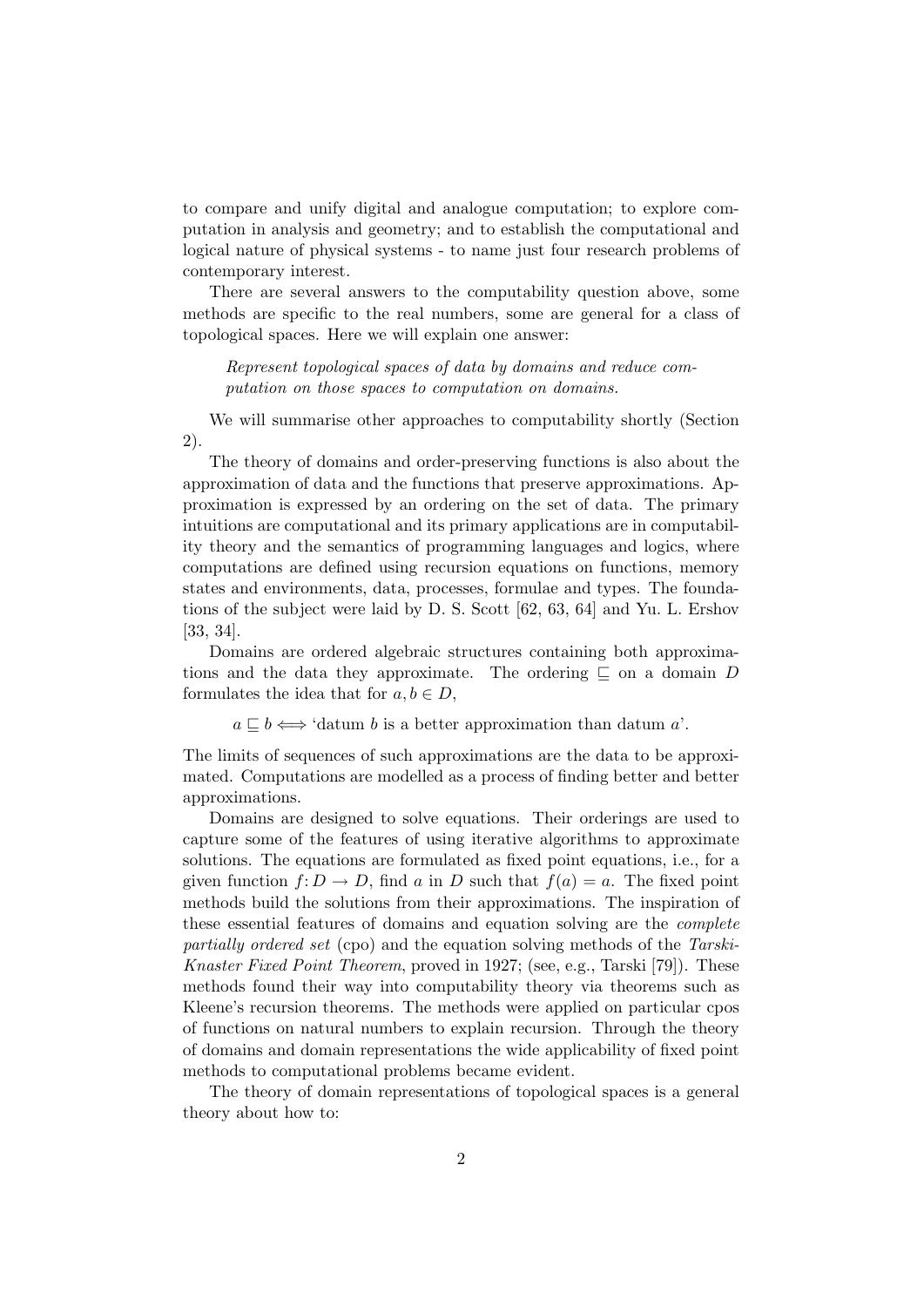- (i) represent topological spaces using domains;
- (ii) analyse computation on spaces via their representations;
- (iii) compare and classify different domain representations;
- (iv) compute the solutions of equations on spaces; and

(v) make applications.

In this chapter we will introduce these topics, sketch their development, and point out connections with other theories that answer the question posed above. Many kinds of domains have been discovered; we will focus on so called algebraic domains which we consider to be the most simple and useful for computability.

The structure of the chapter is this. In Section 2 we will summarise the approaches to computability and sketch their origins. In Section 3 we introduce the idea of using orderings to formulate basic ideas about approximations. This leads directly to the concept of an algebraic domain. In Section 4 we introduce the continuous functions on domains. In Section 5 we define domain representations for spaces which are the structures within which computations take place. In Section 6 we add algorithms and define what is actually computable on the approximations that make up the domain. In Section 7 we introduce some simple types of domain representations (retract, dense, etc.), and we use reductions between domains that allow us to compare representations of topological spaces and discuss the stablility or invariance of computational properties of the representations. In Section 8 we examine a special form of algebraic domain representation which we derive from K. Weihrauch's approach to computability on spaces called Type 2 Theory of Effectivity (TTE): see Weihrauch [86]. In Section 9 we look at some standard constructions of domain representations, including metric spaces. In Section 10 we sketch some applications of the theory to studies of computation on different spaces, including real numbers, local rings, Banach spaces, process algebras, distributions, etc.

We thank Jens Blanck and Fredrik Dahlgren for useful comments on this article.

## 2 Computability on topological spaces: some principles, approaches and history

To compute in a topological space we will choose some representation of the space, made from a domain, and compute on the domain representation. There are other ways to compute on spaces, not all of which are equivalent, and so before examining domain representations we will view the wider technical landscape.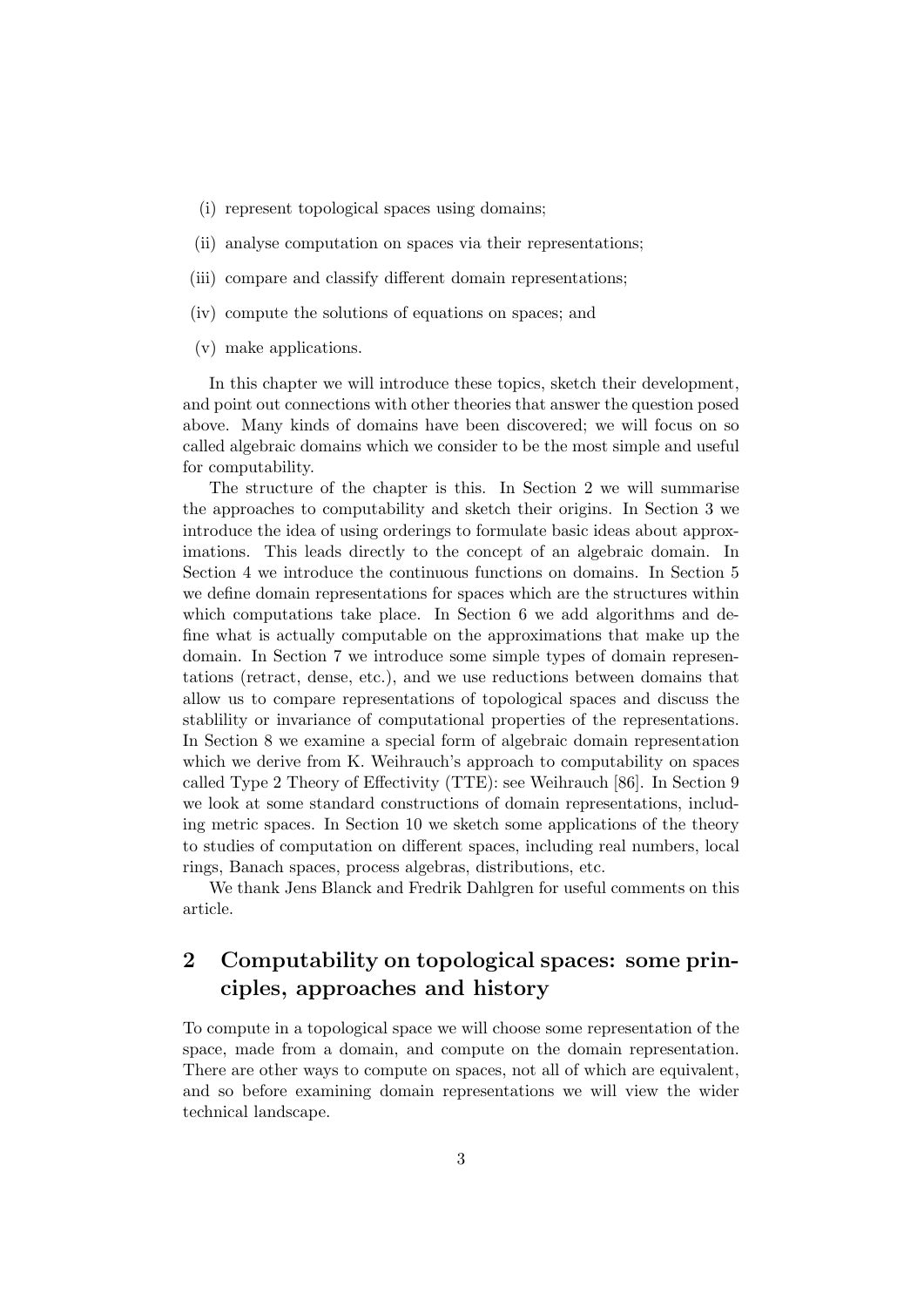### 2.1 Principles: Concrete versus abstract computability

By a computability theory we mean a theory of functions and sets that are definable using a model of computation. By a model of computation we mean some general method of calculating the value of a function or of deciding, or enumerating, the elements of a set. The functions and sets can be made from any kind of data.

With this terminology, Classical Computability Theory on the set N of natural numbers is made up of many computability theories, derived from different ideas about algorithms. The fact that different computability theories lead to equivalent theories of functions and sets on N gives the classical theory on N its unity, which was epitomised by the Church-Turing Thesis and was an early discovery.

Starting in the 1940s, computability theories have been created for other sets of data, including higher types over the natural numbers, real numbers and spaces of real-valued functions. More generally, computability theories have been created for classes of structures, such as groups, rings, fields, and topological and metric spaces. However, the classification and the proofs of equivalences of models of computation - and, hence, the search for generalised Church Turing Theses and the theoretical unity they represent - have proved much more difficult to achieve for these data types. An early example of different models of computation that are of equal conceptual value but are known not to be equivalent is provided by Tait's Theorem in higher types: the fan functional on total functions is recursively continuous but not computable in Kleene's schemes S1-S9; see Normann [53].

Some general insight into the phenomenon of inequivalent computability theories is to be found by examining treatment of data in models of computation. Computability theories can be classified into two types by introducing the following concepts.

Definition 2.1. In an *abstract computability theory* the computations are independent of all the representations of the data. Computations are uniform over all representations and are isomorphism invariants.

In a *concrete computability theory* the computations are dependent on some representation of the data. Computations are not uniform, and different representations can yield different results. Computations are not isomorphism invariants.

Models of computation that are based on abstract ideas of program, equation, scheme, or logical formula are typical of abstract models. Models of computation that are based on concrete ideas of coding, numbering, or representing data using any other kind of data, are typical of concrete models. Now, the distinction of abstract versus concrete is helpful in comparing models of computation. There is a need for both abstract and concrete models and an understanding of their relationship.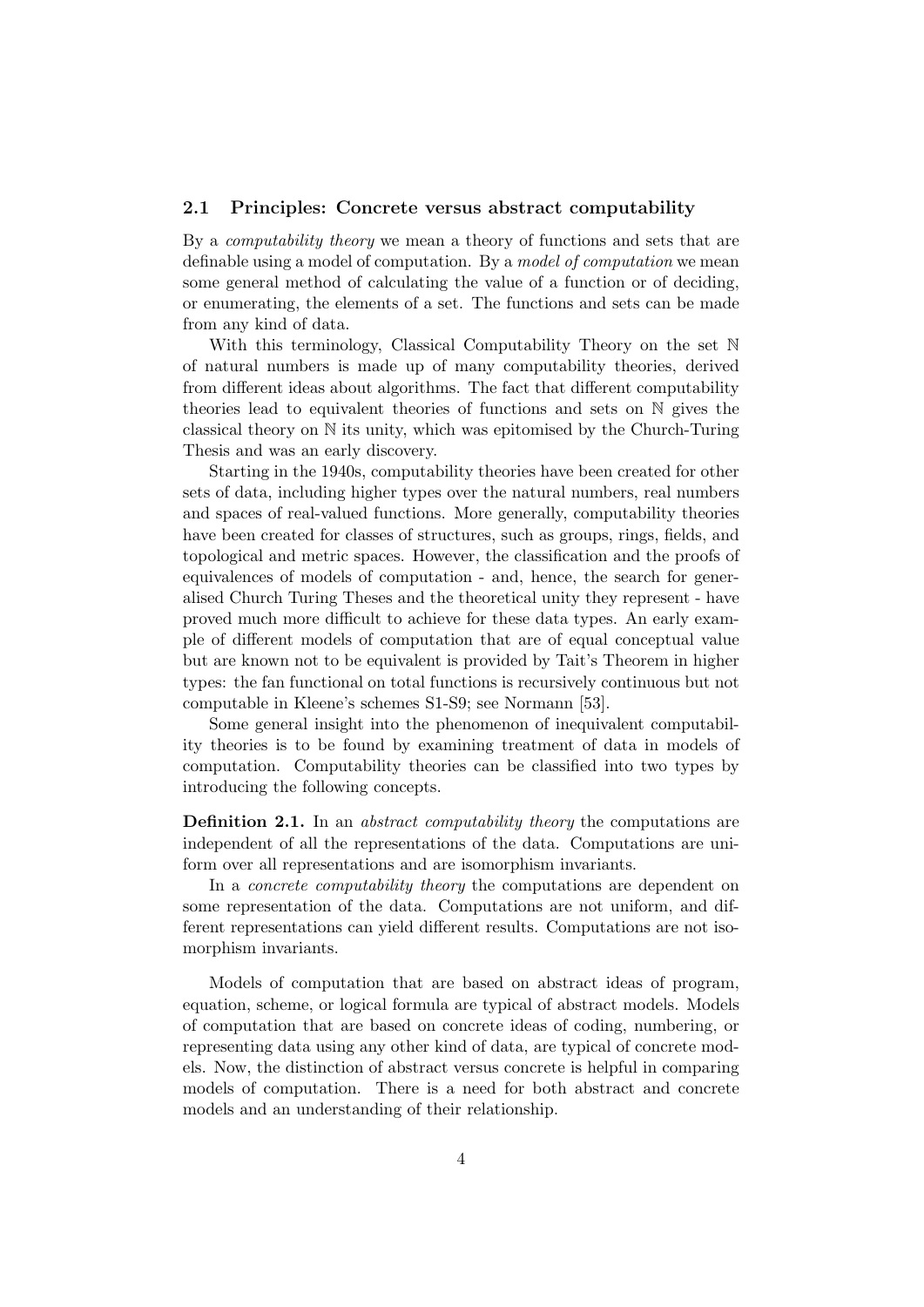Clearly, within the concrete, there is great scope for variations in models of computation and we may expect different representations to lead to different computability theories. Abstract models, too, can vary, since the choice of operations, program constructs and kinds of formulae can vary. Can there be concrete models that are sufficiently canonical to be equivalent to an abstract model?

A full general discussion of the distinction is given in Tucker and Zucker [83], motivated by their theory of abstract computation on topological spaces (see Tucker and Zucker [80, 81, 82]). The distinction is also directly relevant to the seemingly stable and unified classical world of computability on countable algebras, as pointed out in Tucker and Zucker [83]).

The theory of computable sets and functions is based on data that may be represented by finite discrete symbols. For Turing's analysis of human computation the symbols came from the set  $\mathbb{B} = \{0, 1\}$  or for Kleene's theory of recursive functions the symbols were from  $\mathbb N$ . For Gödel's computations on syntax the symbols came from the set  $\mathbb N$  of natural numbers via Gödel numberings. The early development of computability theory did not interest itself in ideas about data and how it was represented. What, after all, was worth saying about  $\mathbb B$  and  $\mathbb N$  other than they are so fundamental and an obvious place to start. In the 1950s computability theory was extended by advanced applications in logic, algebra and analysis. Studying computability now required an interest in nature of data and how it was represented because what was computable depended upon the data. In algebra, rings and fields had to be considered as structures unique up to isomorphism, not just as specific representations. In Fröhlich and Shepherdson [38] we see great attention to representations and their equivalence. In the Mal'cev-Ershov theory of numberings of countable sets and structures [49, 35, 36], representations are studied in depth: a numbering  $\alpha: \mathbb{N} \to A$  makes explicit the idea that one chooses a numerical representation of the data in A and computes on N. The theory of numberings plays a role in the development of domain representations.

### 2.2 Computability theories for topological spaces

Most computability theories for topological spaces are developed using concrete models of computation. The study of computability on the reals began with Turing in 1936, but only later was taken up in a systematic way, e.g., in Rice [59], Lacombe [47] and Grzegorczyk [39]. For example, to compute on the set  $\mathbb R$  of real numbers with a concrete model of computation we choose an appropriate concrete representation of the set  $\mathbb{R}$ , such as computable Cauchy sequences.

In the case of concrete computability, there have been a number of general approaches to the analysis and classification of metric and topological structures since the 1950s: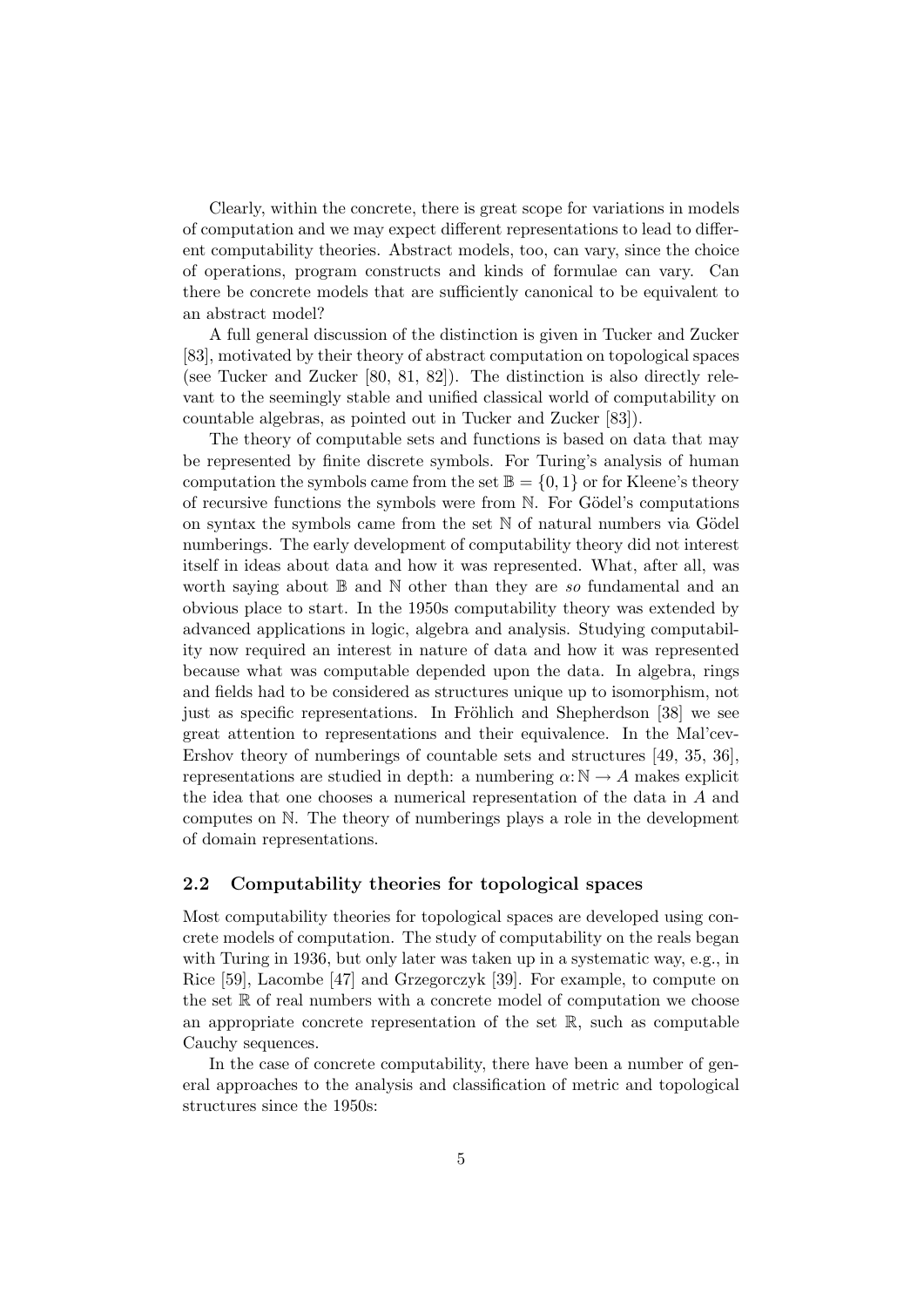- (i) Effective metric spaces (Ceitin [18], Moschovakis [52]);
- (ii) Computable sequence structures for Banach spaces (Pour El and Richards [58]);
- (iii) Type 2 Theory of Effectivity or TTE (Weihrauch [85, 86]);
- (iv) Algebraic domain representations (Stoltenberg-Hansen and Tucker [71, 72, 75]);
- (v) Continuous domain representations (Edalat [24, 25, 26]);
- (vi) Numbered spaces (Spreen [66, 67, 68, 69]).

Computable Analysis has been greatly extended over the past decade using these models, which have been seen as competing. This has made the exciting rapid growth of the subject seem messy. In fact, for certain basic topological algebras, most of these concrete computability theories have been shown to be essentially equivalent in Stoltenberg-Hansen and Tucker [77].

We ought to say a word about the abstract approach. Analysis makes heavy use of algebraic structures, such as topological groups and vector spaces, Banach spaces, Hilbert spaces, C\* algebras and many more. These many sorted topological algebras specify (i) some basic continuous operations; (ii) normal forms for the algebraic representation of elements (e.g., using bases); (iii) structure-preserving operators (i.e., homomorphisms such as linear operators); (iv) approximations, through inner products, norms, metrics and topologies.

Abstract computability theories are created by simply applying the abstract models to these algebras. These can be defined by programming languages whose programs are based on the operations of the algebras. However, thanks to approximation (iv), we obtain two classes of functions: the computable functions and the computably approximable functions.

A full account of the theory on general metric algebras, together with a detailed discussion of the bridge between abstract and concrete models, can be found in Tucker and Zucker [82, 83]. The most publicised abstract computability theory for  $\mathbb R$  is that developed in Blum, Cucker, Shub, and Smale [17], but it is a theory that does not fit the concrete models because of its use of non-effective operations such as  $=$ .

### 2.3 Domain representation theory

The idea of representing topological spaces and algebras using effective domains was, as far as we know, first made explicit in a widely circulated report Stoltenberg-Hansen and Tucker [71], later published as [72]. There a general methodology was described for topological algebras and applied to study the effective content of the completion of a computable Noetherian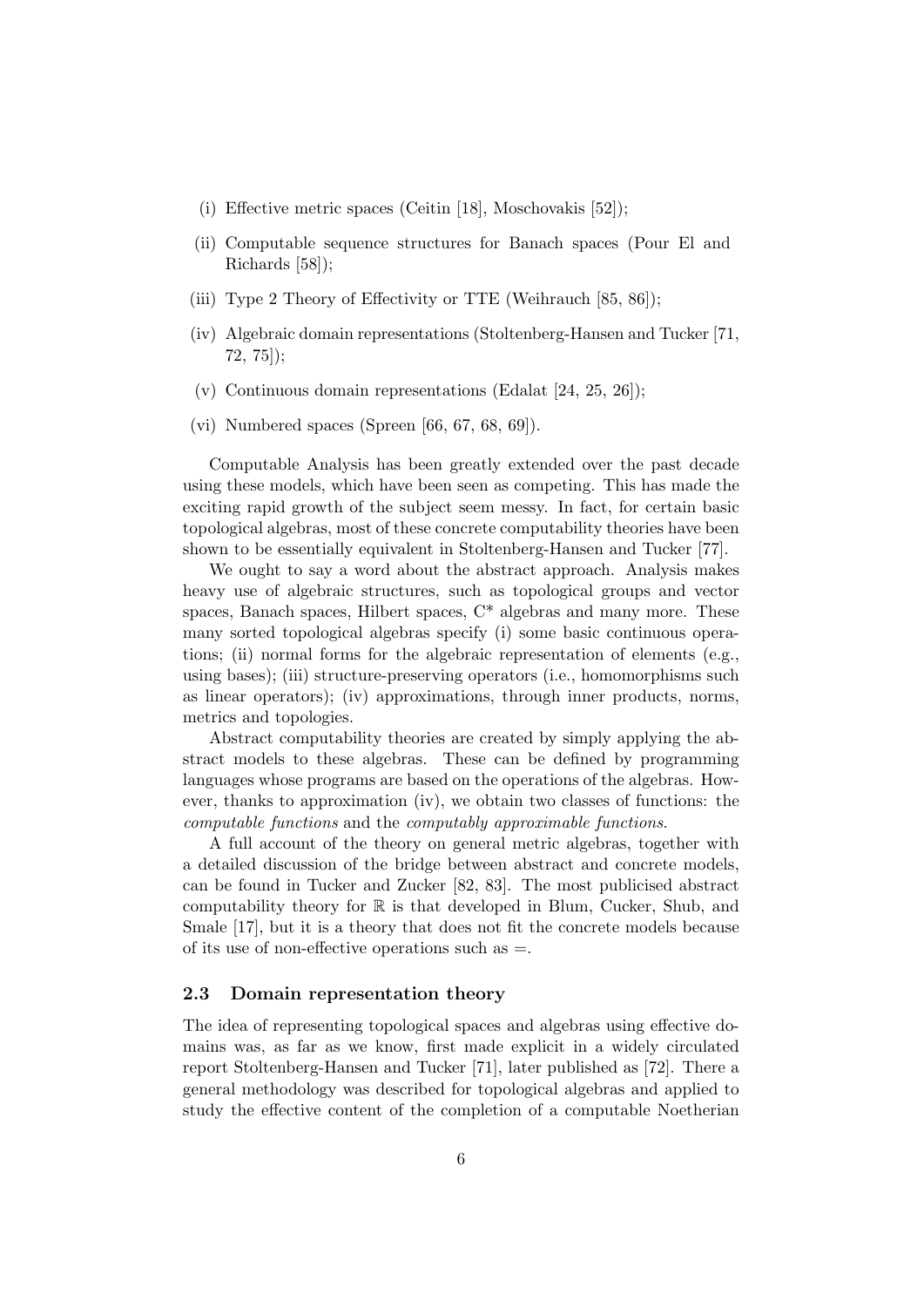local ring. It was further extended to ultrametric spaces and locally compact regular spaces in [73, 74, 75] and to metric spaces in the thesis [8]. We will meet these constructions in Section 9.

A precursor to some of the central ideas of domain representability is Weihrauch and Schreiber [87], where embeddings of metric spaces into complete partial orders equipped with weight and distance are considered.

It was clear from the beginning of the development of domain theory that, in addition to the ease of building type structures, it is a theory of approximation and computation, and that computability often implies continuity. This was exploited in [34] where Ershov gave a domain representation of the Kleene-Kreisel continuous functionals. An effective and adequate domain model of Martin-Löf partial type theory is given in Palmgren and Stoltenberg-Hansen [57] which has been extended in Waagbø [84] to provide a domain representation of Martin-Löf total type theory (see also Berger [6] and Normann [54]).

### 3 Approximations, orderings and domains

Suppose we want to compute on a possibly uncountable structure such as the field of real numbers  $\mathbb R$ . The elements of  $\mathbb R$  are in general truly infinite objects (Cauchy sequences or Dedekind cuts) with no finite description. However, computations that can be performed by a digital computer or Turing machine must operate on 'finite' objects. By a finite object we mean that it is finitely describable or, equivalently, coded by a natural number. In particular, the structure on which computations are to be performed must be countable. Therefore it is not possible to compute directly on R, we can at best compute on finite approximations of elements in R. If the approximations are such that each real number is the limit of its approximations then we can extend a computation on approximations to  $\mathbb R$  by interpreting a computation on a real number as the 'limit' of the computations on its approximations, where such a limit exists. It follows, intuitively, that computations are continuous processes.

In this section we show that a simple analysis of the notion of approximation leads naturally to the class of algebraic cpos.

### 3.1 Approximations and orderings

Let us consider the problem of approximation abstractly. Suppose that  $X$  is a set, or more generally, a structure. To say that a set  $P$  is an approximation for  $X$  should mean that elements of  $P$  are approximations for elements of X. That is, there is a relation  $\prec$ , the *approximation relation*, from P to X with the intended meaning for  $p \in P$  and  $x \in X$ ,

$$
p \prec x \iff "p
$$
 approximates x".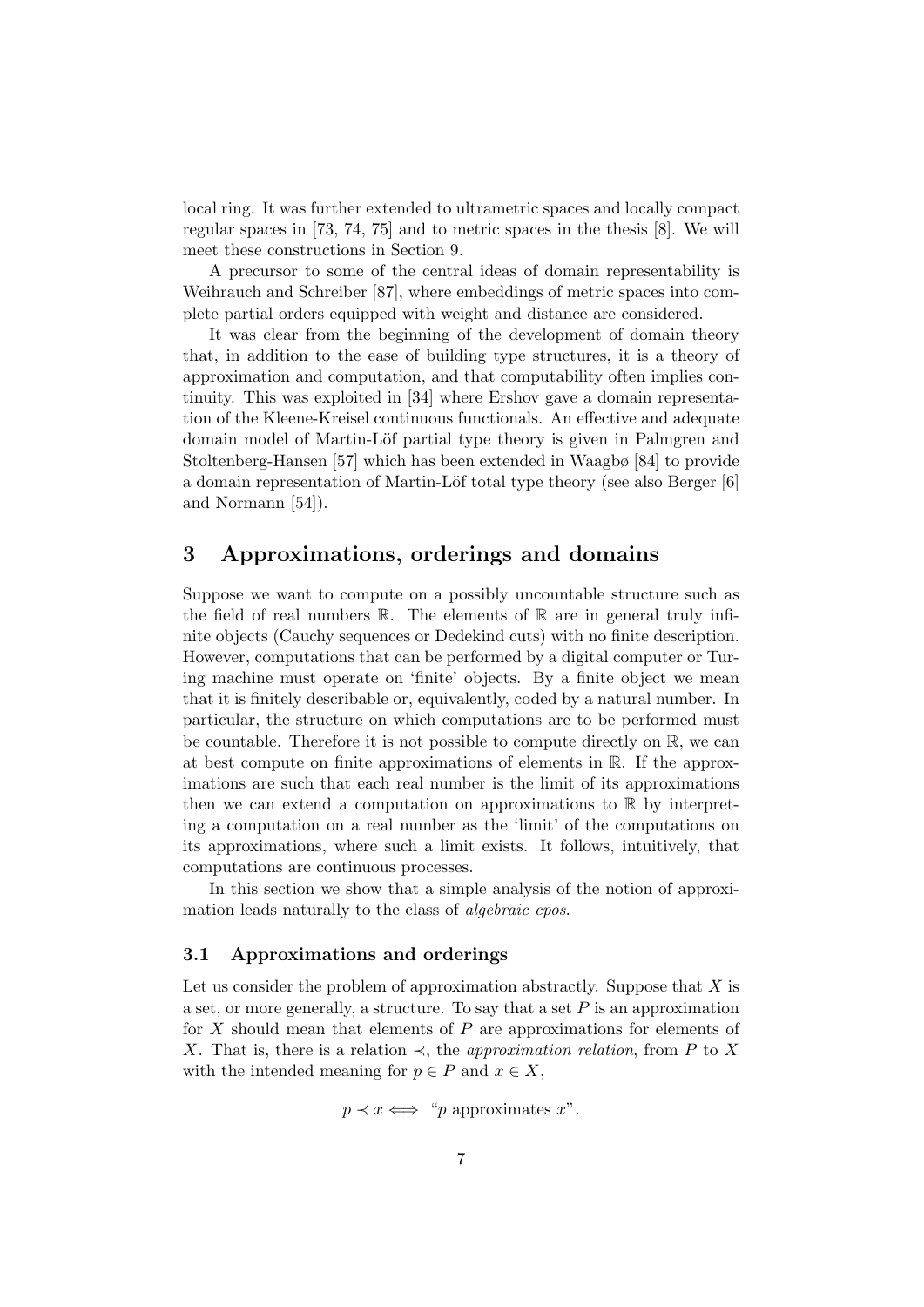We illustrate this with a few relevant examples.

**Example 3.1.** Let  $P = \{[a, b]: a \le b, a, b \in \mathbb{Q}\}\$  and  $X = \mathbb{R}$ . Define

 $[a, b] \prec x \Longleftrightarrow x \in [a, b].$ 

Note that  $P$  is countable and consists of finite elements in the sense that an interval  $[a, b]$  is finitely describable from finite descriptions of the rational numbers a and b and the symbols "[", "]" and ",". Furthermore, each  $x \in \mathbb{R}$ is the 'limit' (intersection) of its approximations.

**Example 3.2.** Let  $P = \mathbb{Q}$  and  $X = \mathbb{R}$ . For  $a \in \mathbb{Q}$  and  $x \in \mathbb{R}$  define

 $a \prec x \Longleftrightarrow a \prec x$ 

where  $\lt$  is the usual order on  $\mathbb{R}$ .

Note that Example 3.1 provides a better approximation of  $\mathbb R$  than Example 3.2 in that  $[a, b] \prec x$  gives more information than  $a \prec x$ .

**Example 3.3.** Let X be a topological space with a topological base  $\mathcal{B}$ . For  $B \in \mathcal{B}$  and  $x \in X$  define

$$
B \prec x \Longleftrightarrow x \in B.
$$

Let P and X be sets and let  $\prec$  be a relation from P to X. Then  $\prec$ induces in a natural way a relation  $\subseteq$  on P, the refinement (pre-)order obtained from or induced by  $\prec$ : for  $p, q \in P$  let

$$
p \sqsubseteq q \iff (\forall x \in X)(q \prec x \Longrightarrow p \prec x).
$$

Thus  $p \sqsubseteq q$  expresses that q is a better approximation than p, or q refines p, in the sense that q approximates fewer elements in  $X$  than does p. Note that the induced refinement order indeed is a preorder, i.e., it is reflexive and transitive.

We now put some reasonable requirements on P and  $\prec$  in order to obtain an *approximation structure* for  $X$ . We require that

- each element  $x \in X$  is uniquely determined by its approximations, and
- each element  $x \in X$  is the 'limit' of its approximations.

In addition, for domain theoretic reasons guaranteeing the existence of fixed points, it is useful to require  $P$  to have a trivial approximation, i.e., an approximation which approximates all elements of  $X$  (and hence contains no information about elements of  $X$ ). This leads us to

**Definition 3.4.** Let P and X be sets,  $\prec$  a relation from P to X and  $\sqsubset$ the refinement preorder obtained from  $\prec$ . Then  $(P, \subseteq)$  is an approximation structure for X with respect to  $\prec$  if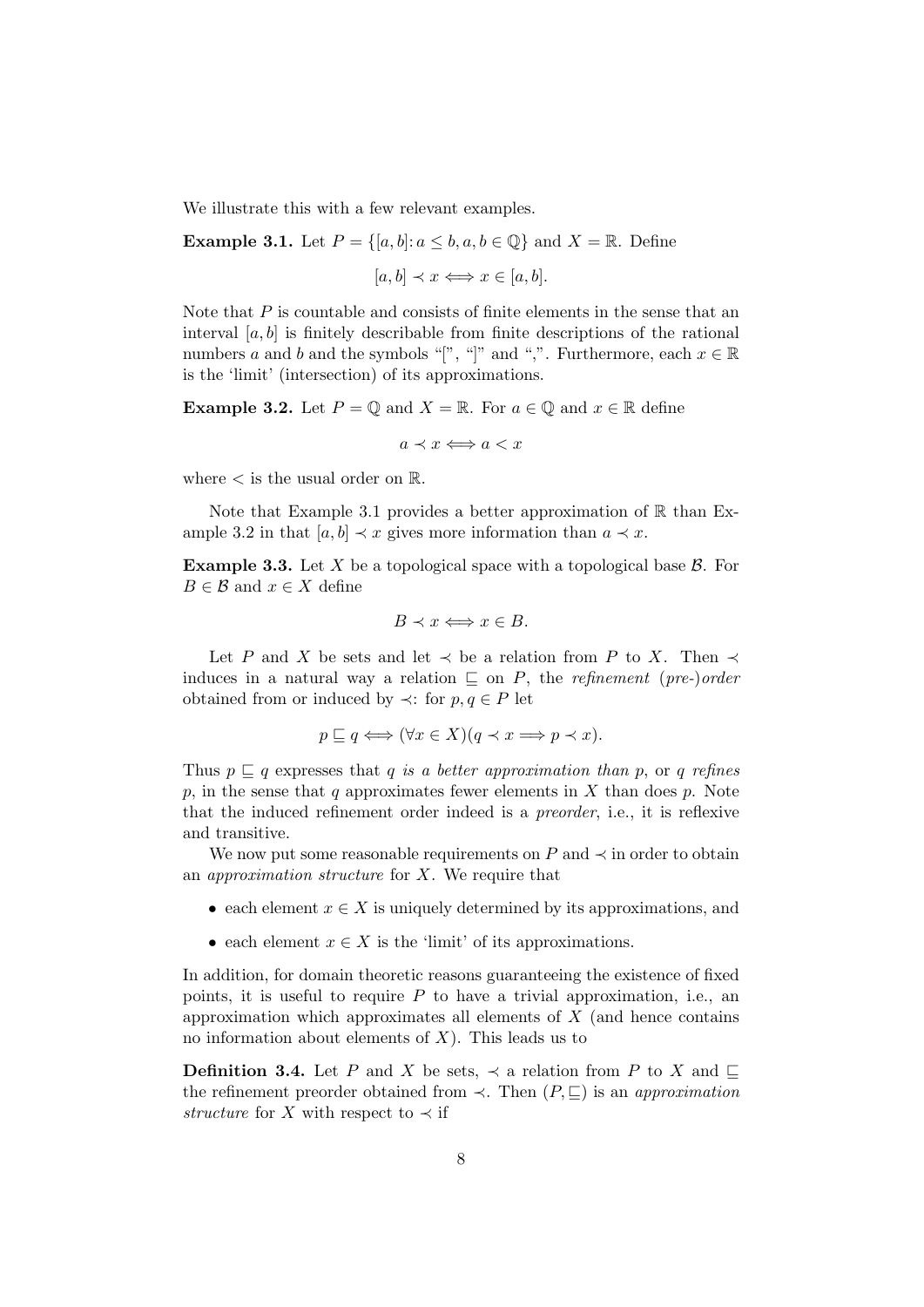- (i)  $\{p \in P : p \prec x\} = \{p \in P : p \prec y\} \implies x = y$  (uniqueness);
- (ii)  $p \prec x$  and  $q \prec x \Longrightarrow (\exists r \prec x)(p \sqsubset r \text{ and } q \sqsubset r)$  (refinement);
- (iii)  $(\exists p \in P)(\forall x \in X)(p \prec x)$  (trivial approximation).

Examples 3.1 and 3.2 are approximation structures when we add a trivial approximation. Example 3.3 gives an approximation structure precisely when the space X is  $T_0$ . In this sense (i) in Definition 3.4 is a  $T_0$  property.

### 3.2 Ideals and domains

Let  $(P, \subseteq)$  be an approximation structure for X with respect to  $\prec$ . Then each  $x \in X$  is uniquely identified with the set  $\{p \in P : p \prec x\}$ . Note that if  $p \sqsubseteq q \prec x$  then  $p \prec x$ . Together with (ii) and (iii) in Definition 3.4 we see that  $\{p \in P : p \prec x\}$  is an *ideal* over  $(P, \subseteq)$ . In particular, it is a (canonical) net 'converging' to x.

Let us recall the definitions. For a preorder  $P = (P, \square)$ , a set  $A \subseteq P$  is said to be directed if A is non-empty and if  $p, q \in A$  then there is an  $r \in A$ such that  $p, q \sqsubseteq r$ , i.e., every finite subset of A has an upper bound in A. A subset  $I \subseteq P$  is an *ideal* over P if I is directed and whenever  $x \subseteq y$  and  $y \in I$  then also  $x \in I$ , that is, I is *downwards closed.* 

We often use the notation  $\downarrow p = \{q \in P : q \sqsubseteq p\}$  and  $\uparrow p = \{q \in P : p \sqsubseteq q\}.$ Note that  $\downarrow p$  is an ideal, the *principal ideal* generated by p. We denote by  $\text{Idl}(P, \sqsubseteq)$ , or just  $\text{Idl}(P)$ , the set of all ideals over  $(P, \sqsubseteq)$ .

Given an approximation structure  $(P, \sqsubseteq)$  of X with respect to  $\prec$  we obtain an injection of X into  $\text{Id}(P)$ , i.e., X "lives" in  $\text{Id}(P)$ . In addition,  $\text{Idl}(P)$  contains the approximations P that we started with by means of the principal ideals  $\downarrow p$ . Thus

 $\text{Idl}(P)$  is a structure that contains both the original space and its approximations.

 $\text{Idl}(P)$  is naturally ordered by inclusion  $\subseteq$ . For if ideals  $I \subseteq J$  then J contains more approximations and hence more information about the elements approximated than does I. We consider  $\text{Id}(P)$  as a structure ordered by inclusion.

**Definition 3.5.** Let  $P = (P, \square)$  be a preorder. The *ideal completion* of P is the structure  $\overline{P} = (\text{Idl}(P), \subseteq)$ .

It is easily verified that  $P$  is an *algebraic cpo* where the *compact elements* are precisely the principal ideals. We recall the definitions.

Let  $D = (D, \subseteq, \perp)$  be a partially ordered set with least element  $\perp$ . Then D is a complete partial order (abbreviated cpo) if whenever  $A \subseteq D$  is directed then  $\Box A$  (the least upper bound or supremum of A) exists in D. An element  $a \in D$  is said to be *compact* or *finite* if whenever  $A \subseteq D$  is a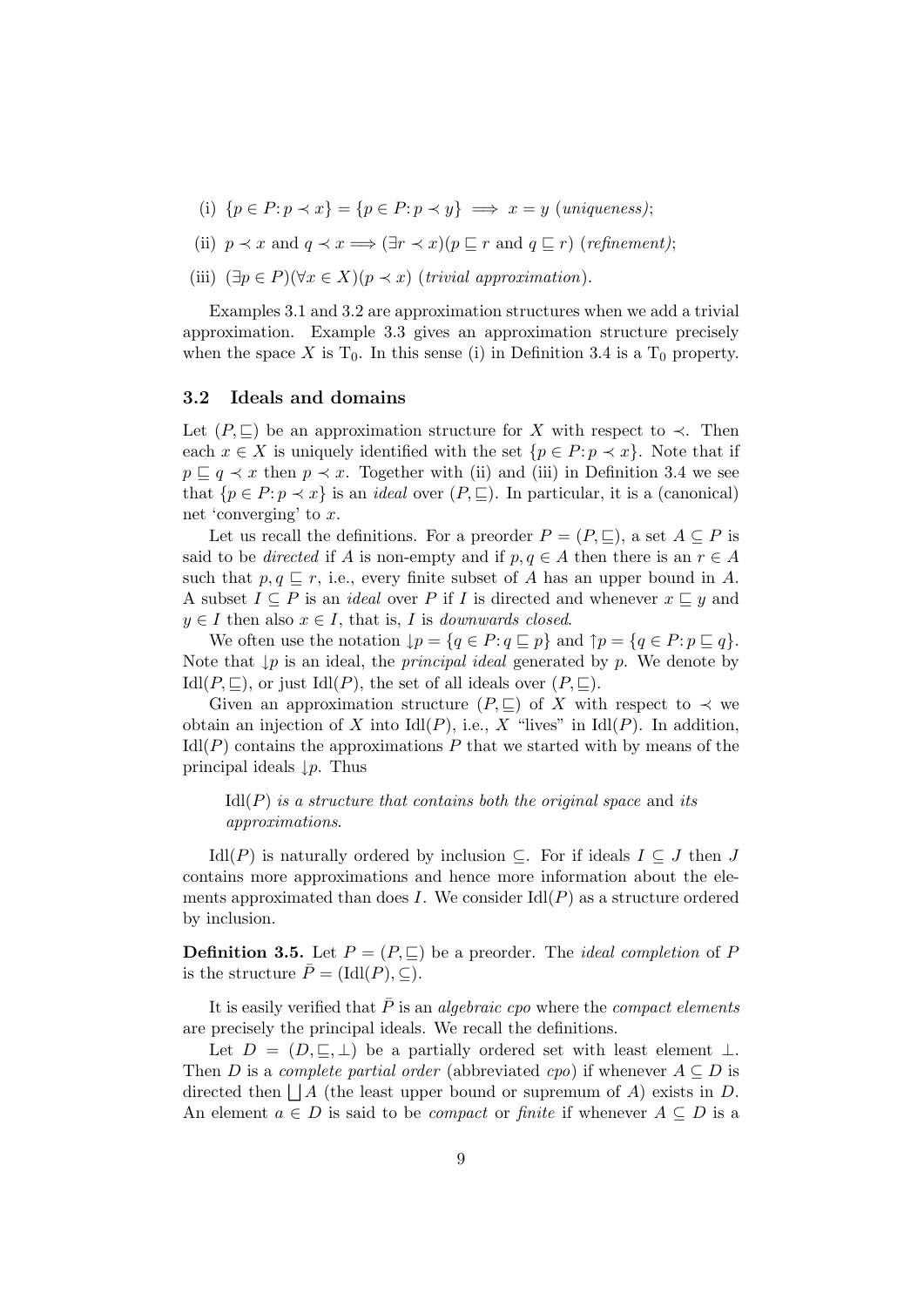directed set and  $a \subseteq \bigcup A$  then there is  $x \in A$  such that  $a \subseteq x$ . The set of compact elements in D is denoted by  $D_c$ . A cpo D is algebraic if for each  $x \in D$ , the set

$$
approx(x) = \{a \in D_c : a \sqsubseteq x\}
$$

is directed and  $x = \bigsqcup$  approx(x).

Algebraic cpos have the following representation theorem. For its simple proof see Stoltenberg-Hansen et al. [70].

**Theorem 3.6.** Let  $D = (D, \subseteq, \perp)$  be an algebraic cpo and let  $D_c$  be the ideal completion of  $D_c = (D_c, \sqsubseteq)$ . Then  $D \simeq D_c$ .

Note that if D is an algebraic cpo then  $(D_c, \subseteq)$  is an approximation structure for D with respect to  $\prec$ , where for  $a \in D_c$  and  $x \in D$ ,

$$
a \prec x \Longleftrightarrow a \sqsubseteq x.
$$

Thus we have

Corollary 3.7. Algebraic cpos are precisely the ideal completions of approximation structures.

Algebraic cpos are completely determined by their sets of compact elements. Also continuous functions between algebraic cpos are completely determined by their action on compact elements. Therefore, as we shall see in Section 6, algebraic cpos carry a natural theory of effectivity by computing on the set of compact elements, and a large subclass of them are effectively closed under various constructions including the function space construction.

We say that an algebraic cpo D is  $\kappa$ -based if the cardinality of  $D_c$  equals κ, where κ is a cardinal. D is countably based if  $D_c$  is countable. When considering effective algebraic cpos we are thus restricted to countably based algebraic cpos.

### 3.3 Methodology of domain representability

Assume the task is to study computability on a set or structure  $X$ . We find a suitable set P of approximations and then form the ideal completion  $\bar{P}$  of the induced approximation structure. Then  $\overline{P}$  contains both the structure X and the set of approximations for X. Furthermore, the effectivity of  $\bar{P}$ and hence of  $X$  is completely determined by the computability of the set  $P$ of approximations. Now we use the general theory of domains to study the structure  $X$ , including

- fixed point theorems to compute solutions to equations;
- ease in building higher type objects (e.g. streams and stream transformers, see [15], and higher type operations such as integrals and distributions);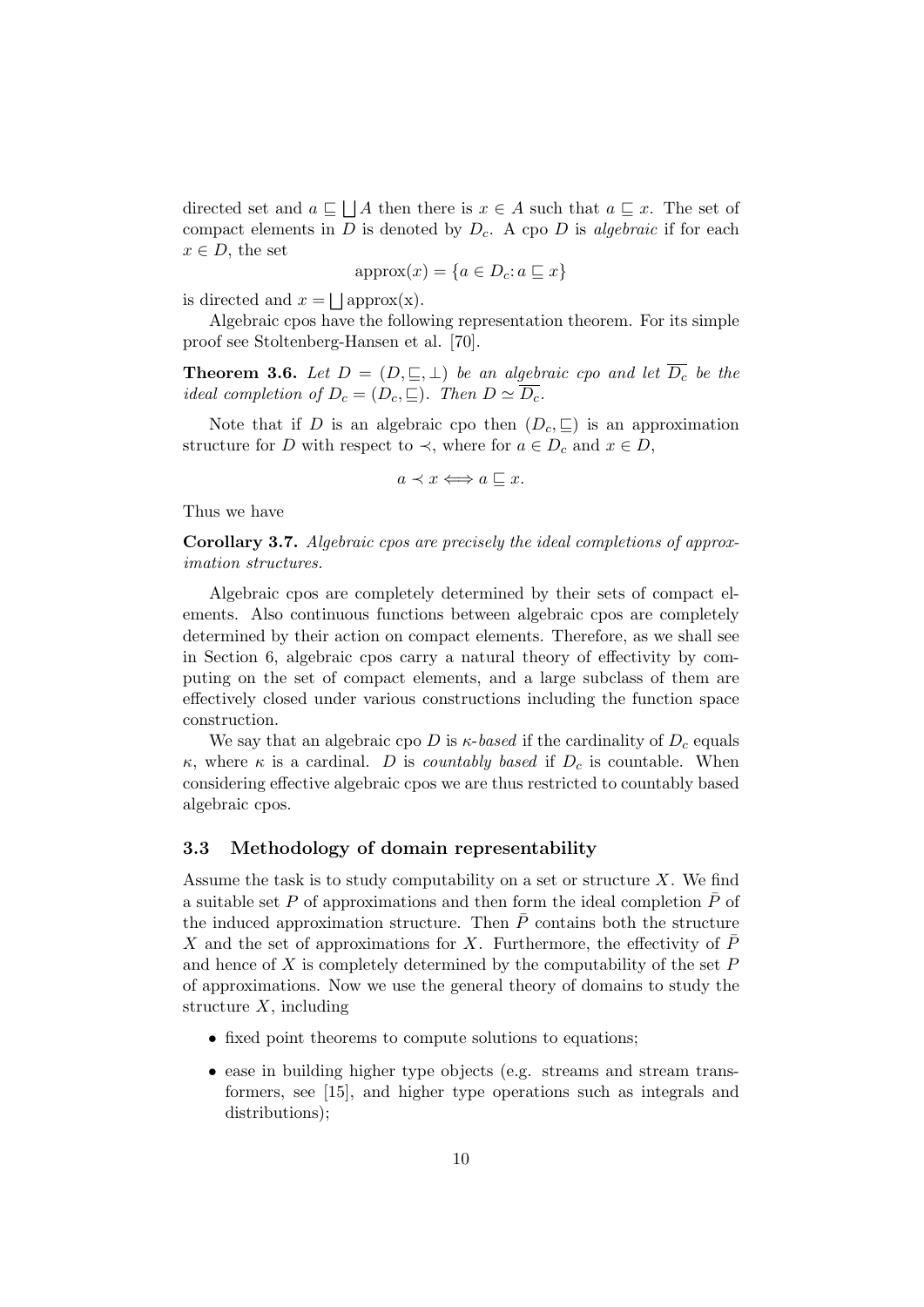• computability, inherited from the computability of P.

Our claim is that the use of domains (of various kinds) provides a general, uniform and useful way to study computability via approximations on a large class of structures.

### 4 Continuous functions and algebraic domains

Since computations are based on approximations, an approximation of the value of a computable function should depend only on an approximation of its argument. This property gives rise to a notion of continuity.

Let D and E be cpos. Then  $f: D \to E$  is continuous if f is monotone and for each directed set  $A \subseteq D$ ,  $f(\bigsqcup A) = \bigsqcup f[A]$ . Thus f is continuous if it preserves information and, regarding  $\Box A$  as the limit of the 'net'A, preserves limits. In case  $D$  and  $E$  are algebraic then  $f$  is continuous if, and only if, f is monotone and for each  $x \in D$ ,

$$
(\forall b \in \text{approx}(f(x)))(\exists a \in \text{approx}(x))(b \sqsubseteq f(a)).
$$

This says that for each concrete approximation b of  $f(x)$  there is a concrete approximation  $a$  of  $x$  such that  $f$  applied to  $a$  'computes' at least as much information as b.

The topology corresponding to this notion of continuity is the *Scott topol*ogy. For an algebraic cpo it is generated by the topological base  $\{\uparrow a : a \in$  $D_c$ .

For cpos D and E we define the function space  $[D \to E]$  of D and E by

$$
[D \to E] = \{ f : D \to E \mid f \text{ is continuous} \},
$$

and give  $[D \to E]$  the pointwise ordering:

$$
f \sqsubseteq g \Longleftrightarrow (\forall x \in D)(f(x) \sqsubseteq g(x)).
$$

It is easy to see that  $[D \to E]$  is a cpo where for a directed set  $\mathcal{F} \subseteq [D \to E]$ and  $x \in D$ ,

$$
(\bigsqcup \mathcal{F})(x) = \bigsqcup \{f(x) : f \in \mathcal{F}\}.
$$

It is well-known that the class of algebraic cpos is not closed under the function space construction. The usual additional requirement (though not the finest) is to assume consistent completeness. An algebraic cpo  $D$  is said to be consistently complete if each consistent (i.e. bounded) pair a and b of compact elements has a supremum (denoted  $a \sqcup b$ ). It follows that  $\sqcup A$ exists for each consistent set  $A \subseteq D$ .

Definition 4.1. An algebraic domain is a consistently complete algebraic cpo.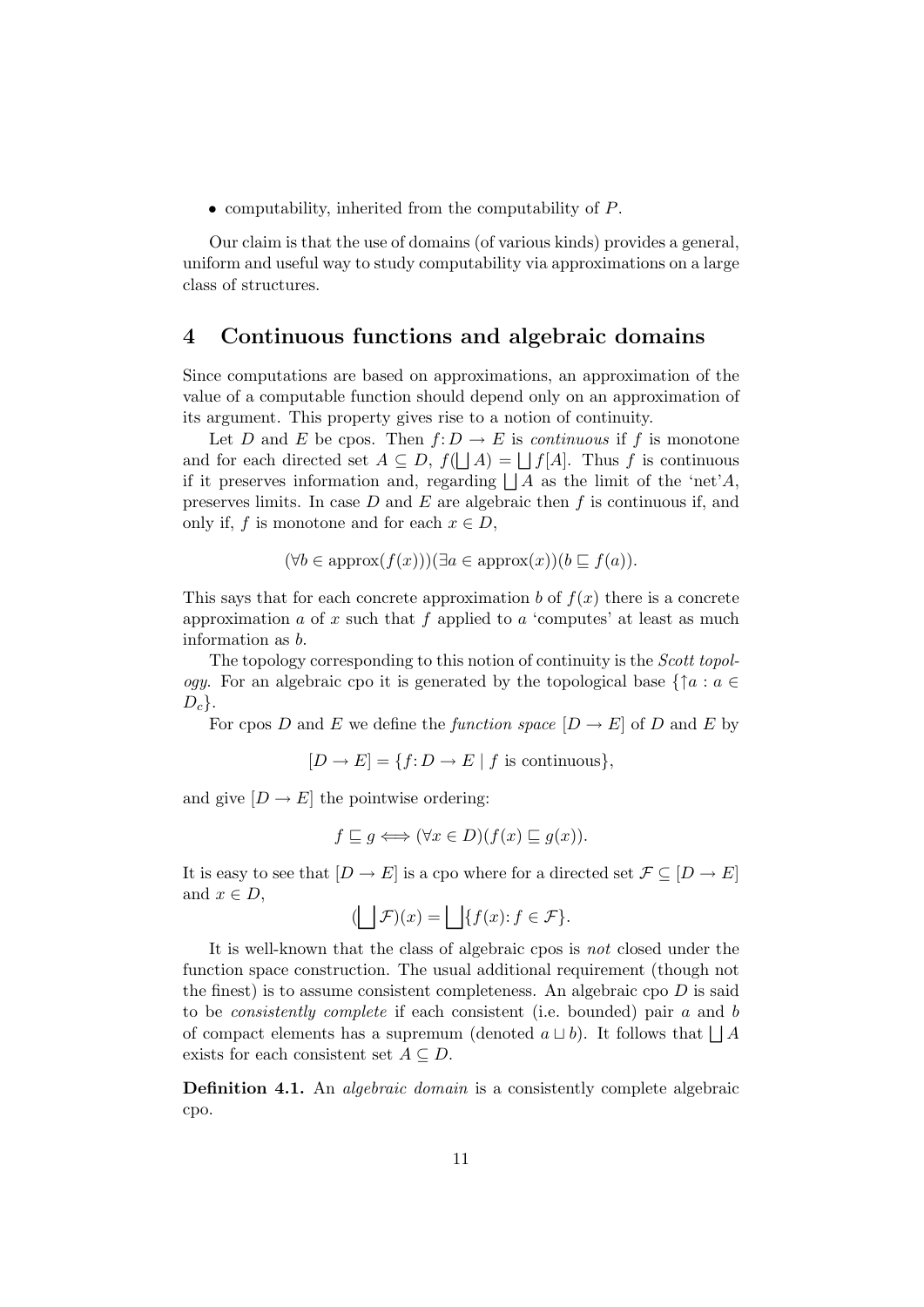Proposition 4.2. The class of algebraic domains is closed under the function space construction.

Let  $D$  and  $E$  be algebraic domains. Then the compact elements of  $[D \to E]$  are suprema of finite consistent sets of step functions  $\langle a; b \rangle$ , where the latter are defined as follows for  $a \in D_c$  and  $b \in E_c$ ,

$$
\langle a;b\rangle(x) = \begin{cases} b & \text{if } a \sqsubseteq x \\ \bot & \text{otherwise.} \end{cases}
$$

The class of algebraic domains is quite robust in that it is closed under all the usual constructions with the exception of the Plotkin power domain construction. The category of algebraic domains along with continuous functions is cartesian closed. In addition the fixed point operator fix:  $[D \to D] \to D$ , defined by fix $(f) =$  least x such that  $f(x) = x$ , is continuous.

### 5 Domain representations

Here we define the concept of a domain representation. We begin by considering the canonical example of the reals and conclude with some comments on using different kinds of domains.

#### 5.1 Representing the reals

Recall Example 3.1 of the interval approximation structure for the reals  $\mathbb{R}$ . The set of approximations P consists of all finite closed intervals with rational end points. We also add R to P and say  $\mathbb{R} \prec r$  for each  $r \in \mathbb{R}$ . The induced refinement order is  $[a, b] \sqsubseteq [c, d] \iff [a, b] \supseteq [c, d]$ . Let  $r \in \mathbb{R}$ . Then, as discussed in Section 3, the ideal

$$
I^r = \{ [a, b] \in P : a \le r \le b \} \cup \{ \mathbb{R} \}
$$

represents r. Note that I<sup>r</sup> has the property that  $\bigcap I^r = \{r\}$ . Now consider the ideal

$$
I_r = \{ [a, b] \in P : a < r < b \} \cup \{ \mathbb{R} \}.
$$

Also in this case  $\bigcap I_r = \{r\}$  but  $I^r \neq I_r$  in case r is a rational number. Both ideals give complete information about  $r$  and can be considered to represent r. We say that an ideal  $I \in \overline{P}$  represents a real number r just in case  $\bigcap I = \{r\}$ . Let  $\overline{P}^R$  be the set of ideals whose intersection is a singleton and define a function  $\nu : \bar{P}^R \to \mathbb{R}$  by

$$
\nu(I) = r \Longleftrightarrow \bigcap I = \{r\}.
$$

**Proposition 5.1.** The function  $v: \bar{P}^R \to \mathbb{R}$  is a continuous surjection with respect to the Scott and Euclidean topologies.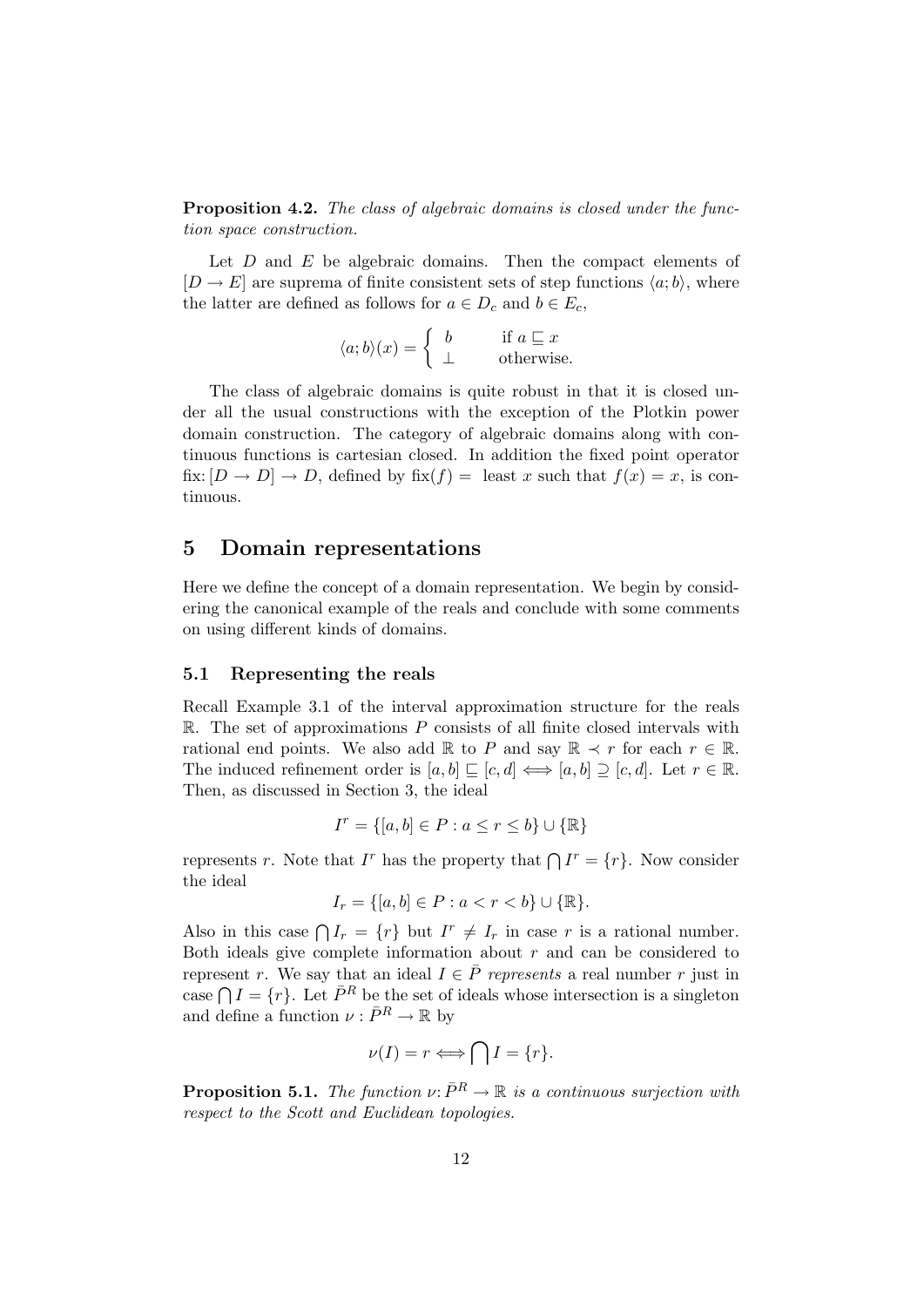We have the following picture.

$$
P\hookrightarrow \bar{P}\hookrightarrow \bar{P}^R\stackrel{\nu}{\rightarrow} \mathbb{R}.
$$

Thus, computability on  $\mathbb R$  can be induced via the continuous function  $\nu$  from computability considerations on  $\overline{P}$ , which in turn depends on computations on P. The tuple  $(\bar{P}, \bar{P}^R, \nu)$  is a canonical example of a domain representation of R. It is upwards closed in the sense that if  $I \in \bar{P}^R$  and  $I \subseteq J \in \overline{P}$  then  $J \in \overline{P}^R$ . Furthermore  $\nu(I) = \nu(J)$  for such I and J. Note that if we instead choose P to consist of open intervals then  $\bar{P}^R$  consisting of the ideals whose intersection is a singleton will not be upwards closed.

#### 5.2 General definitions

We now generalise to an arbitrary topological space.

**Definition 5.2.** Let X be a topological space, let D be a domain and  $D^R$  a subset of D. Then  $(D, D^R, \nu)$  is a *domain representation* of X in case  $\nu: D^R \to X$  is a surjective continuous map when  $D^R$  is given the (relativised) Scott topology.

We have on purpose used the generic term 'domain' since the definition makes sense for any type of ordered structure or, for that matter, topological space. Commonly used ordered structures are algebraic cpos, algebraic domains, continuous domains and bifinite domains. We return to this point below and in Section 10.

Suppose we have a domain representation of a set  $X$ , where we thus only require  $\nu$  to be a surjection. Then the domain representation induces a topology on X by giving X the quotient topology. That is,  $U \subseteq X$  is open  $\iff \nu^{-1}[U]$  is open in  $D^R$ . This may at times be a useful way to topologise function spaces and thus build type structures of topological spaces.

It is quite common when constructing domain representations that the obtained mapping  $\nu$  is a quotient mapping. For example, this is the case for the representation of R given above. Thus R is a quotient of  $\bar{P}^R$ , that is

$$
\mathbb{R} \simeq \bar{P}^R / \sim,
$$

where  $I \sim J$  if  $\bigcap I = \bigcap J$ .

The next step is to represent functions between and operations on topological spaces.

**Definition 5.3.** Let  $(D, D^R, \nu)$  and  $(E, E^R, \mu)$  be domain representations of X and Y respectively. A function  $f: X \to Y$  is represented by (or lifts to) a continuous function  $\bar{f}: D \to E$  if  $\bar{f}[D^R] \subseteq E^R$  and  $\mu(\bar{f}(x)) = f(\nu(x)),$ for all  $x \in D^R$ .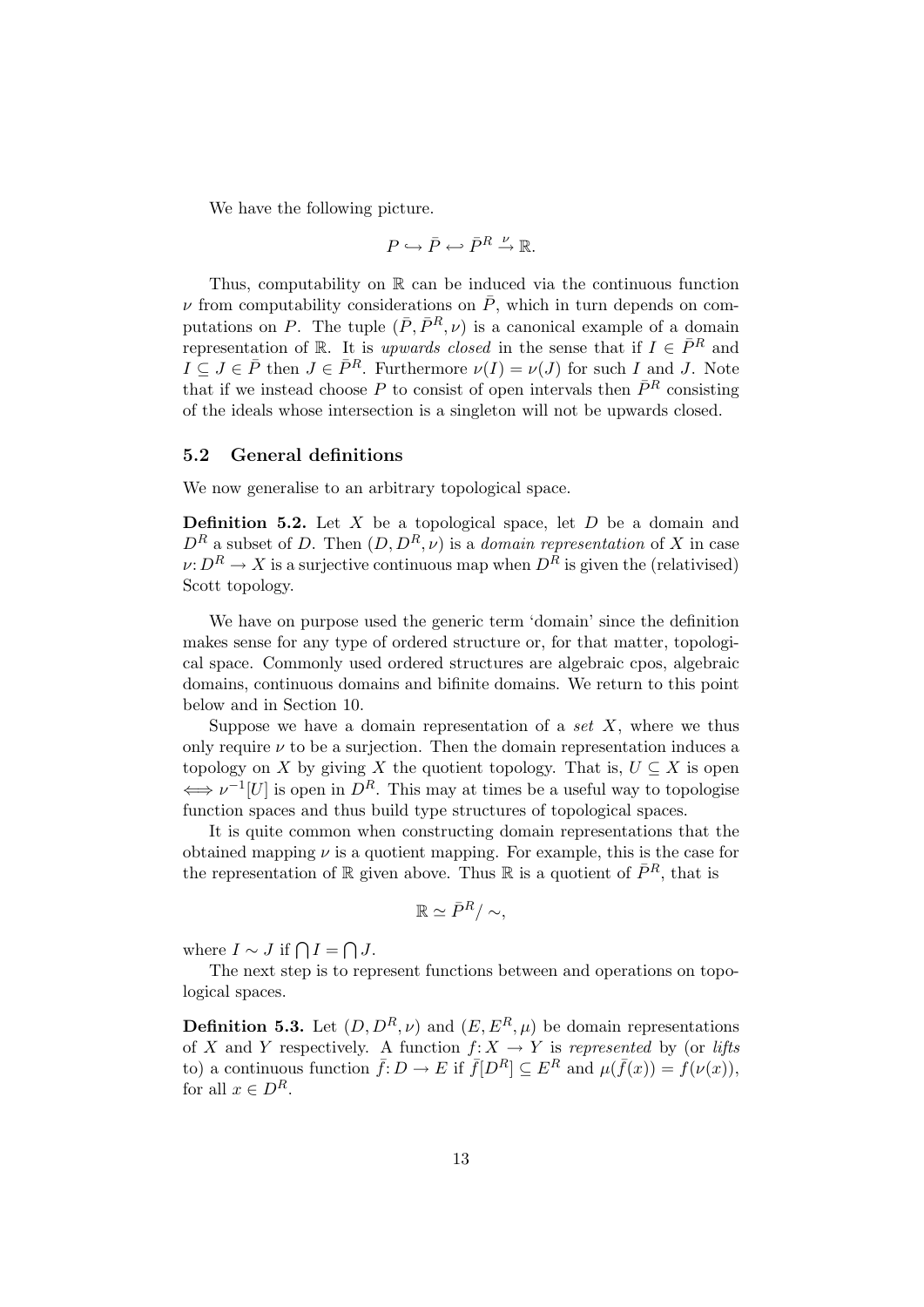Note that  $\bar{f}$  is required to be defined on all of D. In certain situations when considering computability aspects it may be useful to allow partial functions on D. This is developed in Dahlgren [20].

Suppose  $\bar{f}: D \to E$  is such that  $\bar{f}[D^R] \subseteq E^R$  and such that  $\nu(x) =$  $\nu(y) \implies \mu(\bar{f}(x)) = \mu(\bar{f}(y)).$  Then  $\bar{f}$  induces a unique function  $f: X \to Y$ defined by  $f(\nu(x)) = \mu(\bar{f}(x)).$ 

**Proposition 5.4.** Let  $(D, D^R, \nu)$  and  $(E, E^R, \mu)$  be domain representations of X and Y respectively, and assume  $\nu$  is a quotient map. If  $f: X \to Y$  is represented by a continuous function  $\bar{f}: D \to E$  then f is continuous.

The proposition is a trivial topological fact. The converse is more interesting. When does a continuous function  $f: X \to Y$  have a continuous lifting  $\bar{f}: D \to E$ ? We will return to this kind of questions in Section 7.

Domain representability is naturally extended to topological algebras. Recall that a topological  $\Sigma$ -algebra is a topological space with continuous operations specified by the signature  $\Sigma$ . The field  $\mathbb{R} = (\mathbb{R}, +, \times, 0, 1)$  of real numbers is a relevant example here.

**Definition 5.5.** Let  $A = (A, \sigma_1, \ldots, \sigma_n)$  be a topological  $\Sigma$ -algebra. Then A is domain representable by  $D = (D, D^R, \nu; \bar{\sigma}_1, \ldots, \bar{\sigma}_n)$  when  $(D, D^R, \nu)$  is a domain representation of the topological space A, and each  $\bar{\sigma}_i: D^{n_i} \to D$ is a continuous operation on D representing the operation  $\sigma_i$ . The domain with operations  $(D, \bar{\sigma}_1, \ldots, \bar{\sigma}_n)$  is called a  $\Sigma$ -domain.

Note that the mapping  $\nu$  in the definition is a  $\Sigma$ -homomorphism.

### 5.3 Other domains

One can represent topological spaces using other kinds of domains and ordered structures. Examples are Baire-Cantor domains and continuous domains. Each yields a theory of computability on spaces with an extensive set of applications.

The Cantor-Weihrauch domains are simply the Baire and Cantor spaces of functions on N seen as domains; we will meet them in Section 8. K. Weihrauch created the theory of TTE computability independently of notions of domain theory. Indeed after having considered cpos as a general approximating structure, he chose to use Baire and Cantor spaces and their computability theories based on relativised Turing computability, to represent spaces. TTE has an extensive theory and a huge range of applications, see Weihrauch [86]. It is possible to view TTE as a theory of Baire-Cantor-Weihrauch domain representations: see Blanck [14].

The continuous domains have a different axiomatisation of the intuitions behind domains and form a larger class of structures containing the algebraic domains. They were first used for the representation of the real numbers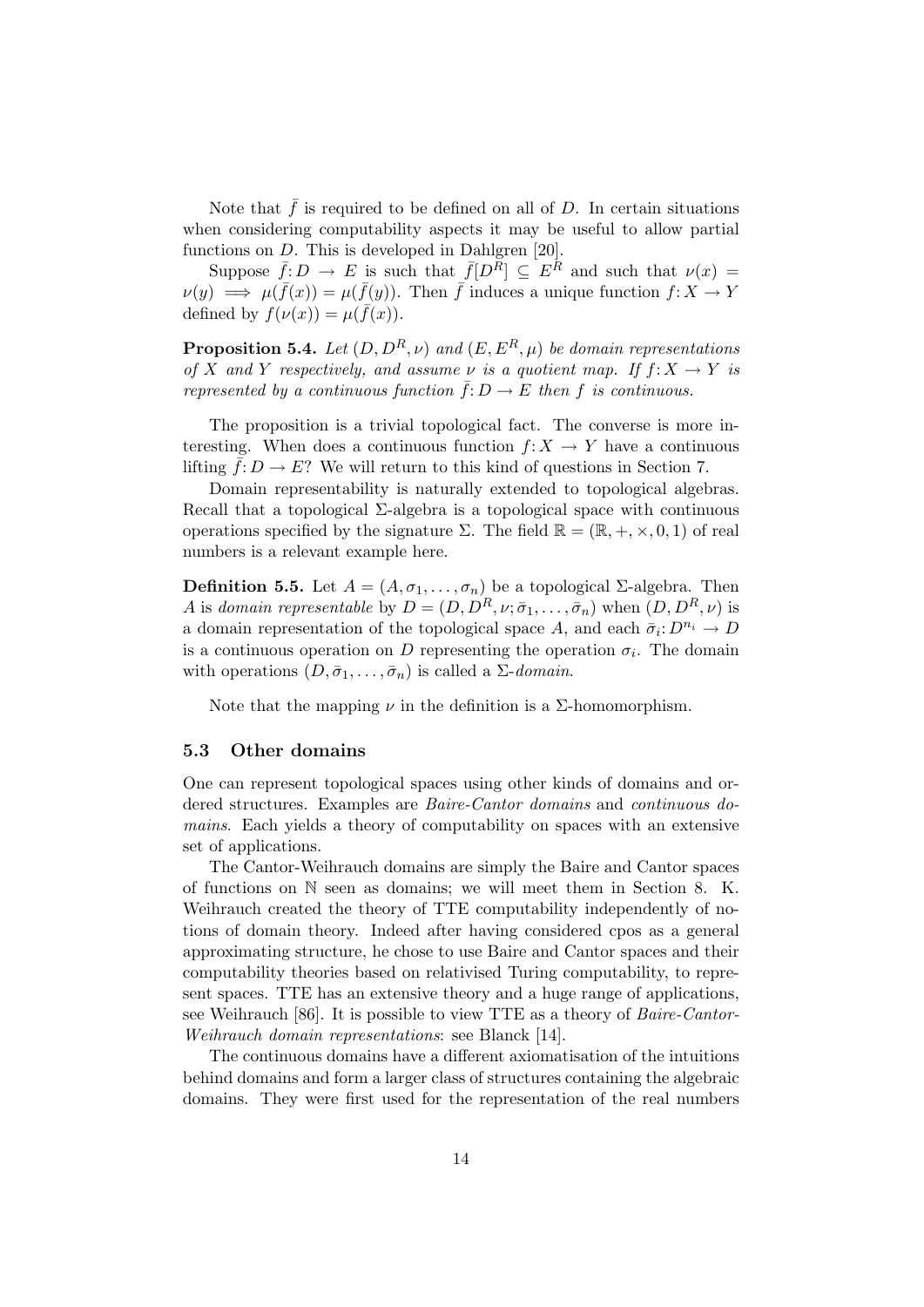and other topological spaces by A. Edalat, who has also created an extensive set of applications: see Section 10.9.

The relationship between the use of these various kinds of domains in representation theory has been discussed in Stoltenberg-Hansen and Tucker [77] and in Blanck [14].

### 6 Effectivity

In this section we impose and study notions of computability or effectivity on domains in order to study computability on the represented structure. The type of effectivity we consider is, in the terminology of Definition 2.1, concrete computability. Our computability theory is driven by the partial recursive functions. We use the Mal'cev-Ershov theory of numberings in order to extend computability from the natural numbers to other structures, such as domains.

We assume some very basic knowledge of recursion theory, that can be found in any basic text. Our notation is standard. In particular we let  ${W_e}_{e\in\mathbb{N}}$  be a standard numbering of the recursively enumerable (r.e.) sets.

Let A be a set. A numbering of A is a surjective function  $\alpha: \Omega_A \to A$ , where  $\Omega_A \subseteq \mathbb{N}$ . It should be thought of as a coding of A by natural numbers. In case  $\Omega_A$  is recursive, we say that a subset  $S \subseteq A$  is  $\alpha$ -semidecidable if  $\alpha^{-1}(S)$  is r.e. and S is  $\alpha$ -decidable if  $\alpha^{-1}(S)$  is recursive.

Let B be a set with a numbering  $\beta$ . Then a function  $f: A \to B$  is said to be  $(\alpha, \beta)$ -computable if there is a partial recursive function  $\bar{f}$  such that for each  $n \in \Omega_A$ ,  $\bar{f}(n)$  is defined and

$$
f(\alpha(n)) = \beta(\bar{f}(n)).
$$

We say that  $\bar{f}$  tracks f.

### 6.1 Effective domains

At the heart of an algebraic cpo are the compact elements which play the role of the finite approximations. All computations will take place on the compact elements. Moreover continuous functions between algebraic cpos are completely determined by their behaviour on the compact elements. Thus it suffices to have a numbering of the compact elements of an algebraic cpo.

The following weak notion of effectivity suffices for many basic results with the important exception of the function space construction.

**Definition 6.1.** An algebraic cpo  $D = (D, \subseteq, \perp)$  is weakly effective if there is a numbering

$$
\alpha \colon \mathbb{N} \to D_c
$$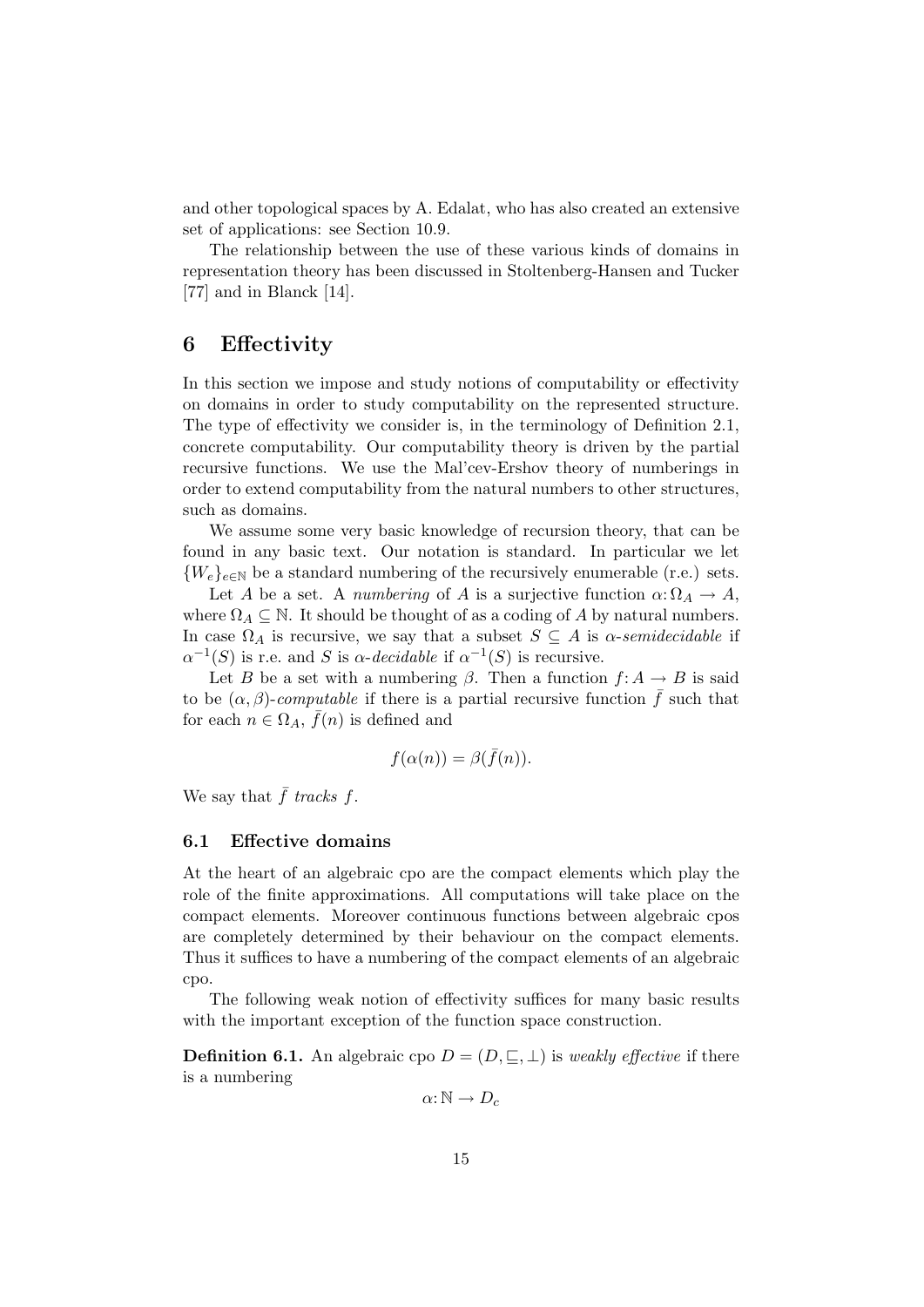of  $D_c$  such that the relation  $\alpha(n) \sqsubseteq \alpha(m)$  is a recursively enumerable relation on N (i.e., the relation  $\sqsubseteq$  is  $\alpha$ -semidecidable).

We denote an algebraic cpo D, weakly effective under a numbering  $\alpha$ , by  $(D, \alpha)$ .

Computable elements of a weakly effective cpo are those that can be effectively approximated and effective functions are those whose values can be effectively approximated from effective approximations of the arguments.

Making this precise, given weakly effective  $(D, \alpha)$  and  $(E, \beta)$ , we say that an element  $x \in D$  is  $\alpha$ -computable if the set approx(x) is  $\alpha$ -semidecidable. The set of computable elements in  $(D, \alpha)$  is denoted by  $D_{k,\alpha}$ .

A continuous function  $f: D \to E$  is  $(\alpha, \beta)$ -effective if the relation  $b \sqsubseteq f(a)$ is  $\alpha$ -semidecidable on  $D_c \times E_c$ . The intuition for the latter is that the approximations of  $f(x)$  are generated effectively and simultaneously with the approximations of x. (Recall the characterisation of a continuous function between algebraic cpos from Section 4.)

It is straight forward to show that an effective function takes a computable element to a computable element and that the composition of effective functions is effective.

The set  $D_{k,\alpha}$  has a natural numbering.

**Theorem 6.2.** Let  $(D, \alpha)$  be a weakly effective algebraic cpo. Then there is a numbering  $\bar{\alpha}: \mathbb{N} \to D_{k,\alpha}$  such that

- (i) the inclusion mapping  $\iota: D_c \to D_{k,\alpha}$  is  $(\alpha, \bar{\alpha})$ -computable;
- (ii) the relation  $\alpha(n) \sqsubseteq \bar{\alpha}(m)$  is r.e., i.e., approx( $\bar{\alpha}(m)$ ) is  $\alpha$ -semidecidable uniformly in m; and
- (iii) there is a total recursive function  $h$  such that for each  $e$ ,

$$
\bar{\alpha}[W_e] \ \ directed \ \implies \bar{\alpha}h(e) = \bigsqcup \bar{\alpha}[W_e].
$$

A numbering satisfying (i) and (ii) of the theorem is said to be a constructive numbering of  $D_{k,\alpha}$ . It is recursively complete if it also satisfies (iii). It is a fact that all recursively complete constructive numberings of  $D_{k,\alpha}$  are *recursively equivalent* as numberings. In general, two numberings  $\mu$  and  $\nu$ of a set A are recursively equivalent if id:  $A \to A$  is  $(\mu, \nu)$ -computable and  $(\nu, \mu)$ -computable.

To relate our domain theoretic notions to classical recursion theory let  $P$  be the algebraic domain of all partial functions from  $N$  into  $N$  ordered by graph inclusion. Let  $\alpha$  be a standard numbering of the set  $\mathcal{P}_c$  of finite functions. Then  $P_{k,\alpha}$  is the set of partial recursive functions. The numbering  $\bar{\alpha}$  is a standard numbering of the partial recursive functions in the sense of Hartley Rogers in that it satisfies the universal property and the s-m-n theorem.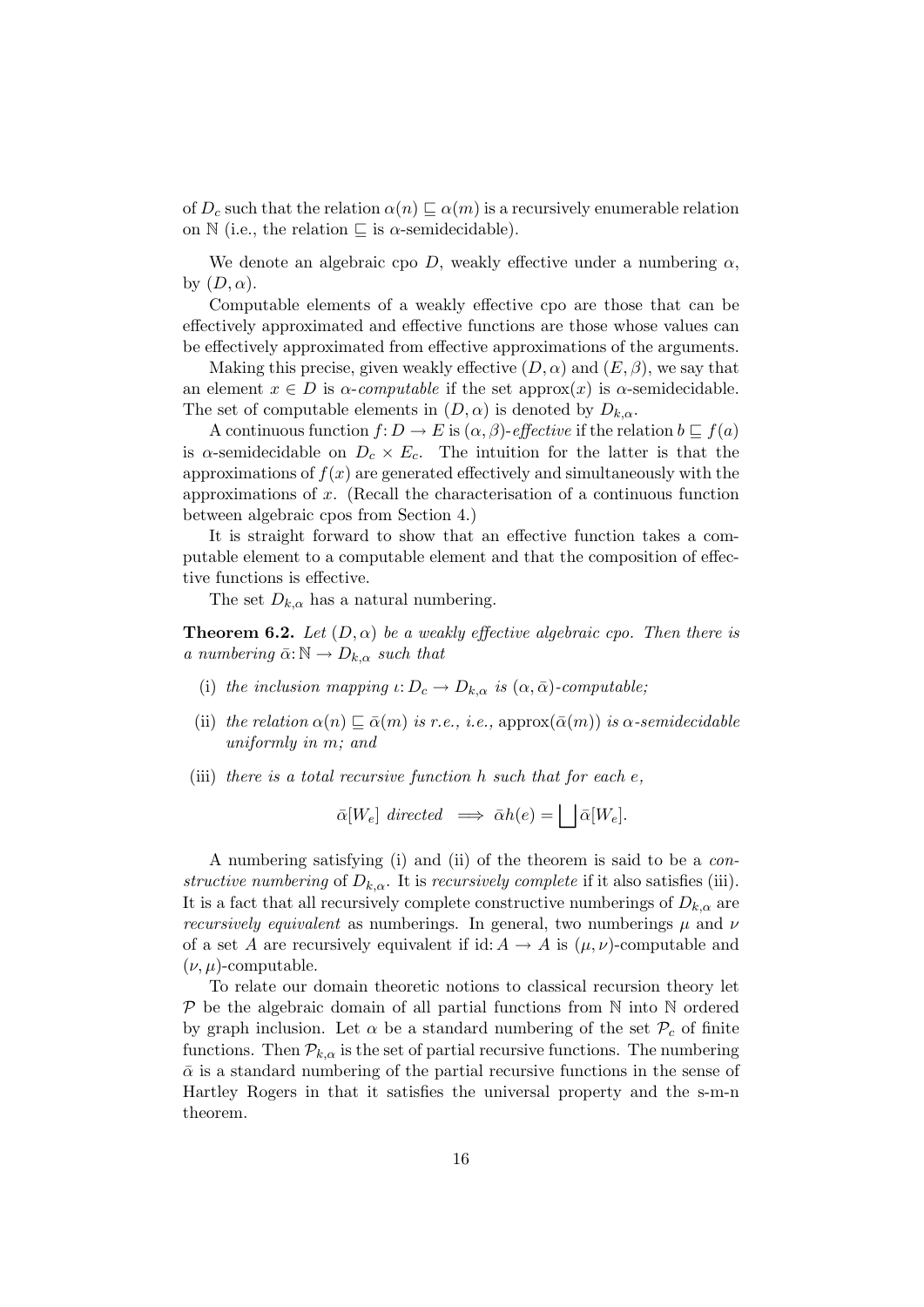Given weakly effective algebraic cpos  $(D, \alpha)$  and  $(E, \beta)$  we have the notion of an  $(\alpha, \beta)$ -effective function from D to E and of an  $(\bar{\alpha}, \bar{\beta})$ -computable function from  $D_{k,\alpha}$  to  $E_{k,\beta}$ . They are related by the following deep theorem due to Ershov [34], a generalisation of the Myhill-Shepherdson theorem.

**Theorem 6.3.** Let  $(D, \alpha)$  and  $(E, \beta)$  be weakly effective domains and let  $f: D_{k,\alpha} \to E_{k,\beta}$ . Then f is  $(\bar{\alpha}, \bar{\beta})$ -computable if, and only if, there is an  $(\alpha, \beta)$ -effective function  $\bar{f}: D \to E$  such that  $\bar{f} \upharpoonright D_{k,\alpha} = f$ .

For the function space construction a stronger form of effectivity is needed.

**Definition 6.4.** An algebraic domain  $D = (D, \subseteq, \perp)$  is *effective* if there is a numbering  $\alpha: \mathbb{N} \to D_c$  such that the following relations are  $\alpha$ -decidable for  $a, b, c \in D_c$ :

- (i)  $a \sqsubseteq b$ ;
- (ii)  $\exists d \in D_c(a, b \sqsubseteq d)$ ; and
- (iii)  $a \sqcup b = d$ .

Proposition 6.5. The category of effective domains with effective functions as morphisms is cartesian closed.

The proof uses the intuitively effective criterion for determining whether a finite set of step functions is consistent, namely

 $\{\langle a_1; b_1\rangle, \ldots, \langle a_n; b_n\rangle\}$  is consistent in  $[D \to E]$ 

if, and only if,

```
\forall I \subseteq \{1, \ldots, n\} (\{a_i : i \in I\} \text{ consistent} \implies \{b_i : i \in I\} \text{ consistent}).
```
### 6.2 Effective domain representations

The method we pursue to study effective properties of a topological algebra A is to find an *effective* domain D representing A in the sense of Definition 5.2 and then measure the effectivity of A by means of the effectivity of the representing domain  $D$ . Thus, the effectivity of  $A$  is dependent on the domain representation D and its effectivity. In practice, as described in Section 3.3, given an algebra A one finds a computable or effective structure P of approximations for A which is such that the ideal completion  $\bar{P}$  of the approximation structure  $P$  is a domain representation of  $A$ .

**Definition 6.6.** Let X be a topological space. Then X is (weakly) effectively domain representable by  $(D, D^R, \nu, \alpha)$  when  $(D, D^R, \nu)$  is a domain representation of X and  $(D, \alpha)$  is a (weakly) effective domain.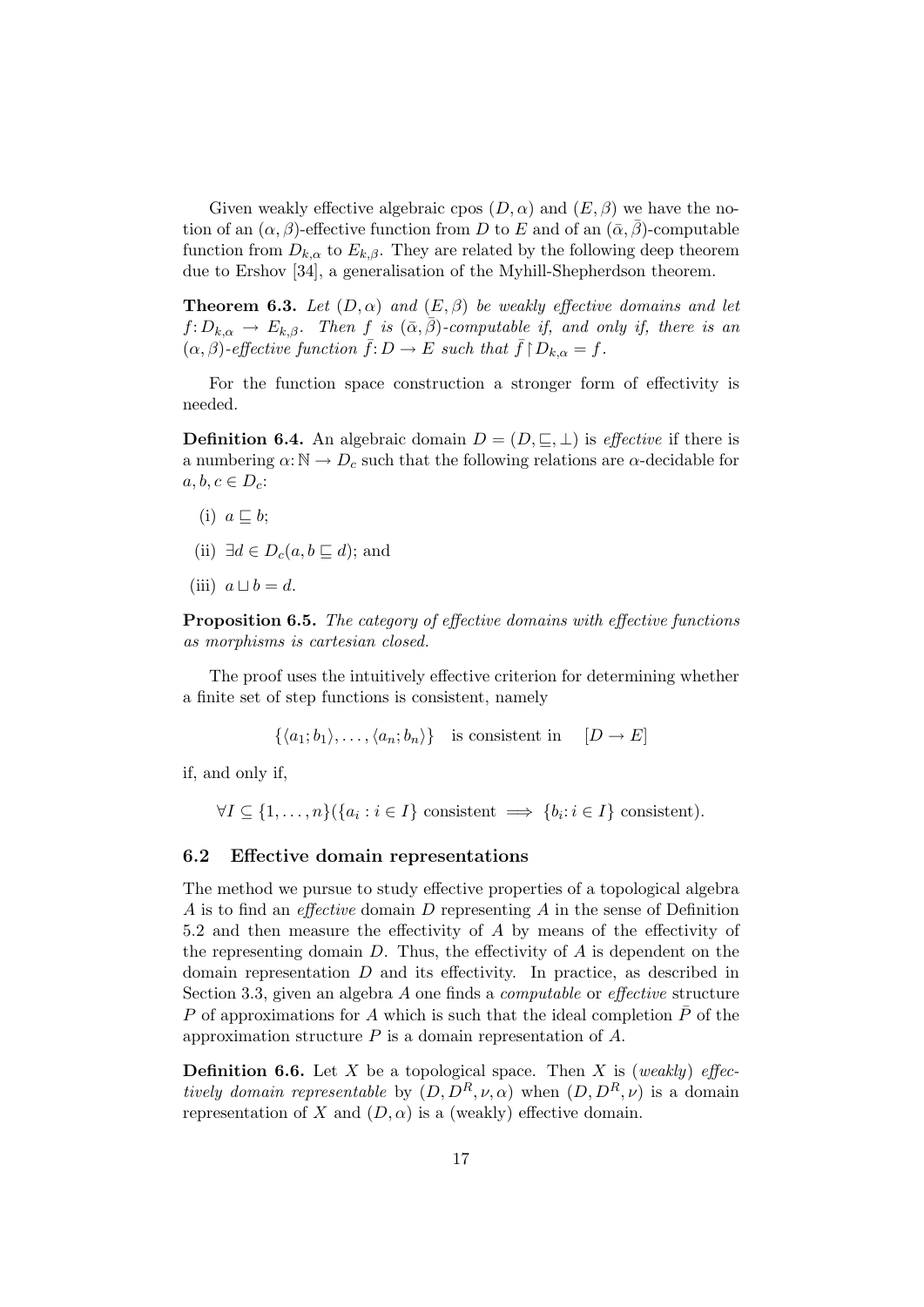The computable elements of  $X$  are induced by the computable elements of D. More precisely, the set  $X_{k,\alpha}$  of *computable elements* of X is the set

$$
X_{k,\alpha} = \{ x \in X : \nu^{-1}(x) \cap D_{k,\alpha} \neq \emptyset \}.
$$

The above notions are easily extended to topological  $\Sigma$ -algebras. Let  $(A, \sigma_1, \ldots, \sigma_n)$  be a topological  $\Sigma$ -algebra. Then  $(D, D^R, \nu, \alpha; \bar{\sigma}_1, \ldots, \bar{\sigma}_n)$  is a (weakly) effective domain representation of  $(A, \sigma_1, \ldots, \sigma_n)$  if the operations  $\bar{\sigma}_i$  are  $\alpha$ -effective, and  $(D, D^R, \nu; \bar{\sigma}_1, \ldots, \bar{\sigma}_n)$  is a domain representation of  $(A, \sigma_1, \ldots, \sigma_n).$ 

A Σ-algebra A is said to have a numbering with recursive operations if there is a numbering  $\beta$ :  $\Omega_A \rightarrow A$ , such that each operation in A is  $\beta$ computable. And we say that  $(A, \beta)$  is a numbered algebra with recursive *operations* if  $\beta$  is a numbering of A with recursive operations. Note that we put *no* requirement on the complexity of the code set  $\Omega_A$  nor on the (relative) complexity of the equality relation.

**Proposition 6.7.** Let  $(A, \sigma_1, \ldots, \sigma_q)$  be a topological  $\Sigma$ -algebra weakly effectively domain representable by  $(D, D^R, \nu, \alpha; \bar{\sigma}_1, \ldots, \bar{\sigma}_q)$ .

- (i)  $A_{k,\alpha}$  is a subalgebra of A.
- (ii)  $A_{k,\alpha}$  is a numbered algebra with recursive operations with a numbering  $\tilde{\alpha}$  induced by  $\alpha$ .

The first part of the proposition follows immediately since an effective domain function takes computable elements to computable elements. For the second part let  $\Omega_A = \bar{\alpha}^{-1}(D_{k,\alpha} \cap D^R)$  and define  $\tilde{\alpha}: \Omega_A \to A_{k,\alpha}$  by

$$
\tilde{\alpha}(n) = \nu(\bar{\alpha}(n))
$$

for  $n \in \Omega_A$ , where  $\bar{\alpha}$  is the canonical numbering of  $D_{k,\alpha}$  obtained from  $\alpha$  as in Theorem 6.2.

Finally we introduce two notions of effectivity for functions between weakly effectively domain representable topological spaces.

**Definition 6.8.** Let  $A$  and  $B$  be topological spaces, weakly effectively domain representable by  $(D, D^R, \nu, \alpha)$  and  $(E, E^R, \mu, \beta)$ , respectively.

- (i) A continuous function  $f: A \to B$  is said to be  $(\alpha, \beta)$ -effective if there is an  $(\alpha, \beta)$ -effective continuous function  $\bar{f}: D \to E$  representing f, that is  $\overline{f}[D^R] \subseteq E^R$  and for each  $x \in D^R$ ,  $f(\nu(x)) = \mu(\overline{f}(x))$ .
- (ii) A function  $f: A_{k,\alpha} \to B_{k,\beta}$  is  $(\tilde{\alpha}, \tilde{\beta})$ -computable, where  $\tilde{\alpha}$  and  $\tilde{\beta}$  are the numberings obtained in Proposition 6.7, if there is a partial recursive function  $\tilde{f}$  such that  $\Omega_A \subseteq \text{dom}(\tilde{f})$  and for all  $n \in \Omega_A$ ,

$$
f(\tilde{\alpha}(n)) = \tilde{\beta}(\tilde{f}(n)),
$$

that is  $\tilde{f}$  tracks f with respect to  $\tilde{\alpha}$  and  $\tilde{\beta}$ .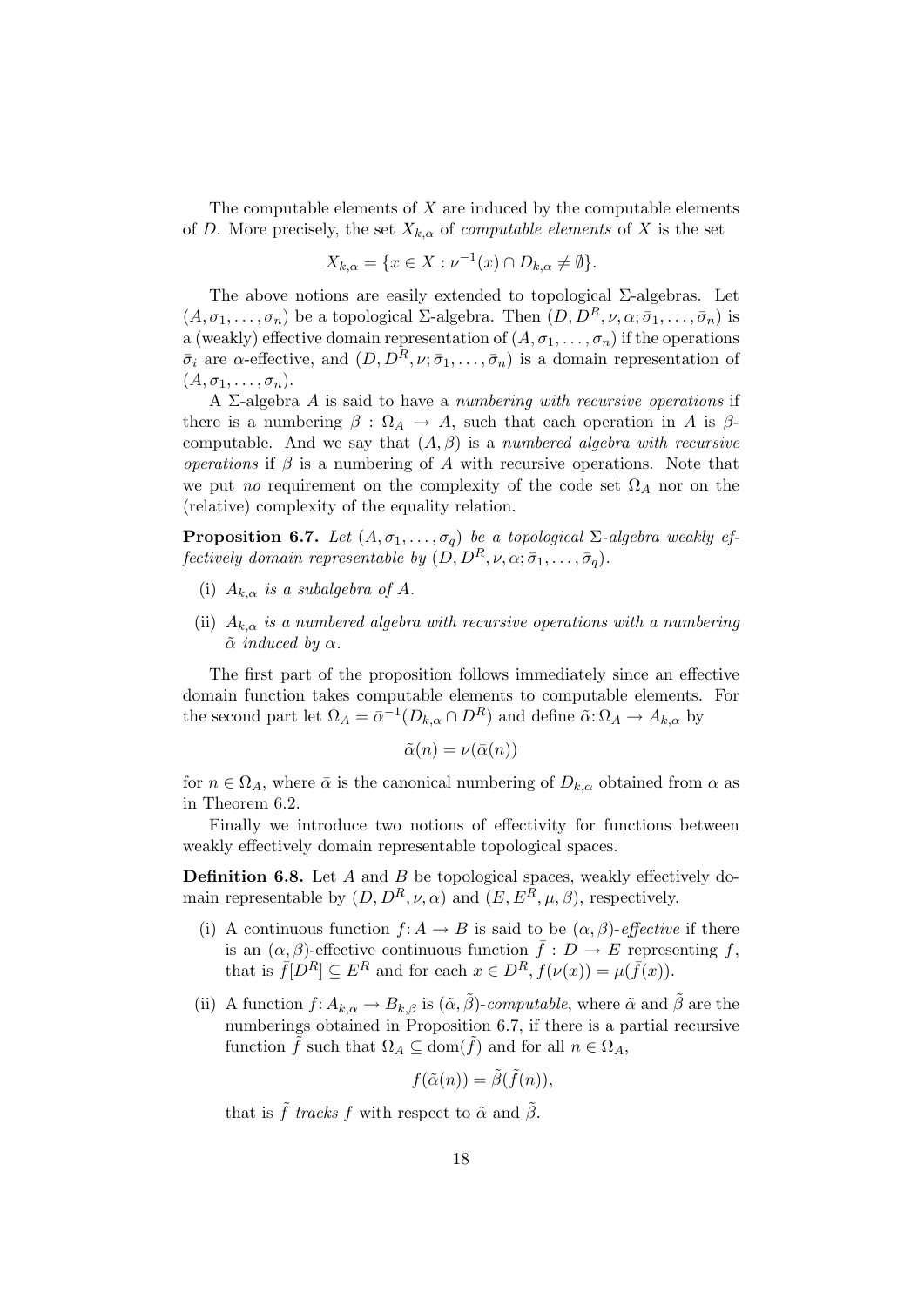It is not difficult to see from Theorem 6.3 that if  $f: A \to B$  is  $(\alpha, \beta)$ effective then  $f[A_{k,\alpha}: A_{k,\alpha} \to B_{k,\beta}$  is  $(\tilde{\alpha}, \tilde{\beta})$ -computable (and continuous). The converse direction is more difficult. It is related to the Kreisel-Lacombe-Shoenfield theorem [43] and Ceitin's theorem [18]. Note that continuity is not assumed in (ii).

### 7 Classes of domain representations

Recall that we only required of a domain representation  $(D, D^R, \nu)$  of a space X that the function  $\nu: D^R \to X$  be continuous. In most cases, but not all, we have stronger representation. Here are some common and useful additional properties.

**Definition 7.1.** Let  $(D, D^R, \nu)$  be a domain representation of the topological space X.

- (i) The representation is a *quotient representation* if  $\nu$  is a quotient map.
- (ii) The representation is a retract representation with respect to  $\rho: X \to Y$  $D^R$  if  $\rho$  is continuous and  $\nu \rho = \mathrm{id}_X$ .
- (iii) The representation is a *homeomorphic representation* if  $\nu$  is a homeomorphism.

It is straight forward to see that (iii)  $\implies$  (ii)  $\implies$  (i). Recall that if we restrict ourselves to quotient representations then representable functions are continuous. For a retract representation  $(D, D^R, \nu)$  with respect to  $\rho$ of X we have that  $\rho \nu$  is a retract, that is,  $(\rho \nu)^2 = \rho \nu$ , and hence that  $(D, \rho\nu[D^R], \nu \upharpoonright \rho\nu[D^R])$  is a homeomorphic representation of X.

Consider the standard representation of R obtained from the approximations in Example 3.1. It is easy to see that this is a retract representation with respect to the function sending each  $r \in \mathbb{R}$  to the ideal  $I_r = \{ [a, b] \in P : a < r < b \} \cup \{ \mathbb{R} \}.$  Thus we obtain a homeomorphic representation of R. Note, however, that this representation is not upwards closed. In fact, there is no homeomorphic domain representation  $(D, D^R, \nu)$ of R where  $D^R$  is the set of maximal elements of an algebraic domain D. (There is, however, a homeomorphic continuous domain representation consisting of the maximal elements, see Section 10.9).

**Theorem 7.2.** Every  $T_0$  topological space X has a homeomorphic algebraic domain representation.

The construction is as follows. Let  $\beta$  be a topological base of nonempty sets closed under finite intersections as in Example 3.3. Taking the ideal completion of the approximation structure  $(\mathcal{B}, \supseteq)$  and letting the representing ideals be  $I_x = \{B \in \mathcal{B} : x \in B\}$ , we obtain a homeomorphic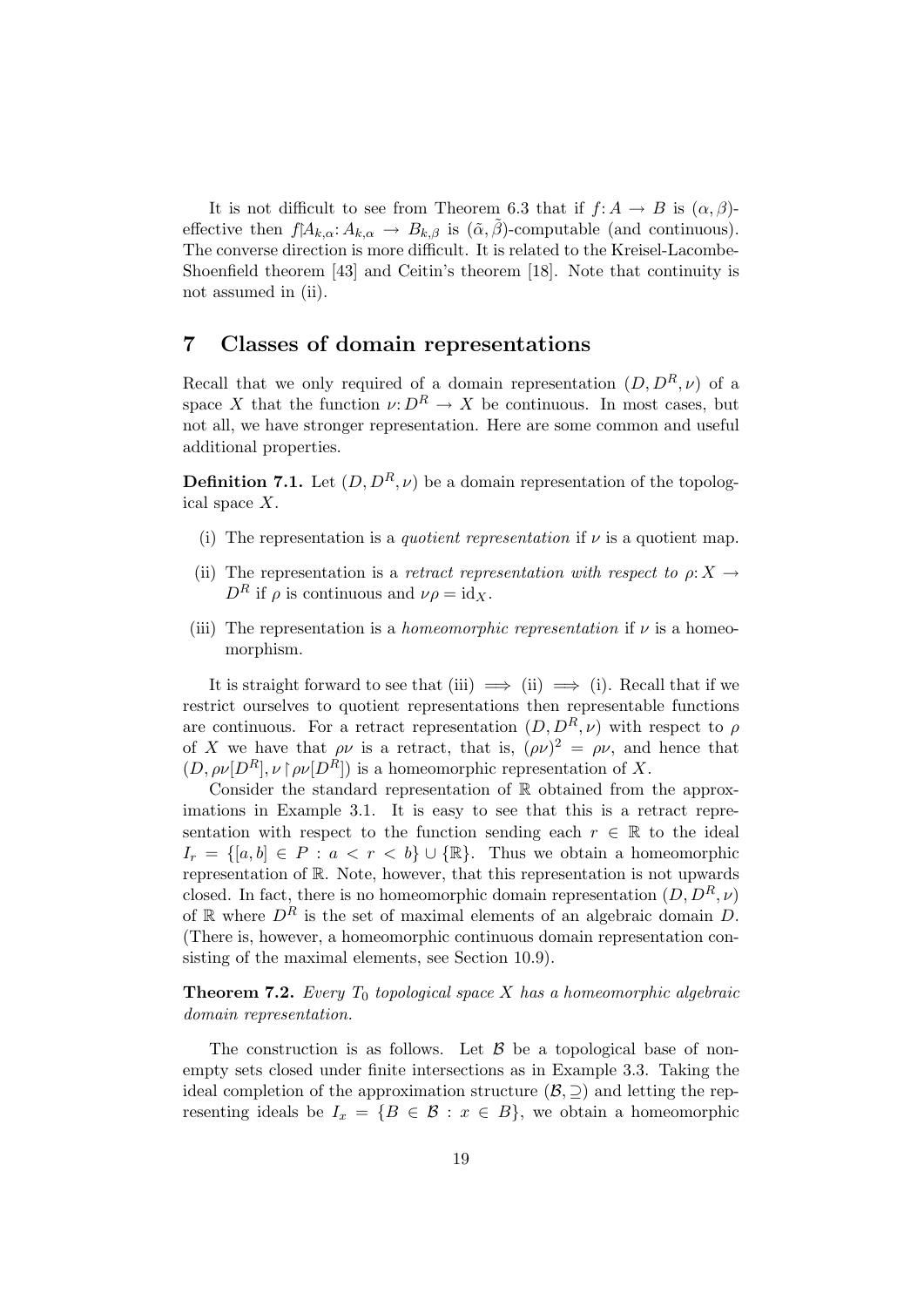representation. Thus every  $T_0$  space X has a homeomorphic  $\kappa$ -based domain representation, where  $\kappa$  is the *weight* of X, that is, the smallest infinite cardinality of a topological base for  $X$ . In particular, each second countable  $T_0$ -space has a countably based homeomorphic domain representation. However, it is not the case that countably based domain representations are restricted to second countable spaces. As we shall see in Section 10.6 there are good effective and hence countably based domain representations of important spaces that are not second countable.

The set  $D^{\tilde{R}}$  in a domain representation  $(D, D^R, \nu)$  is often referred to as the set of total elements in the sense that its elements give total information about the elements of the represented space. There is an abstract theory of domains with totality, i.e., pairs  $(D, D<sup>t</sup>)$  where  $D<sup>t</sup> \subseteq D$  and (often) satisfies some trivial properties. We will not pursue this theory here but we use the concept.

We will mainly restrict ourselves to dense representations. A domain with totality  $(D, D^R)$  is *dense* if  $D^R$  is dense in D with respect to the Scott topology. And a domain representation  $(D, D^R, \nu)$  of a space X is *dense* if  $(D, D<sup>R</sup>)$  is dense.

The advantage of a dense representation  $(D, D^R, \nu)$  is the relative ease with which a continuous function from  $D<sup>R</sup>$  can be lifted or extended to the whole of D. It is always possible to obtain an equivalent dense representation from any given representation  $(D, D^R, \nu)$  by considering the domain generated by all compact approximations lying below some element of  $D<sup>R</sup>$ . This construction, however, is in general far from being effective. One way to deal with this problem is to use partial continuous functions [20]. There are important situations where liftings can be achieved also for non-dense representations [14, 45, 56].

**Definition 7.3.** Let  $D = (D, D^R, \nu)$  and  $E = (E, E^R, \mu)$  be domain representations of a topological space  $X$ . The representation  $D$  reduces (continuously) to E, denoted by  $D \leq E$ , if there is a continuous function  $\phi: D \to E$ such that  $\phi[D^R] \subseteq E^R$  and  $(\forall x \in D^R)(\nu(x) = \mu \phi(x))$ , i.e.,  $\nu$  factors through  $\mu$  via  $\phi$  on the representing elements  $D^R$ . We say that  $D \equiv E$  when  $D \le E$ and  $E \leq D$ .

Like the definition of domain representability this notion of reducibility works with many types of ordered structures.

Let  $\mathcal C$  be a class of domains with totality. We will in this connection say, e.g., that  $\mathcal C$  is the class of dense algebraic cpos, thus suppressing the 'with totality'. Then we let  $\textbf{Spec}_{\mathcal{C}}(X)$  denote the equivalence classes of  $\equiv$  over the class of domain representations  $(D, D^R, \nu)$  of X, where  $(D, D^R) \in \mathcal{C}$ . Note that if C is the class of dense algebraic domains, then  $\textbf{Spec}_{\mathcal{C}}(X)$  contains a largest element, assuming X is a  $T_0$ -space, by considering the homeomorphic representation obtained from a topological base.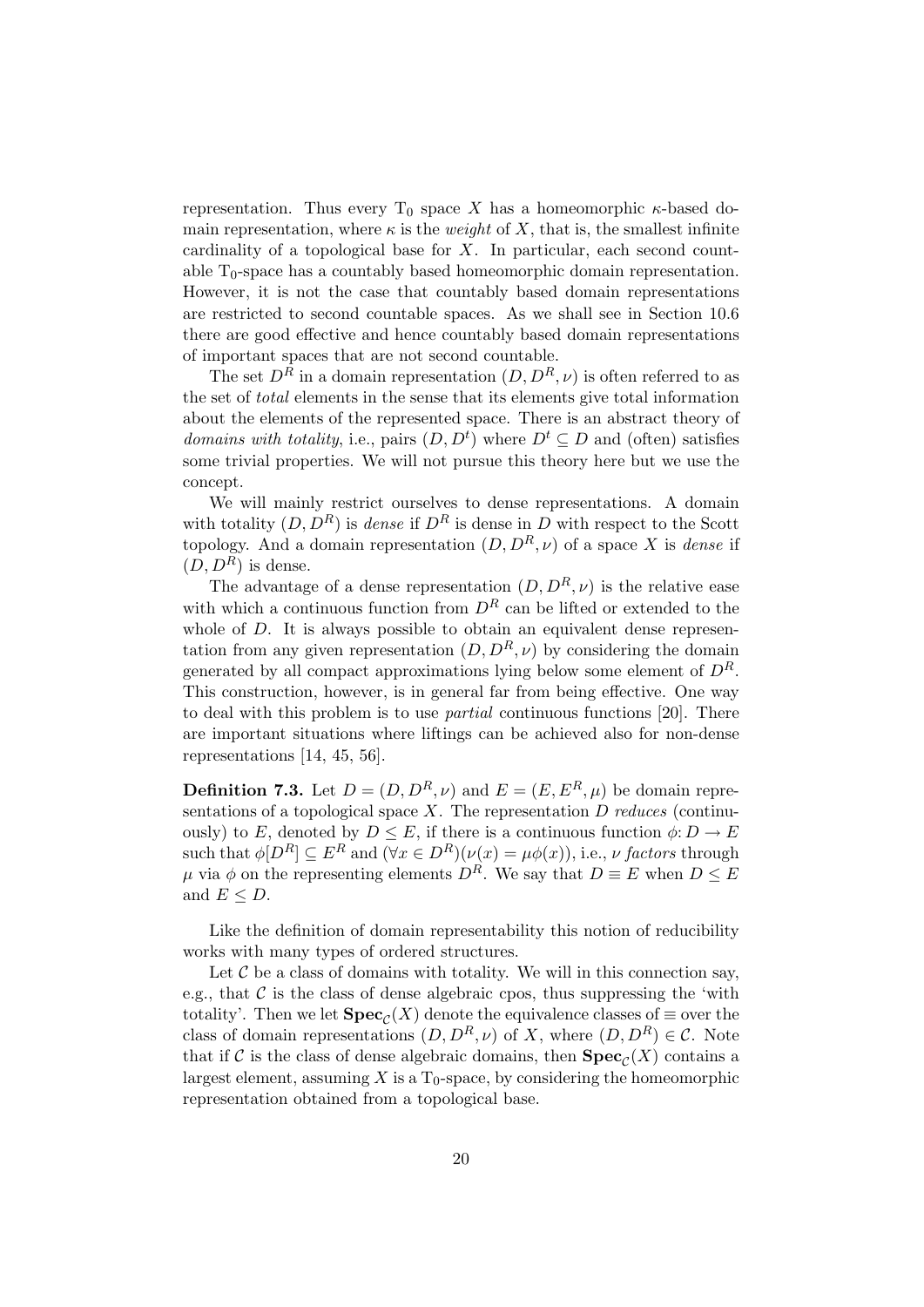**Theorem 7.4.** (Blanck [14]) Let C be the class of dense algebraic domains and assume X is a  $T_0$ -space. Then the largest degree of  $\text{Spec}_{\mathcal{C}}(X)$  contains precisely the retract representations of  $X$  over  $\mathcal{C}.$ 

In particular we know that the standard representation of  $\mathbb R$  is a largest representation over dense algebraic domains and also equivalent to the standard homeomorphic representation of R. In fact, Blanck shows that if  $(D, D^R, \nu)$  is a retract algebraic domain representation of X then  $(D, D^R, \nu)$ is a largest representation over the class  $\mathcal C$  of dense algebraic cpos. This then applies to the standard representation of R.

Another related but important concept is that of an admissible domain representation. The analogous notion for TTE was first formulated by Schröder [61], whereas Weihrauch considered a similar notion for second countable spaces.

**Definition 7.5.** Let  $D = (D, D^R, \nu)$  be a domain representation of a topological space X. Then D is an *admissible* representation of X over a class  $\mathcal C$ of domains with totality if whenever  $(E, E^R) \in \mathcal{C}$  and  $\phi: E^R \to X$  is continuous then there is a continuous function  $\bar{\phi}: E \to D$  such that  $\bar{\phi}[E^R] \subseteq D^R$ and for each  $w \in E^R$ ,  $\phi(w) = \nu \overline{\phi}(w)$ .

Again the term 'domain' is generic. We will, as usual, restrict ourselves to algebraic cpos or algebraic domains.

We have the following relation between admissibility and the reduction ordering of domain representations.

**Theorem 7.6.** Let C be the class of dense algebraic cpos. Then  $D =$  $(D, D^R, \nu)$  is a largest representation of X with respect to  $\leq$  over C if, and only if,  $D$  is an admissible representation of  $X$  over  $C$ .

The theorem is true for any reasonable class  $C$ . It is proved by considering a direct sum of a largest representation of X and  $(E, E^R) \in \mathcal{C}$ .

Admissibility has implications on the nature of the coding function of the representation. The following is observed in Hamrin [40].

**Theorem 7.7.** Let D be an algebraic cpo and assume  $(D, D^R, \nu)$  is an admissible domain representation of  $X$  over the class of dense algebraic cpos. Then  $\nu$  is a quotient mapping.

The key point here is that open sets can be characterised using nets of arbitrary large cardinalities. On the other hand we are primarily interested in effective representations  $D$  and hence  $D<sub>c</sub>$  must be countable. It is therefore interesting to introduce cardinality restrictions to the notion of admissibility.

**Definition 7.8.** Let  $\kappa$  be an infinite cardinal and let C be a class of algebraic cpos with totality. Let  $D = (D, D^R, \nu)$  be a domain representation of a topological space X. Then D is a  $\kappa$ -admissible representation of X over C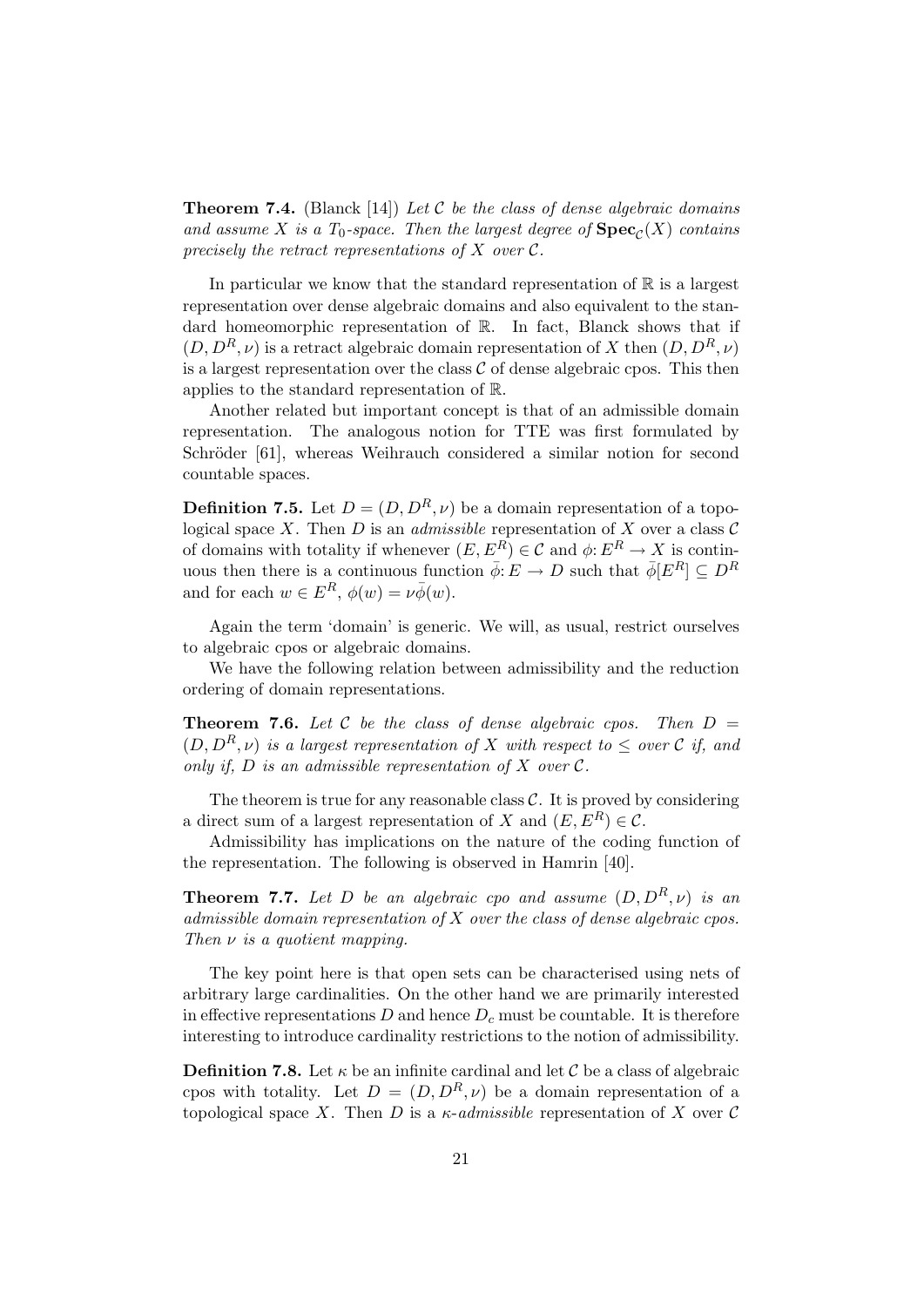if whenever  $(E, E^R) \in \mathcal{C}$ , the cardinality of  $E_c$  is less or equal to  $\kappa$ , and  $\phi: E^R \to X$  is continuous, then there is a continuous function  $\overline{\phi}: E \to D$ such that  $\bar{\phi}[E^R] \subseteq D^R$  and for each  $w \in E^R$ ,  $\phi(w) = \nu \bar{\phi}(w)$ .

Recall that if the coding function  $\nu$  was a quotient then every representable function is a continuous. For  $\kappa$ -admissible  $\kappa$ -based representations we have a precise characterisation of the representable functions. We formulate it here for  $\kappa = \omega$  so as not to introduce the notion of a  $\kappa$ -continuous function.

**Theorem 7.9.** Let  $C$  be the class of dense algebraic cpos with totality or the class of dense domains with totality. Suppose that  $(D, D^R) \in \mathcal{C}$  and  $D = (D, D<sup>R</sup>, \nu)$  is a countably based representation of X such that D is  $\omega$ -admissible over C. Let  $E = (E, E^R, \mu)$  be a representation of Y which is  $\omega$ -admissible over C. Then a function  $f: X \to Y$  is representable over D and  $E$  if, and only if,  $f$  is sequentially continuous.

Recall that continuous functions are sequentially continuous.

Finally we mention a theorem from Hamrin [40] characterising the spaces representable by  $\kappa$ -admissible and  $\kappa$ -based domains.

We say that a topological space X has a  $\kappa$ -pseudobase if there is a family  $\mathcal{B} \subseteq \varphi(X)$  such that for each open set  $U \subseteq X$  and each  $\kappa$ -net  $S \to x \in U$ there is  $B \in \mathcal{B}$  such that  $x \in B \subset U$  and S is eventually in B. A  $\kappa$ -net is a net of cardinality at most  $\kappa$ . Thus a space X has an  $\omega$ -pseudobase  $\beta$  if the condition holds for each open set U and each sequence  $(x_n)_n$  approaching  $x \in U$ .

The space of test functions used in distribution theory is an example of a topological space that is not second countable but has a countable pseudobase. (See Section 10.6.)

**Theorem 7.10.** A topological space X has a  $\kappa$ -based and  $\kappa$ -admissible domain representation if, and only if, X is a  $T_0$ -space and has a pseudobase of size at most  $\kappa$ .

It has been shown by Schröder [61] using TTE that the category of spaces representable by  $\omega$ -based and  $\omega$ -admissible domains is cartesian closed. In fact, this category coincides with the category QCB consisting of topological spaces that are quotients of second countable spaces, see Menni and Simpson [50]. For  $\kappa > \omega$  the question of finding a large cartesian closed category of topological spaces is unclear.

### 8 TTE and domain representability

An important and successful approach to computability on topological algebras and to Computable Analysis is Type 2 Theory of Effectivity, abbreviated as TTE. A large amount of work has been done using this approach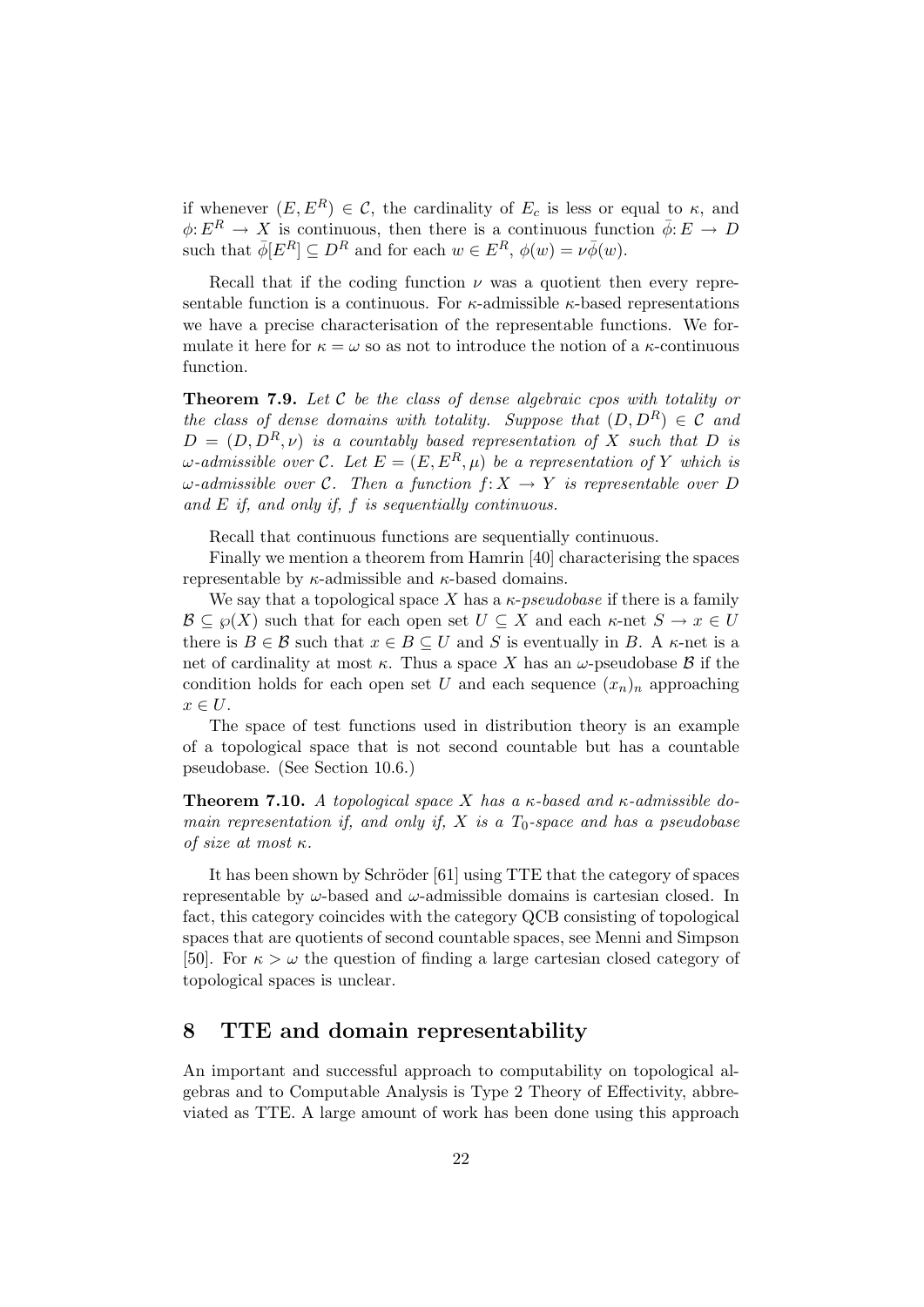by K. Weihrauch, his students and collaborators, and others. The idea is to generalise the basic definition of a numbering, replacing the natural numbers N with the Baire space  $\mathbb{F} = \mathbb{N} \to \mathbb{N}$  and giving  $\mathbb{F}$  the Baire topology, or, more generally, with  $\Sigma^{\omega}$ , where  $\Sigma$  is a finite or countable set. Then the established computability theory on  $\Sigma^{\omega}$  induces computability on the represented space via the numbering.

We will relate TTE to (effective) domain representability. For simplicity we restrict ourselves to the Baire space, leaving the simple coding necessary when going to finite  $\Sigma$ .

Let  $X$  be a topological space. We say that a partial surjective function  $\rho: dom(\rho) \subseteq \mathbb{F} \to X$  is a *TTE-representation* of X if  $\rho$  is continuous. An element  $x \in X$  is  $\rho$ -computable if there is a recursive function in  $dom(\rho)$ such that  $\rho(f) = x$ .

Suppose  $\eta: dom(\eta) \subseteq \mathbb{F} \to Y$  is a TTE-representation of Y. Then a function  $f: X \to Y$  is TTE-representable with respect to  $\rho$  and  $\eta$  if there is a continuous partial function  $\bar{f}$ : dom $(\bar{f}) \subseteq \mathbb{F} \to \mathbb{F}$  tracking f, i.e.,  $f(\rho(x)) =$  $\eta(\bar{f}(x))$  for each  $x \in \text{dom}(\rho)$ . The function f is  $(\rho, \eta)$ -effective if there is a computable tracking function  $f$  for  $f$ .

A first observation is that the Baire space  $\mathbb F$  naturally extends to an algebraic domain  $\mathbb{B} = \mathbb{N}^{\leq \omega} \cup \mathbb{F}$  with the ordering  $w \preceq v \iff w$  is an initial segment of v. The usual Baire topology on  $\mathbb F$  is the subspace topology obtained from the Scott topology on B. We call B the Baire domain.

It is well-known that each partial continuous function  $f: dom(f) \subseteq \mathbb{F} \rightarrow$ **F** extends to a total continuous function  $\bar{f}: \mathbb{B} \to \mathbb{B}$ . Furthermore, if f is computable then  $\bar{f}$  can be chosen to be effective in a uniform way from f. From these observations we have the following equivalence theorem:

**Theorem 8.1.** Let  $\rho: dom(\rho) \subseteq \mathbb{F} \to X$  be a TTE-representation of X. Then  $(\mathbb{B}, \text{dom}(\rho), \rho)$  is an effective domain representation of X. An element  $x \in X$  is  $\rho$ -computable in the TTE sense if, and only if, it is computable in the Baire domain representation sense.

Furthermore, if  $\eta: dom(\eta) \subseteq \mathbb{F} \to Y$  is a TTE representation of Y then  $f: X \to Y$  is TTE-representable (and effective) with respect to  $\rho$  and  $\eta$  in the TTE sense if, and only if, f is representable (and effective) with respect to  $\rho$  and  $\eta$  in the Baire domain representation sense.

For the converse reduction we have the following observation.

**Lemma 8.2.** If  $D$  is a countably based algebraic domain then there is a surjective quotient map  $\varphi: \mathbb{B} \to D$ . Furthermore  $\varphi[\mathbb{F}] = D$ .

*Proof.* Let  $(a_i)$  be an enumeration of  $D_c$ . For  $w \in \mathbb{N}^{\leq \omega}$  we define  $\varphi(w)$ as follows. Let  $v \preceq w$  be the largest initial segment such that  $\{a_{v(i)} : i <$ length of w} is consistent and let  $\varphi(w) = \bigsqcup \{a_{v(i)} : i < \text{length of } v\}$ . Then  $\varphi$  is monotone on  $\mathbb{N}^{\leq \omega}$  and hence extends uniquely to a continuous function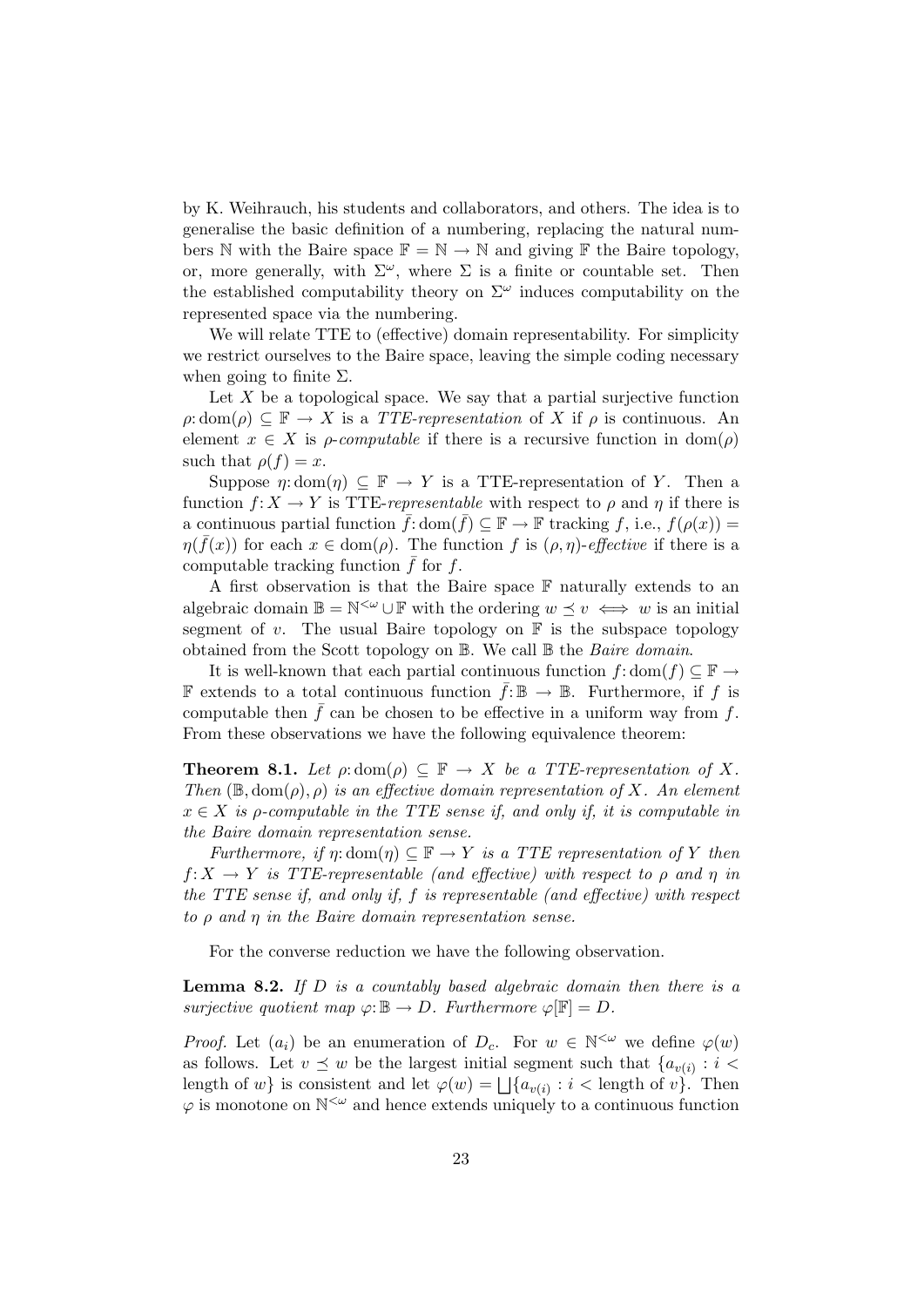on B, which is easily seen to be a quotient. For  $x \in D$  let  $w \in \mathbb{F}$  be such that approx $(x) = \{a_{w(i)} : i \in \mathbb{N}\}\$ . Then clearly  $\varphi(w) = x$ .  $\Box$ 

It follows from the proof that if  $(D, \alpha)$  is an effective domain then  $\varphi$  is effective, using the numbering of  $D_c$  given by  $\alpha$ . Furthermore,  $D_k = \varphi[\mathbb{F}_k]$ . Thus we obtain

**Theorem 8.3.** Let  $(D, D^R, \nu, \alpha)$  be an effective domain representation of X. Then there is a TTE-representation  $\rho: dom(\rho) \subseteq \mathbb{F} \to X$  such that the sets of computable elements of  $X$  with respect to the two representations coincide.

*Proof.* Let  $\varphi: \mathbb{B} \to D$  be as in Lemma 8.2 and define  $\rho: \varphi^{-1}[D^R] \cap \mathbb{F} \to X$ by  $\rho(x) = \nu \varphi(x)$ .  $\Box$ 

We now consider representable functions. Let  $(D, \alpha)$  and  $(E, \beta)$  be countably based domains and let  $\varphi: \mathbb{B} \to D$  and  $\psi: \mathbb{B} \to E$  be the effective surjections obtained from Lemma 8.2. The following can be proved along similar lines.

**Lemma 8.4.** Suppose  $f: D \to E$  is  $(\alpha, \beta)$ -effective. Then there is an effective function  $f: \mathbb{B} \to \mathbb{B}$ , obtained uniformly from f, such that  $f[\mathbb{F}] \subseteq \mathbb{F}$ , and for each  $x \in \mathbb{F}$ ,  $\psi \tilde{f}(x) = f \varphi(x)$ .

**Theorem 8.5.** Let  $D = (D, D^R, \nu, \alpha)$  and  $E = (E, E^R, \mu, \beta)$  be effective domain representations of topological spaces  $X$  and  $Y$ , respectively. There are TTE-representations  $\rho$  and  $\eta$  of X and Y, respectively, such that if  $f: X \to Y$  is effectively representable over  $(D, \alpha)$  and  $(E, \beta)$  then f is effectively representable with respect to  $\rho$  and  $\eta$ .

*Proof.* Let  $\varphi: \mathbb{B} \to D$  and  $\psi: \mathbb{B} \to E$  be the effective surjections obtained from Lemma 8.2, and let  $\bar{f}: D \to E$  be an  $(\alpha, \beta)$ -effective representation of  $f: X \to Y$ . Let  $\tilde{f}: \mathbb{B} \to \mathbb{B}$  be the effective function obtained from  $\bar{f}$  as in Lemma 8.4. Then we define  $\rho: \varphi^{-1}[D^R] \cap \mathbb{F} \to X$  by  $\rho = \nu \varphi$ , and, similarly,  $\eta: \psi^{-1}[E^R] \cap \mathbb{F} \to Y$  by  $\eta = \mu \psi$ . These are clearly continuous surjections and hence TTE-representations. Furthermore, for each  $x \in \varphi^{-1}[D^R] \cap \mathbb{F}$ ,

$$
f\rho(x) = f\nu\varphi(x) = \mu \bar{f}\varphi(x) = \mu \psi \tilde{f}(x) = \eta \tilde{f}(x),
$$

which shows that f is effectively representable with respect to  $\rho$  and  $\eta$ .

A detailed analysis of the relationship between domain representability, using the category EQU of equilogical spaces [5], and TTE is given in Bauer [4]. Dahlgren [21] shows that there is an adjoint pair of effective functors taking a TTE-representation of a topological space  $X$  to an effective domain representation of X and, conversely, taking an effective domain representation of  $X$  to a TTE-representation of  $X$ .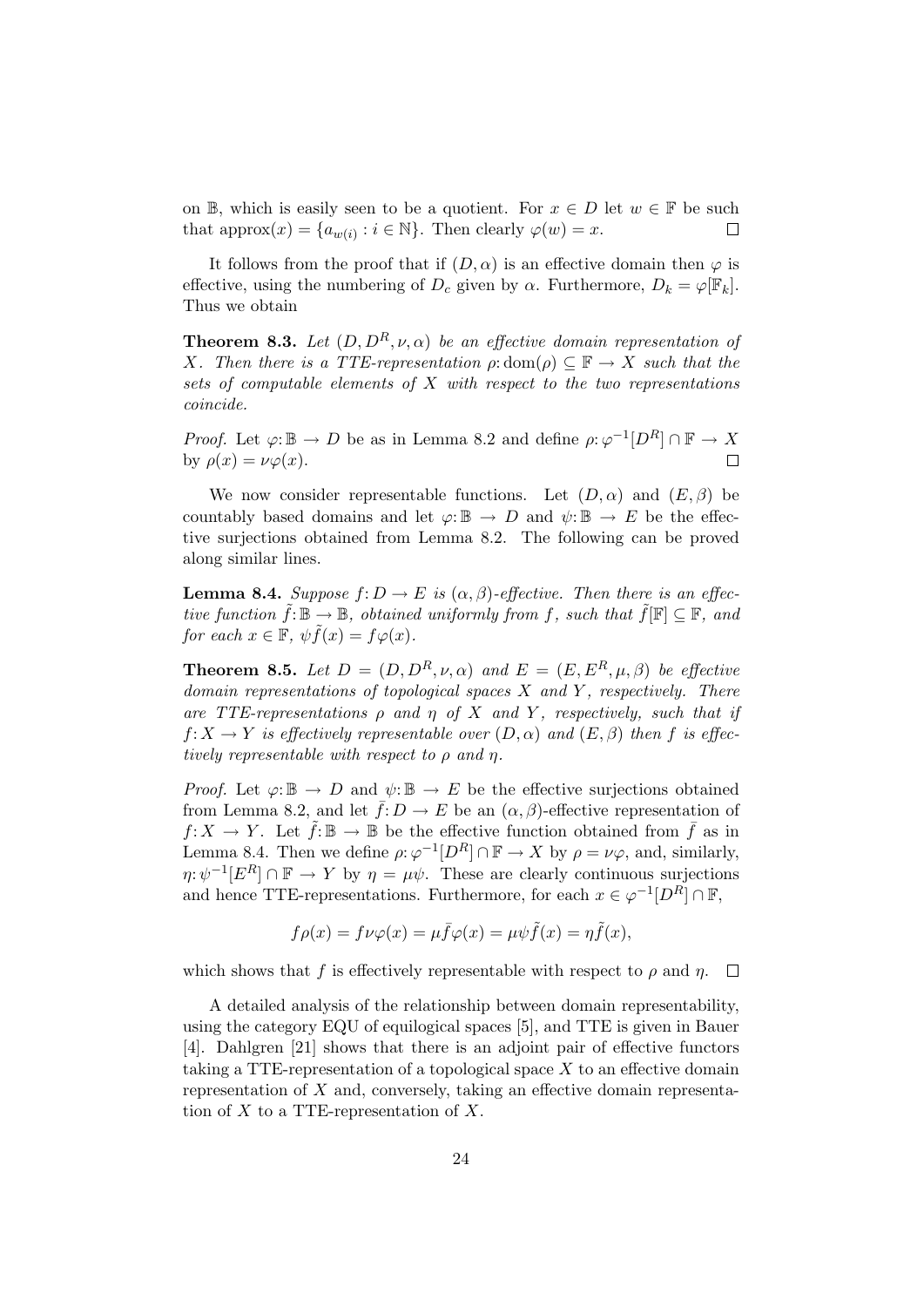### 9 Standard constructions

In this section we consider various standard ways to obtain algebraic domain representations.

### 9.1 Representation of inverse limits and ultrametric algebras

We introduced domain representations to analyse the computability of topological algebras. We wanted to study the completions of local rings and algebras of infinite processes. Both algebras were constructed as countable inverse limits of algebras; such limits posessed ultrametrics and were therefore topological algebras. Many algebras of interest in computing have this form. The following special construction for countable inverse limits was introduced in Stoltenberg-Hansen and Tucker [71, 72, 73].

Let  $A = (A, \sigma_1, \ldots, \sigma_k)$  be a  $\Sigma$ -algebra and let  $\{\equiv_n\}_{n\in\mathbb{N}}$  be a family of congruences on A. We say that  $\{\equiv_n\}_{n\in\mathbb{N}}$  is separating if  $n \geq m$  and  $x \equiv_n y \implies x \equiv_m y$ , and if  $\bigcap_{n \in \mathbb{N}} \equiv_n = \{(x, x) : x \in A\}.$ 

There is an abundance of natural examples of algebras with a family of separating congruences. For a simple example, let  $T(\Sigma, X)$  be the term algebra over a signature  $\Sigma$  and a set of variables X. Then, for  $t, t' \in T(\Sigma, X)$ , let  $t \equiv_n t'$  if t and t' are identical up to height  $n-1$ , for  $n \in \mathbb{N}$ . Further examples will be given in Section 10.

Given a ∑-algebra A together with a family  $\{\equiv_n\}_{n\in\mathbb{N}}$  of separating congruences we define a metric  $d$  on  $A$  by

$$
d(x,y) = \begin{cases} 0 & \text{if } x = y \\ 2^{-n} & \text{if } x \neq y, \text{ where } n \text{ is least s.t. } x \neq_n y. \end{cases}
$$

The metric  $d$  is an *ultrametric*, i.e.,  $d$  satisfies the stronger triangle inequality

$$
d(x, y) \le \max\{d(x, z), d(z, y)\}.
$$

Furthermore, each operation  $\sigma$  on A is non-expansive, i.e., satisfies

$$
d(\sigma(x_1,\ldots,x_n),\sigma(y_1,\ldots,y_n))\leq \max\{d(x_i,y_i):1\leq i\leq n\}.
$$

Conversely, suppose  $(A, d)$  is an ultrametric algebra with non-expansive operations. Then we define a family  $\{\equiv_n\}_{n\in\mathbb{N}}$  by  $x \equiv_n y \iff d(x,y) \leq 2^{-n}$ .

Given a  $\Sigma$ -algebra A with a family of separating congruences  $\{\equiv_n\}_{n\in\mathbb{N}}$ we form the Σ-algebra

$$
\hat{A} = \lim_{n \to \infty} A / \equiv_n,
$$

the inverse limit of the  $A/\equiv_n$  with respect to the homomorphisms  $\phi_m^n$ :  $A/\equiv_n \to A/\equiv_m$  defined by  $\phi_m^n([a]_n) = [a]_m$ , for  $n \geq m$ . Here  $[a]_n$  denotes the equivalence class of a with respect to  $\equiv_n$ .

The inverse limit  $A = \lim_{k \to \infty} A/\equiv_n$  is a *completion* of A. The completion of  $T(\Sigma, X)$  is the set  $T^{\infty}(\Sigma, X)$  of all finite and infinite terms. The (metric)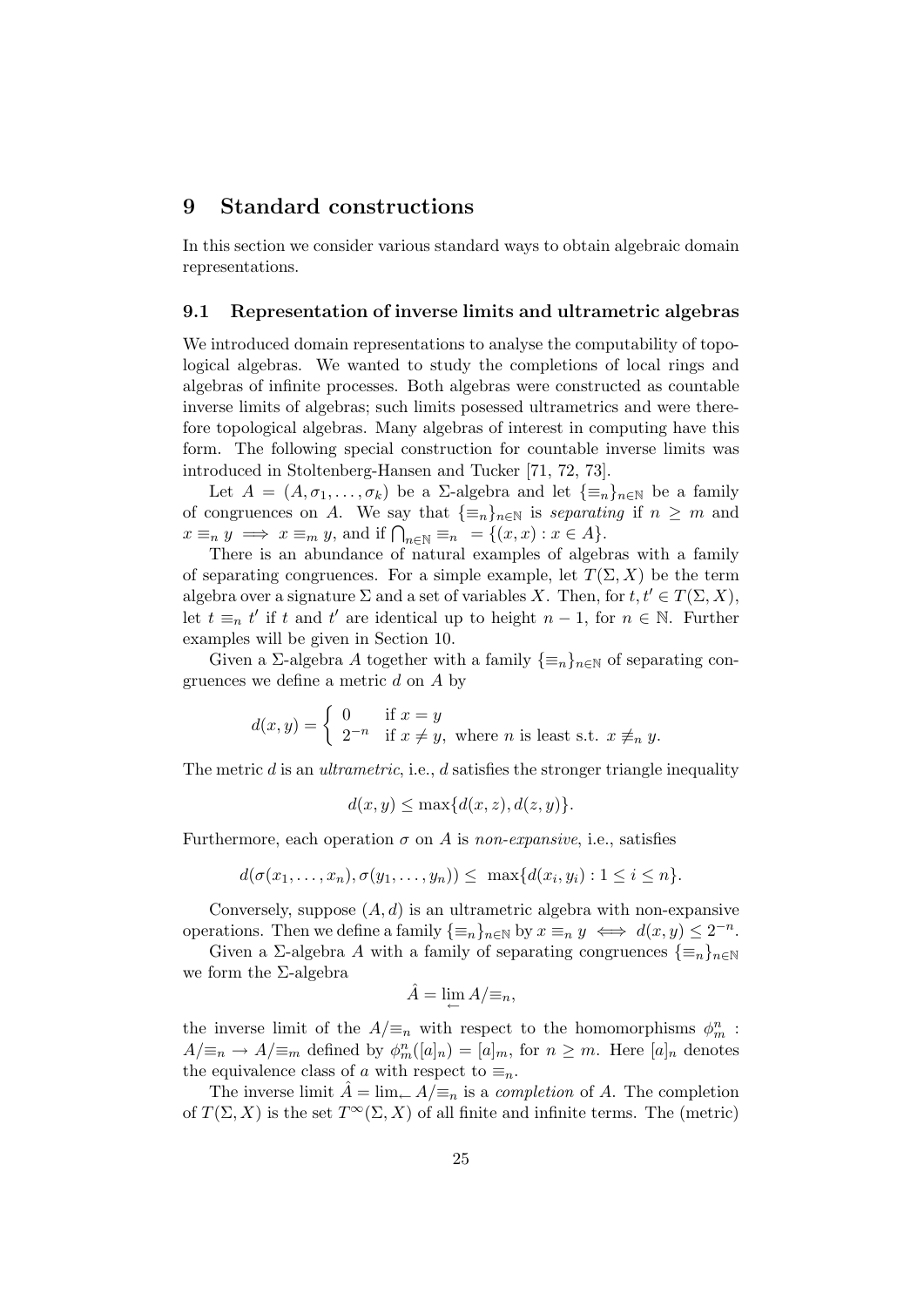completion of an ultrametric algebra A with non-expansive operations is isomorphic as topological algebras to the inverse limit  $\hat{A} = \lim_{k \to \infty} A/\equiv_n$ , where  $\equiv_n$  is obtained from the metric as above.

To construct a domain representation of  $\lim_{\leftarrow} A/\equiv_n \text{let}$ 

$$
\mathcal{C} = \bigcup \{ A / \equiv_n : n \in \mathbb{N} \},\
$$

the disjoint union of the  $A/\equiv_n$ . Order C by

$$
[a]_m \sqsubseteq [b]_n \iff m \leq n \text{ and } a \equiv_m b.
$$

Let  $D(A) = \overline{C}$ , the ideal completion of C. Then  $D(A)$  is an algebraic domain of a rather simple kind. It is a tree of height  $\omega$ , where the maximal elements of the domain correspond to the infinite branches of the tree.

There is an embedding of  $A = \lim_{k \to \infty} A/\equiv_n$  into  $D(A)_m$ , the maximal elements of  $D(A)$ , given by  $\psi(x) = \{ [\phi_n(x)]_n : n \in \mathbb{N} \}$ , where  $\phi_n : A \to A/\equiv_n$ is the mapping obtained from the inverse limit construction.

Let  $\sigma$  be a k-ary operation on A. We define  $\phi_{\sigma}: D(A)_{c}^{k} \to D(A)$  by

$$
\phi_{\sigma}([a_1]_{n_1},\ldots,[a_k]_{n_k}]) = [\sigma(a_1,\ldots,a_k)]_{\min\{n_1,\ldots,n_k\}}.
$$

Then  $\phi_{\sigma}$  is well-defined and monotone and hence extends to a continuous function  $\phi_{\sigma}: D(A) \to D(A)$  representing  $\sigma$  on A.

As a final remark we mention that the Banach fixed point theorem for an ultrametric space  $A$  is a direct consequence of the fixed point theorem for  $D(A)$ .

#### 9.2 Standard representation of regular spaces

In the previous section we described how ultrametric spaces and certain inverse limit spaces have homeomorphic domain representations using the maximal elements of the domain. However, it is an easy fact that the set of maximal elements of an algebraic domain is totally disconnected, whereas essentially all spaces used in analysis are not. If one wants to keep dealing with homeomorphic representations using maximal elements one is forced to consider a larger class of domains such as continuous cpos. Here we continue to consider the simpler structures of algebraic domains and drop the wish for a homeomorphic representation. From a computational viewpoint this is not as problematic as it may seem since the computations take place on the representing structure.

Many spaces, such as the real numbers, cannot be constructed as inverse limits. Thus we must find other constructions when representing a wider class of spaces. In Stoltenberg-Hansen and Tucker [75] we introduced the following general method to represent regular spaces.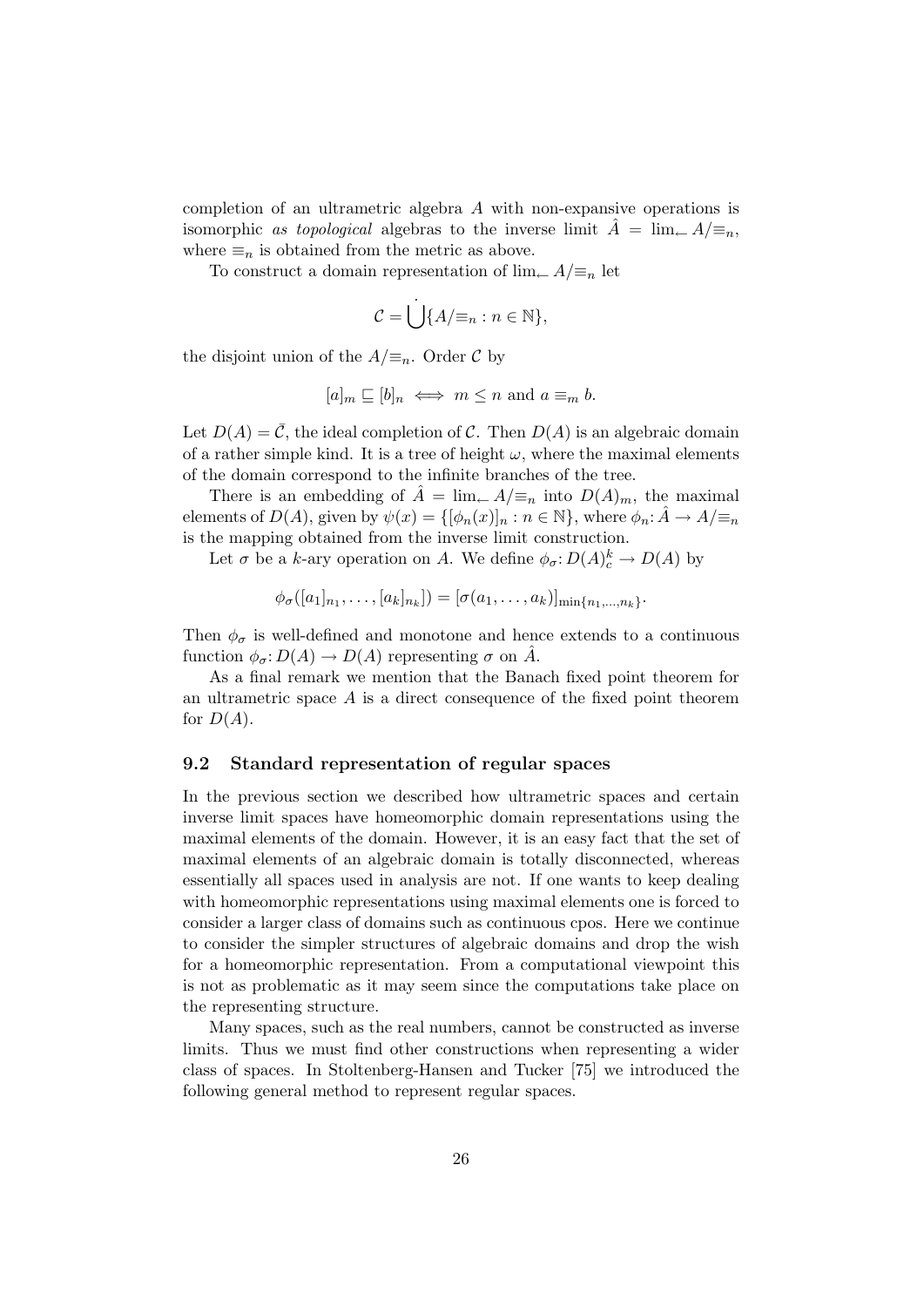**Definition 9.1.** Let X be a topological space. Then a family P of nonempty subsets of X is a *neighbourhood system* if  $X \in P$  and

- (i) if  $F, G \in P$  and  $F \cap G \neq \emptyset$  then  $F \cap G \in P$ ; and
- (ii) if  $x \in U$ , where U is open, then  $(\exists F \in P)(x \in F^{\circ} \subseteq \overline{F} \subseteq U)$ .

For  $F \subseteq X$ ,  $F^{\circ}$  denotes the interior of F and  $\overline{F}$  denotes the closure of  $F$ . Note that (ii) forces the space  $X$  to be regular.

Examples are topological bases of non-empty open (or closed) sets of a regular space  $X$ . Another example is a sufficiently rich family of non-empty compact sets in a locally compact space. The set of approximations for R in Example 3.1 is a countable and effective neighbourhood system.

Let P be a neighbourhood system for X. Then  $P = (P, \supseteq, X)$  is an approximation structure for  $X$  via the approximation

$$
F \prec x \Longleftrightarrow x \in F.
$$

Let  $\bar{P}$  be the ideal completion of P. It is an algebraic domain. (Condition (i) is only used to show consistent completeness.)

An ideal  $I \in \overline{P}$  converges to a point  $x \in X$  if for every open set U containing x there is  $F \in I$  such that  $x \in F \subseteq U$ . I converges to x is denoted by  $I \to x$ . Note that a converging ideal converges to a unique point for a  $T_1$  space X (which we include in our definition of regularity).

We let  $\overline{P}^R = \{I \in \overline{P}: I \text{ convergent}\}\$ and define  $\nu: \overline{P}^R \to X$  by

$$
\nu(I) = x \iff I \to x.
$$

For  $x \in X$  we define the ideal  $I_x$  by

$$
I_x = \{ F \in P : x \in F^{\circ} \}.
$$

Note that  $I_x \to x$  and that  $J \to x \Longleftrightarrow I_x \subseteq J$ .

**Theorem 9.2.** Let X be a regular space and P a neighbourhood system for X. Then  $\bar{P}$  is an algebraic domain and  $(\bar{P}, \bar{P}^R, \nu)$  is a retract representation of  $X$ .

*Proof.* Suppose  $U \subseteq X$  is open and  $\nu(I) = x \in U$ . By Definition 9.1 (ii) there is  $F \in P$  such that  $x \in F^{\circ} \subseteq \overline{F} \subseteq U$ . Thus  $F \in I_x$  and hence  $F \in I$ . Suppose  $J \in \bar{P}^R$  and  $F \in J$ . Then, clearly  $\nu(J) \in \bar{F}$ , i.e.,  $\nu(\uparrow F \cap \bar{P}^R) \subseteq U$ . (As usual F is identified with its principal ideal  $|F|$ ) Thus  $\nu$  is continuous.

Define  $\eta: X \to \bar{P}^R$  by  $\eta(x) = I_x$ . Then  $\nu \circ \eta = \text{id}_X$ . Furthermore  $\eta$  is continuous since for  $F \in P$ ,

$$
\eta^{-1}(\uparrow F \cap \bar{P}^R) = \{x \in X : F \in I_x\} = \{x \in X : x \in F^{\circ}\} = F^{\circ}.
$$

 $\Box$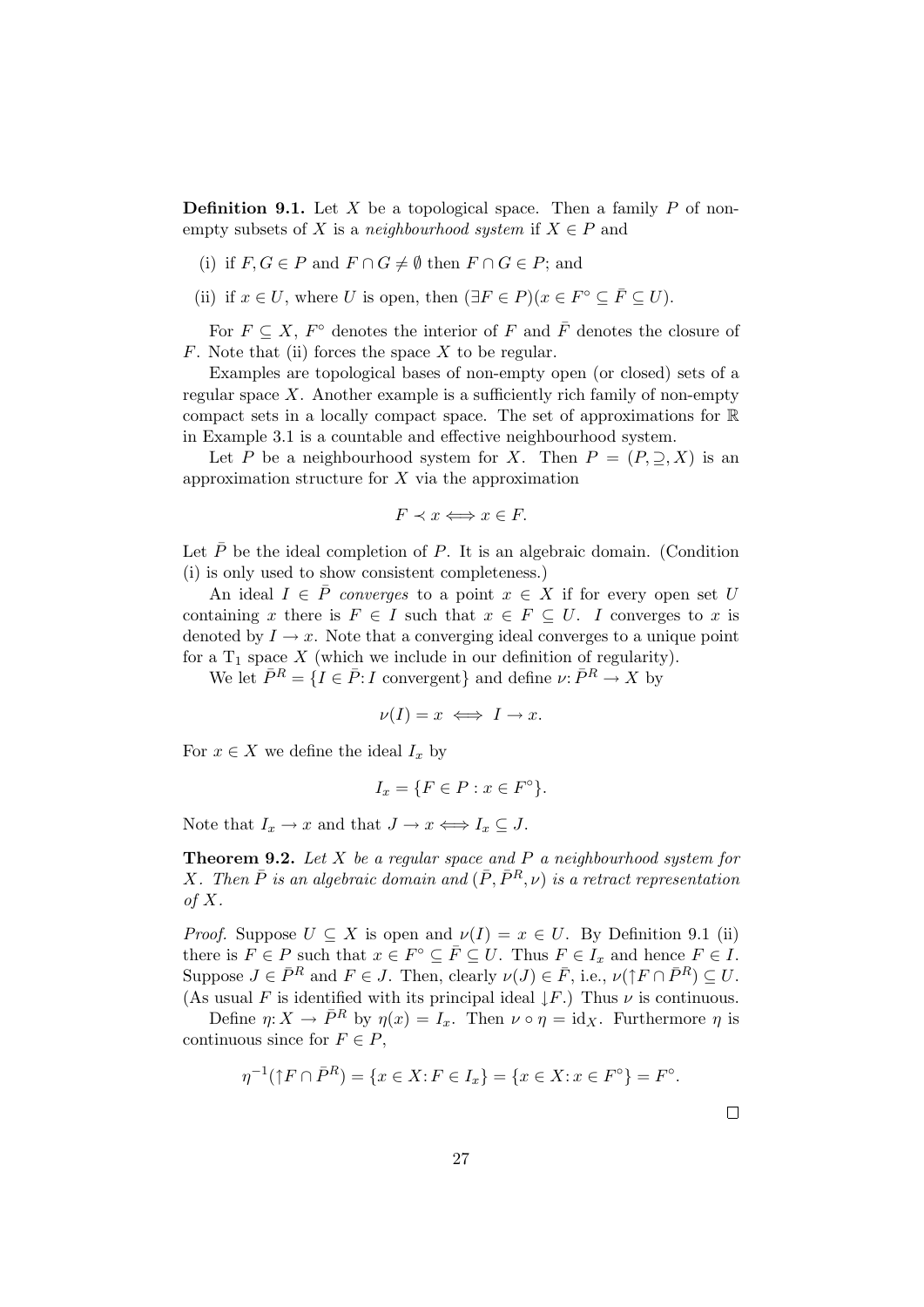Next we consider the problem of lifting continuous functions to the representing domains.

**Theorem 9.3.** Let X and Y be regular spaces with neighbourhood systems P and Q, respectively. Let  $(\bar{P}, \bar{P}^R, \nu)$  and  $(\bar{Q}, \bar{Q}^R, \mu)$  be the domain representations of X and Y obtained from P and Q. Suppose  $f: X \to Y$  is a continuous function. Then there is a continuous function  $\bar{f}: \bar{P} \to \bar{Q}$  such that for all  $I \in \bar{P}^R$ ,

$$
\mu(\bar{f}(I)) = f(\nu(I)),
$$

*i.e.*,  $\bar{f}$  is a lifting or representation of f.

*Proof.* Given continuous  $f: X \to Y$  define  $\overline{f}: P \to \overline{Q}$  by

$$
\bar{f}(F) = \{ G \in Q : f[F] \subseteq G^{\circ} \}.
$$

It is easily verified that  $\bar{f}(F)$  is an ideal and that  $\bar{f}$  is monotone. We also denote by  $\bar{f}$  its unique continuous extension to all of  $\bar{P}$ . In fact for  $I \in \bar{P}$ ,

$$
\bar{f}(I) = \{ G \in Q : (\exists F \in I)(f[F] \subseteq G^{\circ}) \}.
$$

Suppose  $I \in \bar{P}^R$  and  $\nu(I) = x$ . Then  $I_x \subseteq I$  and hence  $\bar{f}(I_x) \subseteq \bar{f}(I)$ . Thus it suffices to show that  $I_{f(x)} \subseteq \overline{f}(I_x)$ .

Let  $G \in I_{f(x)}$ . Then  $f(x) \in G^{\circ}$  and  $x \in f^{-1}[G^{\circ}]$ . But then there is  $F \in I_x$  such that  $F \subseteq f^{-1}[G^{\circ}]$ . This shows that  $G \in \overline{f}(I_x)$ .

In case  $\bar{P}$  and  $\bar{Q}$  are effective representations for X and Y, respectively, we see from the proof that the crucial point for knowing that a continuous function  $f: X \to Y$  is effective with respect to the representations is that the relation  $f[F] \subseteq G^{\circ}$  for  $F \in P$  and  $G \in Q$  is semidecidable.

The standard notion of a computable function on  $\mathbb R$  is the one by Grzegorczyk [39]. Applying the above to the neighbourhood system  $P$  for  $\mathbb R$ from Example 3.1 with a standard numbering we have the following theorem proved in [75].

**Theorem 9.4.** A function  $f: \mathbb{R} \to \mathbb{R}$  is computable in the sense of Grzegorczyk if, and only if, it is effective with respect to the above representation of R.

### 9.3 Representation of metric spaces

Most topological spaces of interest possess useful metrics that can define their open sets. In analysis these metrics typically come from norms whose general theory involves Banach spaces and Hilbert spaces, for example. The effective content of metric spaces was analysed early on in a constructive framework in Ceitin [18] - see also the monograph Kushner [44]. Fundamental early contributions based on computability theory are Lacombe [47]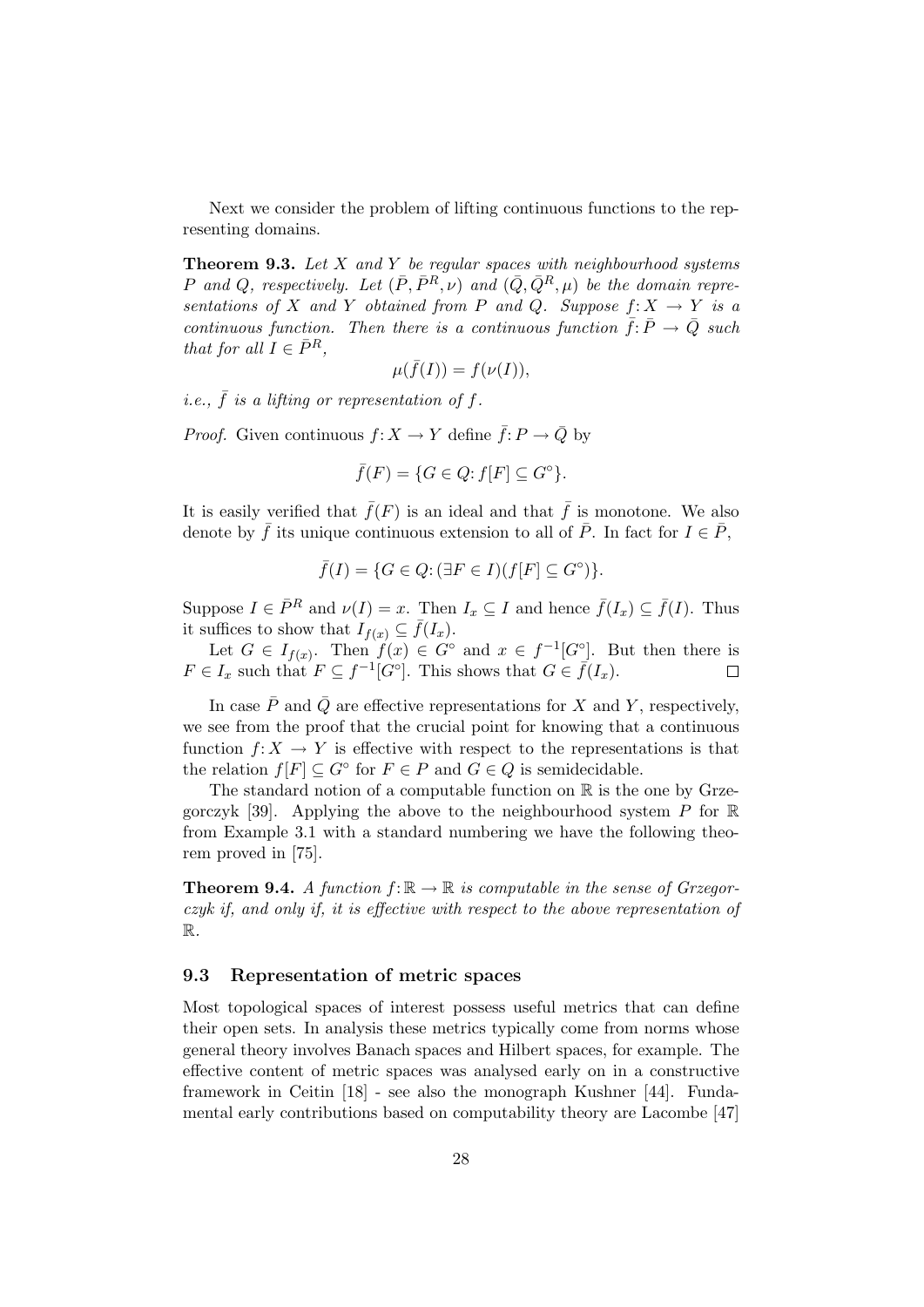and Moschovakis [52]. Banach spaces have received special attention in Pour El and Richards [58], where the computability of linear operators was classified. The computability of homomorphisms between metric algebras in general is studied in Stoltenberg-Hansen and Tucker [78]. We will now consider effectivity in metric spaces using domain representations following Blanck [8, 9].

We say that a metric space  $(X, d)$  is *recursive* in the sense of Moschovakis if there is a numbering  $\alpha: \Omega_{\alpha} \to X$  such that the metric  $d: X \times X \to \mathbb{R}_k$  is  $(\alpha, \rho)$ -computable, where  $\rho$  is a standard numbering of the recursive reals R.

This is a very general definition. The difficulty from a computational point of view is that calculations with distances are limited to those possible with recursive reals. Nonetheless it is possible to give a weakly effective domain representation to (the completion of) a recursive metric space along the lines given below. We shall not pursue this here. Instead we give an alternative definition that strengthens the computability of the space while still covering important examples.

By an ordered field K we mean a field  $K = (K, +, -, \times, 0, 1, \leq)$ . The field K is *computable* if there is a numbering  $\gamma : \mathbb{N} \to K$  such that all the operations and the relation  $\leq$  (and hence  $=$ ) are  $\gamma$ -computable. It is known that if K is a computable ordered field then its real closure is computable as an ordered field (Madison [48]). Furthermore, if  $K$  is archimedian then K can be computably embedded into  $\mathbb{R}_k$ , (Lachlan and Madison [46]).

Now we say that the metric space  $(A, d)$  is *computable* if there is a numbering  $\alpha: \mathbb{N} \to A$  and a computable archimedian ordered field  $(K, \gamma)$ such that d takes values in K and d is  $(\alpha \times \alpha, \gamma)$ -computable. We extend this to a possibly uncountable metric space  $(X, d)$  by saying tha  $(X, d)$  is effective if there is a dense subset  $A \subseteq X$  such that  $(A, d)$  is computable. Examples of effective metric spaces are the Euclidean spaces  $\mathbb{R}^n$ , the space  $C[0,1]$  of continuous functions  $[0,1] \to \mathbb{R}$  with the sup norm, and  $L^p$  spaces for rational  $p \geq 1$ .

Let  $(X, d)$  be a metric space with a dense subset A. A formal closed ball is a 'notation'  $F_{a,r}$ , where  $a \in A$  and  $r \in \mathbb{Q}_+$ , the set of non-negative rational numbers. The formal ball is a name or syntax for a closed ball and we may write it semantically by

$$
F_{a,r} = \{ x \in X : d(a,x) \le r \}.
$$

Two formal balls are *consistent*,  $F_{a,r} \upharpoonright F_{b,s}$ , if  $d(a,b) \leq r+s$ . And  $F_{a,r}$ formally contains  $F_{b,s}$ ,  $F_{a,r} \sqsubseteq F_{b,s}$ , if  $d(a, b) + s \leq r$ .

A set  ${F_{a_1,r_1}, \ldots, F_{a_n,r_n}}$  of formal balls is *permissible* if the balls are pairwise consistent and no ball is contained within another, i.e., for  $1 \leq i$  $j \leq n$ ,  $F_{a_i,r_i} \uparrow F_{a_j,r_j}$  and it is not the case that  $F_{a_i,r_i} \sqsubseteq F_{a_j,r_j}$  or  $F_{a_j,r_j} \sqsubseteq F_{a_i,r_i}$ . We use the notation  $\sigma$ ,  $\tau$  for permissible sets.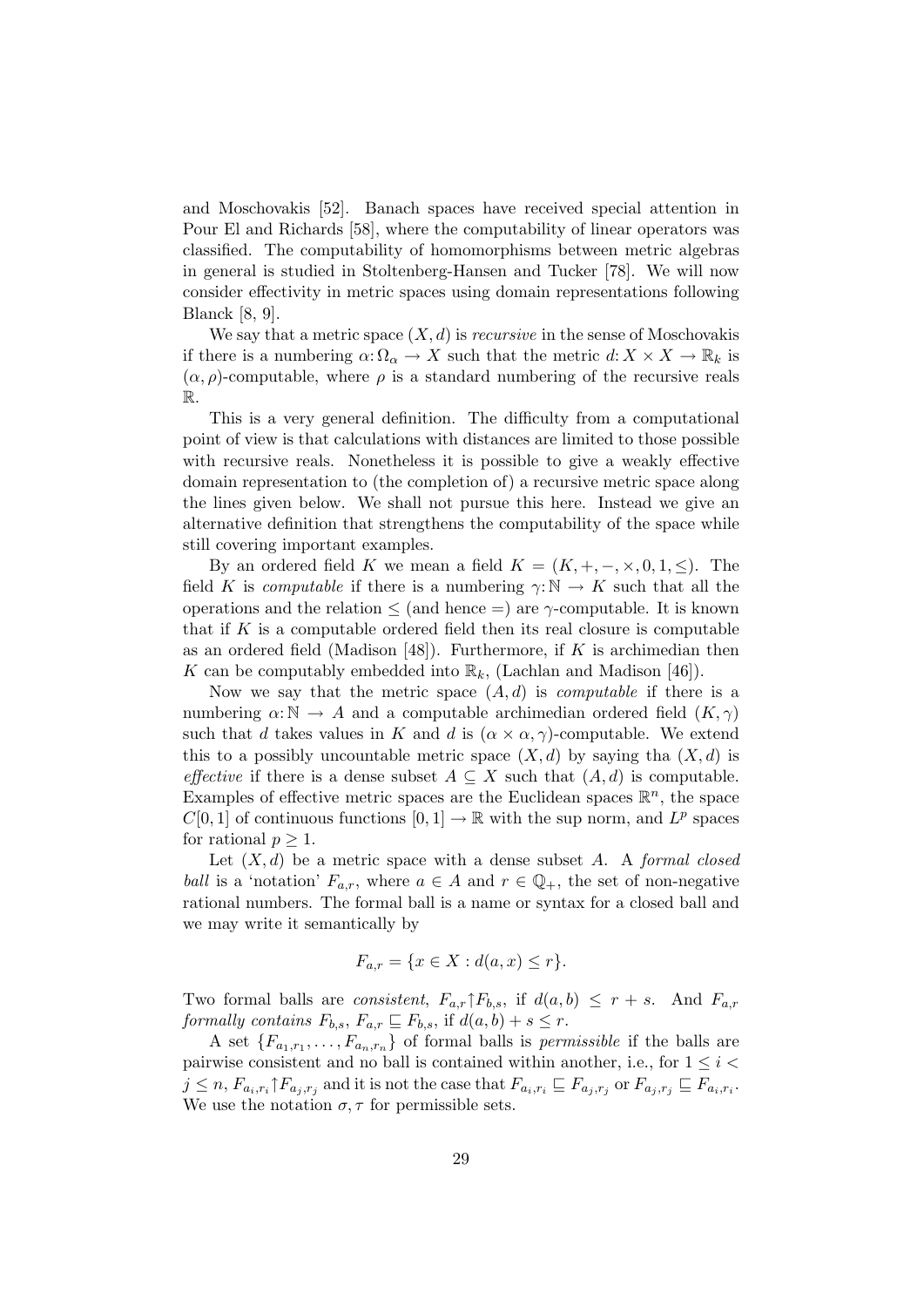Let  $P$  be the set of all permissible sets of formal balls. We need to extend the relation  $\sqsubseteq$  to permissible sets:

$$
\sigma \sqsubseteq \tau \Longleftrightarrow (\forall F_{a,r} \in \sigma)(\exists F_{b,s} \in \tau)(F_{a,r} \sqsubseteq F_{b,s}).
$$

Note that consistency is characterised by

$$
\sigma \uparrow \tau \Longleftrightarrow (\forall F_{a,r} \in \sigma)(\forall F_{b,s} \in \tau)(F_{a,r} \uparrow F_{b,s}).
$$

Given consistent permissible sets  $\sigma$  and  $\tau$ , the supremum  $\sigma \sqcup \tau = g(\sigma, \tau)$ where g removes those formal balls in  $\sigma \cup \tau$  formally containing others.

The following is immediate from the construction above. But note that we need to consider sets of formal balls in order to be able to compute the supremum operation.

**Lemma 9.5.** If  $(A, d)$  is a computable metric space then the obtained structure  $P = (P, \subseteq, \uparrow, \sqcup, \perp)$  is computable with a numbering  $\alpha$  obtained from the numbering of A.

We now let  $D = \overline{P}$ , the ideal completion of P. Thus  $(D, \alpha)$  is an effective domain.

An ideal  $I \in D$  is converging if for any  $\varepsilon > 0$  there exists  $\{F_{a,r}\} \in I$  such that  $r < \varepsilon$ . An element  $x \in \overline{A}$ , the metric completion of A, is approximated by the ideal I if  $(\forall \sigma \in I)(\forall F_{a,r} \in \sigma)(x \in F_{a,r})$ . A convergent ideal I approximates exactly one element x in  $\overline{A}$ ; we write  $I \to x$ . Let  $D^R = \{I \in$  $D: I \to x \in X$ . The function  $\nu: D^R \to X$  defined by

$$
\nu(I) = x \Longleftrightarrow I \to x
$$

is a quotient mapping.

In this way we have obtained an effective domain representation of A and hence of X.

**Theorem 9.6.** Each effective metric space  $(X, d)$  has an effective domain representation  $(D, D^R, \nu, \alpha)$  such that the set  $X_{k,\alpha}$  of computable elements in X induced by  $(D, D^R, \nu, \alpha)$  is a recursive metric space in the sense of Moschovakis.

The situation with computable functions between effective metric spaces is more difficult. We state the following theorem which is, essentially, Theorem 3.4.33 in Blanck [8]. It uses Berger's generalisation in [6] of the Kreisel-Lacombe-Shoenfield theorem.

By a semieffective domain we mean one where the consistency relation on the compact elements need not be decidable. A semieffective domain representation of  $X$  in the theorem below is obtained by taking the dense part of a standard effective formal ball representation of X.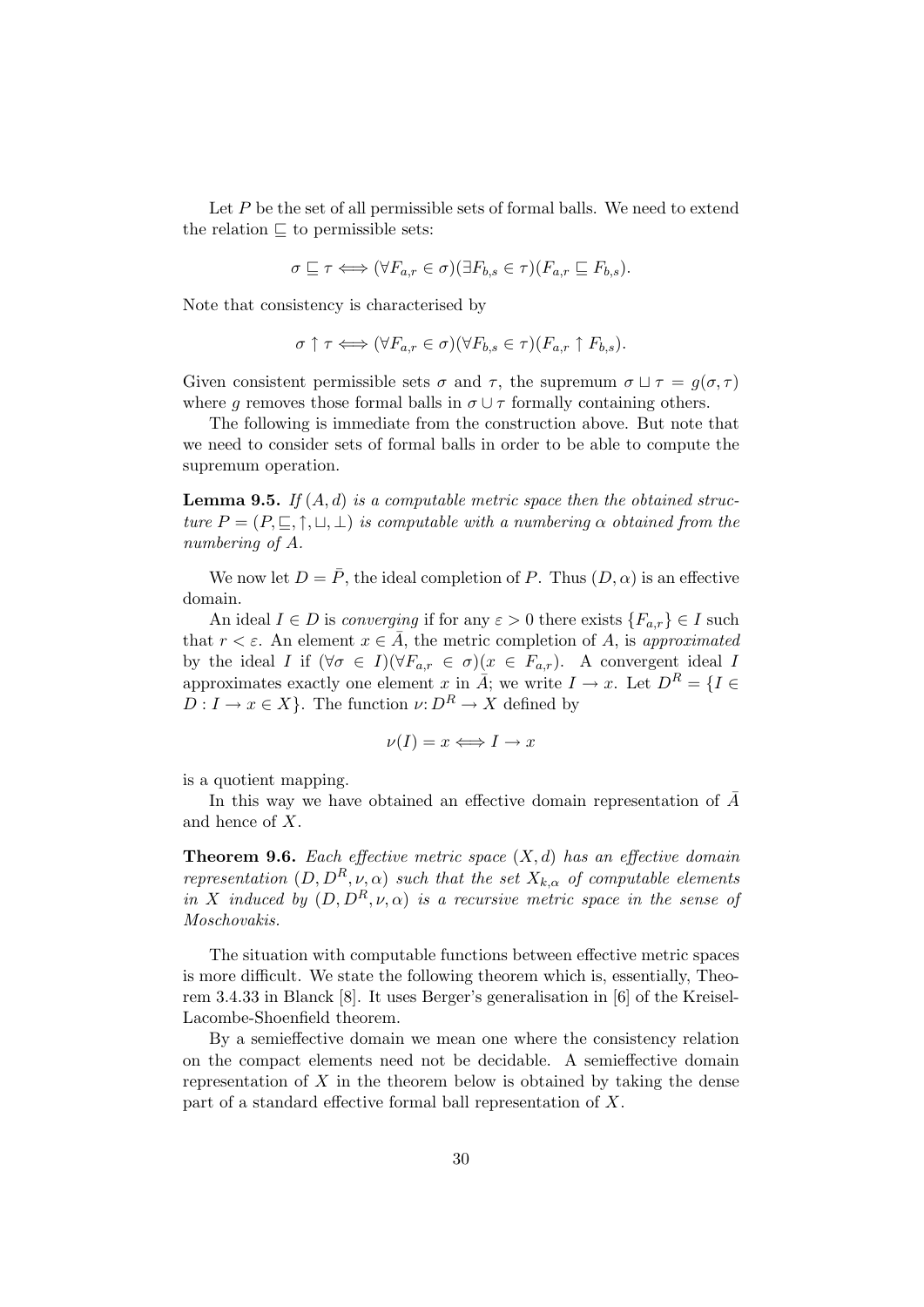**Theorem 9.7.** Let X and Y be effective metric spaces. Then there exists a semieffective domain representation  $(D, D^R, \nu, \alpha)$  of X consisting of permissible sets of formal balls such that together with a standard effective formal ball representation  $(E, E^R, \mu, \beta)$  of Y, the following are equivalent.

- (i) The function  $f: X_{k,\alpha} \to Y_{k,\beta}$  is computable in the sense of Definition 6.8;
- (ii) There is a continuous extension of f to  $f: X \to Y$  that is effective with respect to the domain representations  $(D, D^R, \nu, \alpha)$  and  $(E, E^R, \mu, \beta)$ .

Note that the function  $f$  in (i) is not assumed to be continuous. The implication (i) implies (ii) has the form of Ceitin's Theorem, that computability implies effective continuity, as a corollary.

### 9.4 Representation of partial and discontinuous functions

There are important phenomena in computing that are not continuous. For example, suppose we model a stream of data as a function from time into a set of data, where time is thought of as continuous and data is a discrete set. It is reasonable to model time by the real number line R or a final segment of R and give the data set the discrete topology. However, the only continuous functions from  $\mathbb R$  into a discrete set are the constant functions (since  $\mathbb R$  is a connected space). Thus transmission of discrete data in continuous time cannot be modelled by continuous functions.

Given domain representations  $(D, D^R, \nu)$  of  $\mathbb R$  and  $(E, E^R, \mu)$  of the data set A, the domain  $[D \to E]$  will contain approximations to arbitrary functions from  $\mathbb R$  to A. There is no hope of having exact continuous representations of discontinuous functions. But there are best possible approximate representations.

Let  $(D, D^R, \nu)$  and  $(E, E^R, \mu)$  be domain representations of the topological spaces X and Y, respectively. Then we say that a function  $f: X \to Y$ (not necessarily continuous) is represented approximately by (or lifts approx*imately* to)  $\bar{f} \in [D \to E]$  if for each  $x \in D^R$ ,

- (i) f continuous at  $\nu(x) \implies \bar{f}(x) \in E^R$  and  $f\nu(x) = \mu \bar{f}(x)$ ; and
- (ii) f not continuous at  $\nu(x) \implies (\exists y \in \mu^{-1}[f\nu(x)])(\bar{f}(x) \sqsubseteq y).$

To illustrate we consider the simple example of the floor function  $|\cdot|: \mathbb{R} \to$  $\mathbb{Z}$ , which is discontinuous at precisely the integer points. Let  $(D, D^R, \nu)$  be the standard closed interval representation of  $\mathbb R$  from Example 3.1. For  $\mathbb Z$ we could have chosen the flat domain  $\mathbb{Z}_\perp$ . This, however, would give no information at points of discontinuities. Instead we let  $E = \wp_f(\mathbb{Z}) \cup \{\mathbb{Z}\}\$ ordered by reverse inclusion  $\supset$ . In fact, E is the upper (or Smyth) power domain of  $\mathbb{Z}_+$ . Letting  $E^R$  be the set of maximal elements in E, i.e., the set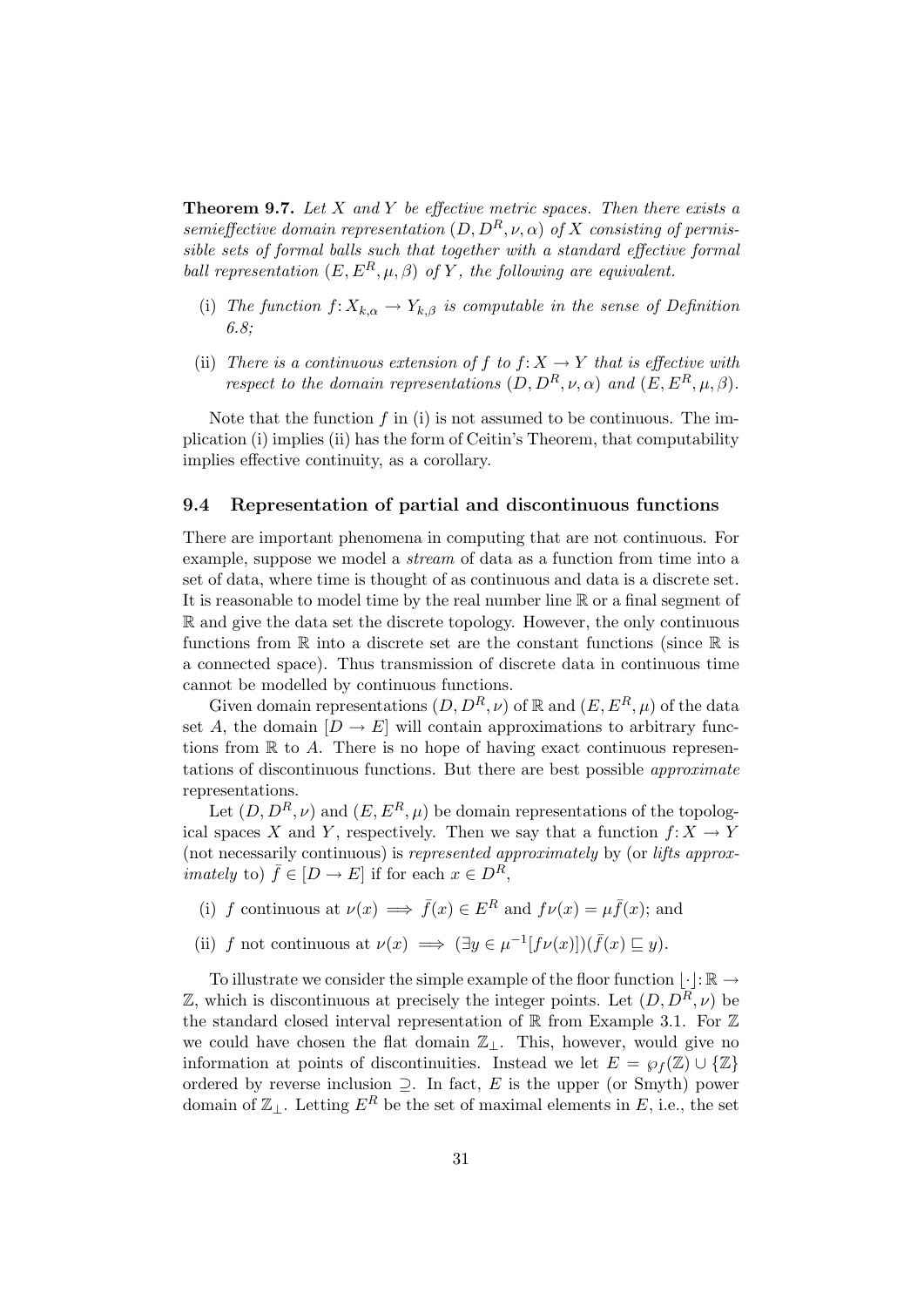of singletons  $\{n\}$ , we obtain a domain representation  $(E, E^R, \mu)$  by mapping  ${n}$  to n.

Define  $f: D_c \to E$  by  $f([a, b]) = \{n \in \mathbb{Z} : |a| \leq n \leq |b|\}\$  and extend f continuously to D. Then clearly f represents the floor function approximately. But note that at the discontinuity  $n \in \mathbb{R}$  we have for  $\nu(I) = n$  that  $f(I) \subseteq \{n-1,n\}$ . Thus, by choosing our representations with some care we are able to recover much information also at points of discontinuities.

If a function  $f$  has an approximate representation then it has a best approximate representation.

**Theorem 9.8.** ([15]) Let  $(D, D^R, \nu)$  and  $(E, E^R, \mu)$  be algebraic domain representations of X and Y, respectively. Assume that  $D^R$  is dense in D, and that  $(E, E^R, \mu)$  satisfies the following local property: if  $x \sqsubseteq y$  and  $x \in$  $E^R$  then  $y \in E^R$  and  $\mu(x) = \mu(y)$ . Let  $f: X \to Y$  be a function and assume that f has one approximate representation in  $[D \to E]$ . Then there is a best approximate representation  $\bar{f} \in [D \to E]$  in the sense of the domain ordering.

### 10 Applications

A theory of computability on topological spaces can be used to analyse computation in many application areas, including analysis, algebra, semantics of data types and programming, graphics and hardware.

### 10.1 More on real numbers

Throughout the paper we have chosen the field  $\mathbb R$  of real numbers together with the closed interval domain representation of Example 3.1, which we here denote by  $R$ , as a canonical example. We have observed that this representation is an effective dense retract representation, that the elements in R computable from the representation are precisely the recursive reals, and that the effective functions from  $\mathbb R$  to  $\mathbb R$  are precisely the functions computable in the sense of Grzegorczyk. In addition, the representation is  $\omega$ -admissible and it is a largest representation of  $\mathbb R$  with respect to the reduction ≤ from Definition 7.3.

Now consider the set  $C(\mathbb{R}, \mathbb{R})$  of continuous functions from  $\mathbb{R}$  to  $\mathbb{R}$ . This space has a natural topology, namely the compact-open topology. The set  $C(\mathbb{R}, \mathbb{R})$  has a natural domain representation  $[\mathcal{R} \to \mathcal{R}]$  where the representing elements  $[\mathcal{R} \to \mathcal{R}]^R$  are those continuous domain functions representing functions in  $C(\mathbb{R}, \mathbb{R})$ . The obtained function

$$
\nu: [\mathcal{R} \to \mathcal{R}]^R \to C(\mathbb{R}, \mathbb{R})
$$

induces a topology on  $C(\mathbb{R}, \mathbb{R})$  from the relativised Scott topology on  $[\mathcal{R} \rightarrow$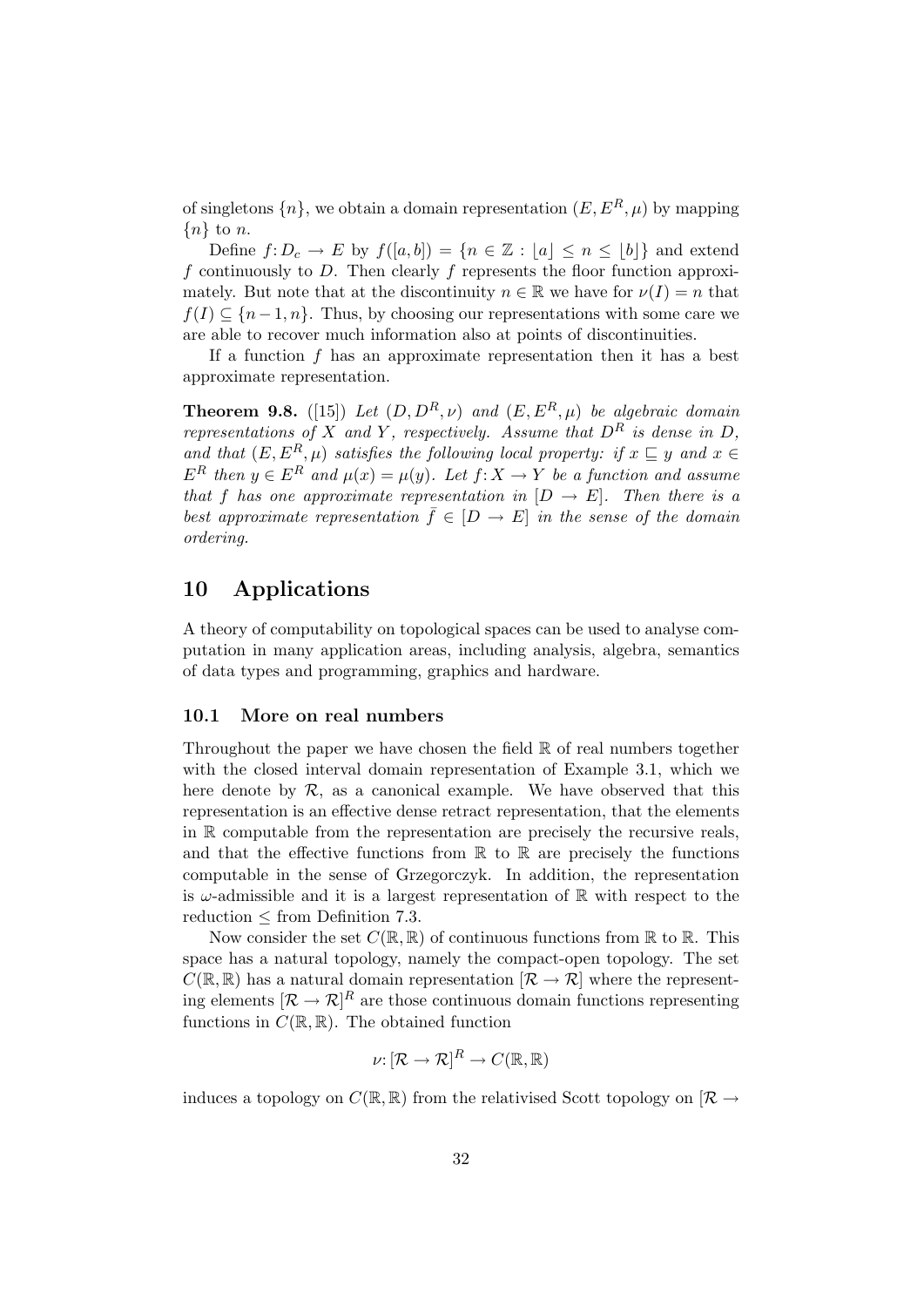$\mathcal{R}^R$  which coincides with the compact-open topology (see Blanck [11]), i.e.,

$$
([\mathcal{R}\rightarrow\mathcal{R}], [\mathcal{R}\rightarrow\mathcal{R}]^R, \nu)
$$

is a domain representation of  $C(\mathbb{R}, \mathbb{R})$ . Di Gianantonio [23] used signed digit representations of real numbers to construct another domain representation capturing the compact-open topology of  $C(\mathbb{R}, \mathbb{R})$ .

It is well-known that  $C(\mathbb{R}, \mathbb{R})$  is not locally compact and hence there is no 'natural' topology on  $C(C(\mathbb{R}, \mathbb{R}), \mathbb{R})$ . On the other hand the type structure over  $\mathcal R$  is well-behaved and therefore we can construct a type structure also over  $\mathbb R$  including  $C(C(\mathbb R, \mathbb R), \mathbb R)$  and give each such type a topology.

To make this precise we define the set of finite type symbols as follows:  $\iota$  is a type symbol, and if  $\sigma$  and  $\tau$  are type symbols then  $(\sigma \to \tau)$  is a type symbol. The pure type symbols are  $t_0 = \iota$  and  $t_{n+1} = (t_n \to \iota)$ . For each type symbol  $\sigma$  we define a domain with totality  $(\sigma(\mathcal{R}), \sigma(\mathcal{R})^R)$ . Simultaneously we define the type  $\sigma(\mathbb{R})$  over  $\mathbb R$  and a surjective map  $\nu_{\sigma} \colon \sigma(\mathcal{R})^R \to \sigma(\mathbb{R})$ such that  $(\sigma(\mathcal{R}), \sigma(\mathcal{R})^R, \nu_{\sigma})$  is a domain representation of  $\sigma(\mathbb{R})$ .

For the base case we use the standard closed interval domain representation  $(\mathcal{R}, \mathcal{R}^R, \nu)$ . Thus we let  $\iota(\mathcal{R}) = \mathcal{R}, \ \iota(\mathcal{R})^R = \mathcal{R}^R, \ \iota(\mathbb{R}) = \mathbb{R}$  and  $\nu_{\iota} = \nu.$ 

Inductively let  $(\sigma \to \tau)(\mathcal{R}) = [\sigma(\mathcal{R}) \to \tau(\mathcal{R})]$  and let  $(\sigma \to \tau)(\mathcal{R})^R$ be the set of functions in  $(\sigma \to \tau)(\mathcal{R})$  representing a function from  $\sigma(\mathbb{R})$ into  $\tau(\mathbb{R})$  via  $\nu_{\sigma}$  and  $\nu_{\tau}$ . Then let  $(\sigma \to \tau)(\mathbb{R})$  be the set of functions from  $\sigma(\mathbb{R})$  into  $\tau(\mathbb{R})$  having a representing function in  $(\sigma \to \tau)(\mathcal{R})$ . Finally let  $\nu_{(\sigma \to \tau)} : (\sigma \to \tau)(\mathcal{R})^R \to (\sigma \to \tau)(\mathbb{R})$  be the map taking a representing function in  $(\sigma \to \tau)(\mathcal{R})^R$  to the function in  $(\sigma \to \tau)(\mathbb{R})$  that it represents.

By the fact that the category of effective algebraic domains is cartesian closed, the domain representations  $(\sigma(\mathcal{R}), \sigma(\mathcal{R})^R, \nu_{\sigma})$  induces a topology (the quotient topology) and effectivity on each type  $\sigma(\mathbb{R})$ .

D. Normann shows in [55] that each representation  $(\sigma(\mathcal{R}), \sigma(\mathcal{R})^R, \nu_{\sigma})$  is dense. This is analogous to the density theorem for the finite type structure over the discrete space  $N$  of natural numbers proved by Berger  $[6]$ , but uses by necessity a different proof. Normann also observes some 'anomalies' of the type structures  $\sigma(\mathbb{R})$ , e.g., that the space  $t_2(\mathbb{R})$  is not metrizable.

The natural continuous domain representation for real numbers is the interval domain consisting of real intervals; this suggests strong connections to Interval Analysis [51, 1]. For example, an often used notion in Interval Analysis is the monotone interval function, which is nothing more than a monotone map on the interval domain. Interval Analysis has traditionally used the topology induced by the Moore metric, whereas the Scott topology has been used for the interval domain. It is easy to construct interval functions that are continuous with respect to either topology but not both. In  $[60]$  it is shown that for a continuous function f the optimal interval representation of f is continuous with respect to both topologies.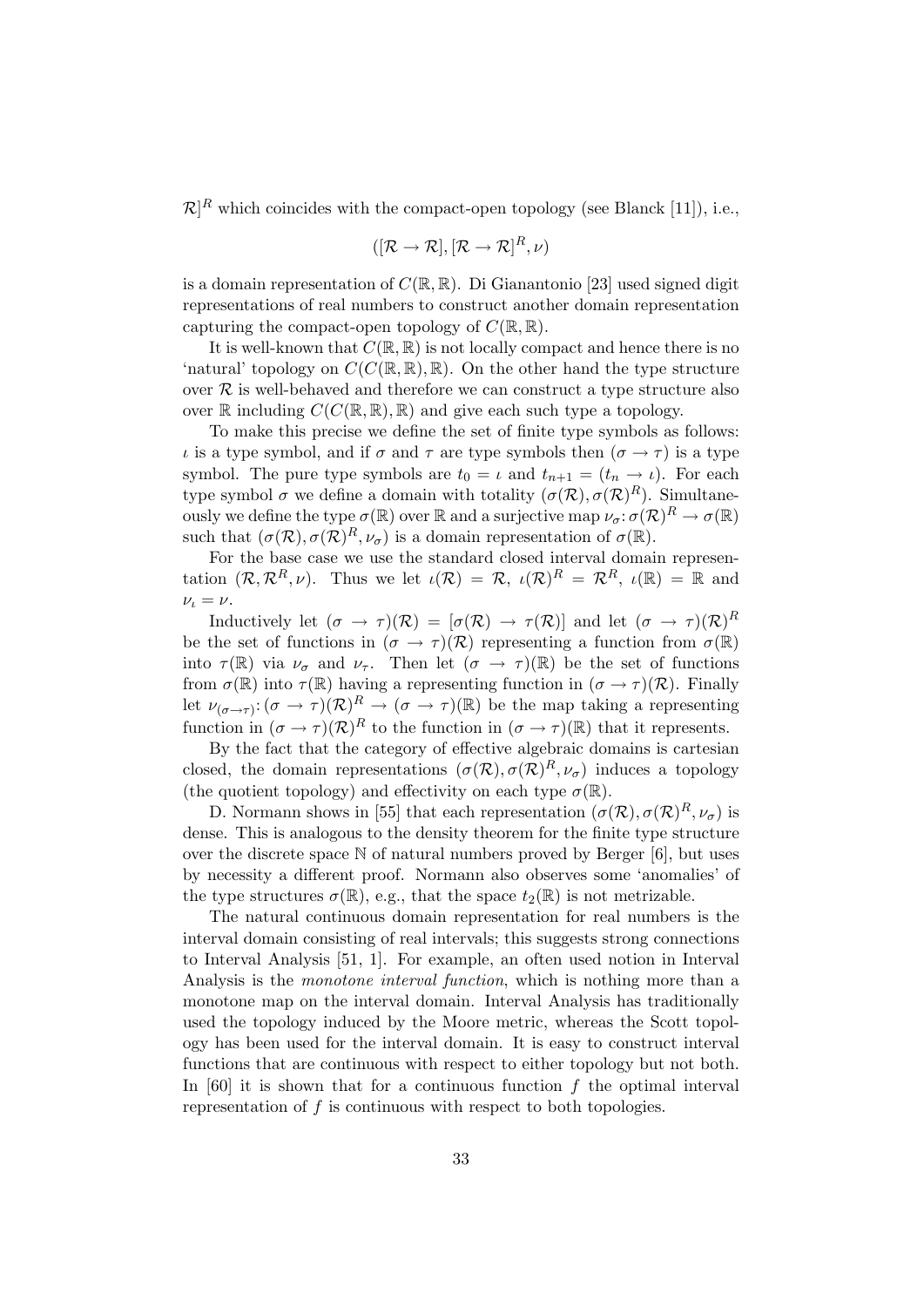Interval Analysis is an established approach to practical exact computation. The interval domain and certain substructures thereof have also been used to investigate and reason about the practical implementation of exact real arithmetic [12, 13]. Thus, domain representations can be used to reason abstractly about the computability of functions, and to model concretely the exact steps taken in making exact real computations. Thus, there is evidence that domain representations may be a powerful tool towards practical exact computation on many forms of continuous data.

### 10.2 Local rings

In 1983 we knew a great deal about computable algebra (see, e.g., our later survey [76]), and our interest in domain representability began with the problem of investigating the computability of local rings. Thinking about the completions of local rings, we wanted a general method of introducing computability into uncountable algebras. There were four algebras in view: complete local rings, algebras of infinite processes (satisfying Bergstra and Klop's laws for ACP), algebras of infinite terms, and the field of real numbers. The first three had a common structure: they were inverse limits of countably many factor algebras and looked like domains!

Let R be a local commutative Noetherian ring whose unique maximal ideal is **m**. We showed that **m** is decidable when R is computable as a ring. Define for  $x, y \in R$  and  $n \in \mathbb{N}$ ,

$$
x \equiv_n y \Leftrightarrow x - y \in \mathbf{m}^n,
$$

which is decidable. By Krull's Theorem,  $\{\equiv_n\}_{n\in\mathbb{N}}$  is a family of separating congruences with respect to the ring operations and the general constructions of Section 9.1 can be applied to obtain an effective domain representation of the completion of R.

The local ring and the general method was circulated in Stoltenberg-Hansen and Tucker [71] and later published in Stoltenberg-Hansen and Tucker [72]).

#### 10.3 Process algebra

Think of a process made of atomic actions that can be performed sequentially or in parallel, can be independent or communicate, and can branch deterministically or non-deterministically. Such processes abound in both computers and machines, and in nature, too. In process algebra such intuitive ideas are analysed very abstractly: processes are modelled and classified by postulating operations on processes, such as

$$
p \cdot q
$$
,  $p||q$  and  $p + q$ ,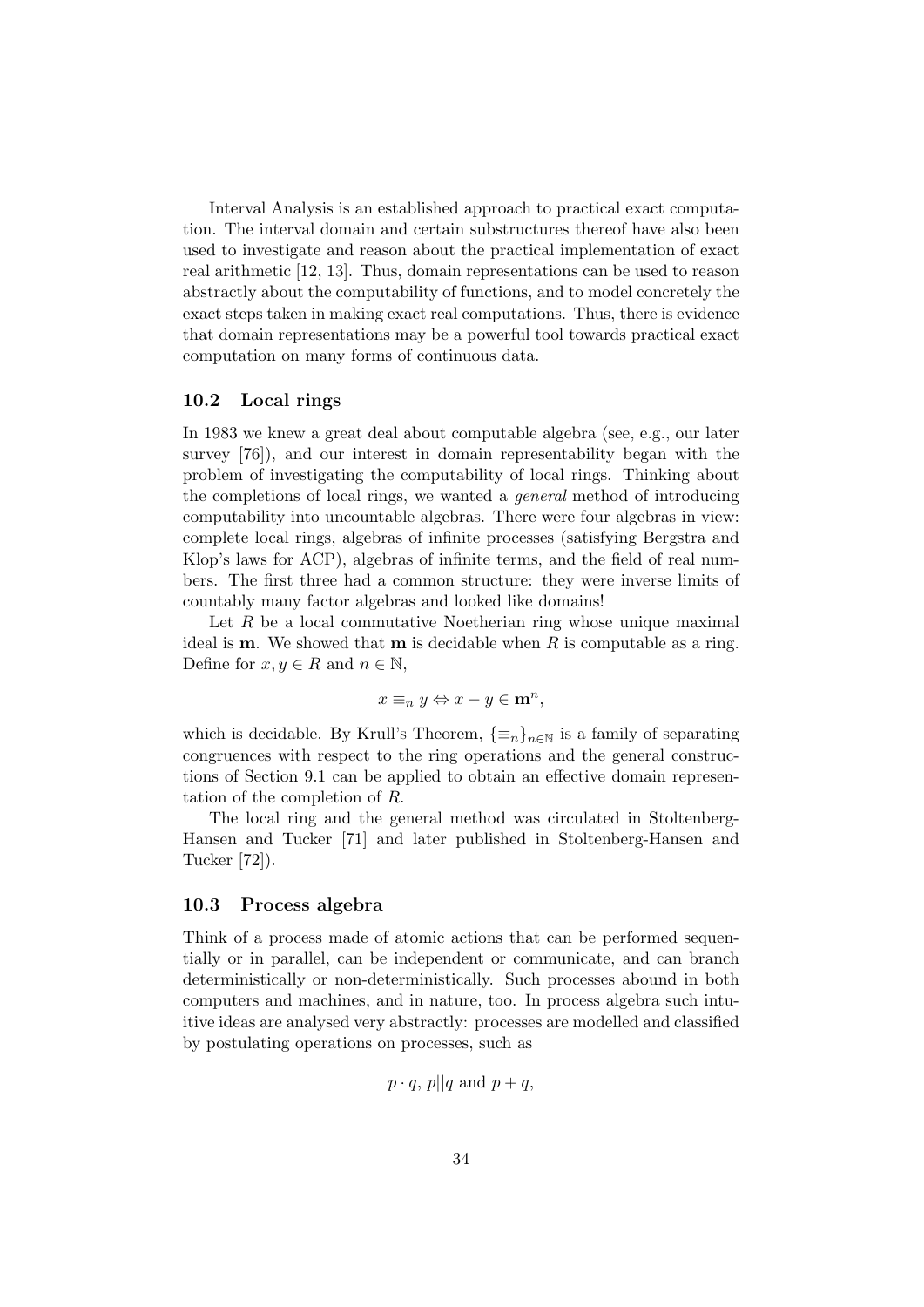and axioms that they should satisfy. There are many kinds of semantic ideas to be found in systems so there are many operations and axioms see Bergstra and Ponse [7]. In modelling a particular system, the idea is to devise a specification that is a set of equations, based on some choice of operations. The semantics of the specification is given by solving the equations in process algebras satisfying axioms appropriate to the problem.

It is common to need complicated infinite processes in the semantic modelling of systems and so the process algebras used are complicated uncountable structures. In particular, with some process algebra methods, the algebras of infinite processes have the beautiful structure of inverse limits of finite models of equational theories. This means that algebras of infinite processes are algebras with ultrametric topologies, and the methods of Section 9.1 can be used to study processes. Applications of solving finite systems of equations in process algebras are given in [73] and infinite systems of equations in [74].

### 10.4 Banach spaces

Functions and functionals on  $\mathbb R$  and  $\mathbb C$  can be approximated in many different ways. However, the methods used have been found to have two fundamental properties in common: they use linear combinations of basic functions, and measure the accuracy of approximations by metrics derived form norms. Theories of these methods have been created using vector spaces equipped with norms and other operations, such as Banach spaces, Banach algebras, Hilbert spaces, and C\*-algebras. Since all of these topological algebras are special kinds of metric spaces, the method for metric spaces, given in Section 9.3, can be used to make domain representations for them. Algebraic domain representations for Banach spaces were made in Stoltenberg-Hansen and Tucker [77], in order to prove the equivalence of various models of computation, including that of Pour El and Richards designed for Banach spaces.

#### 10.5  $C^{\infty}$  functions

A common way to approximate a continuous function on the real numbers is by finite collections of compact boxes enclosing the graph of the function. Tighter boxes covering a larger segment of the graph naturally yield more information about the function we wish to approximate. This idea can be generalised to approximations of  $C^k$  and  $C^{\infty}$  functions on the reals in a natural way: An approximation of a  $C<sup>k</sup>$  function f is a finite set of approximations of the the function f and the first k derivatives of f (as continuous functions from R to R). Similarly, an approximation of a  $C^{\infty}$ function f on  $\mathbb R$  is a finite set of approximations of the function f and the first k derivatives of f for some  $k \geq 0$ .

A  $C^{\infty}$  function from  $\mathbb R$  to  $\mathbb C$  can be thought of as a pair of smooth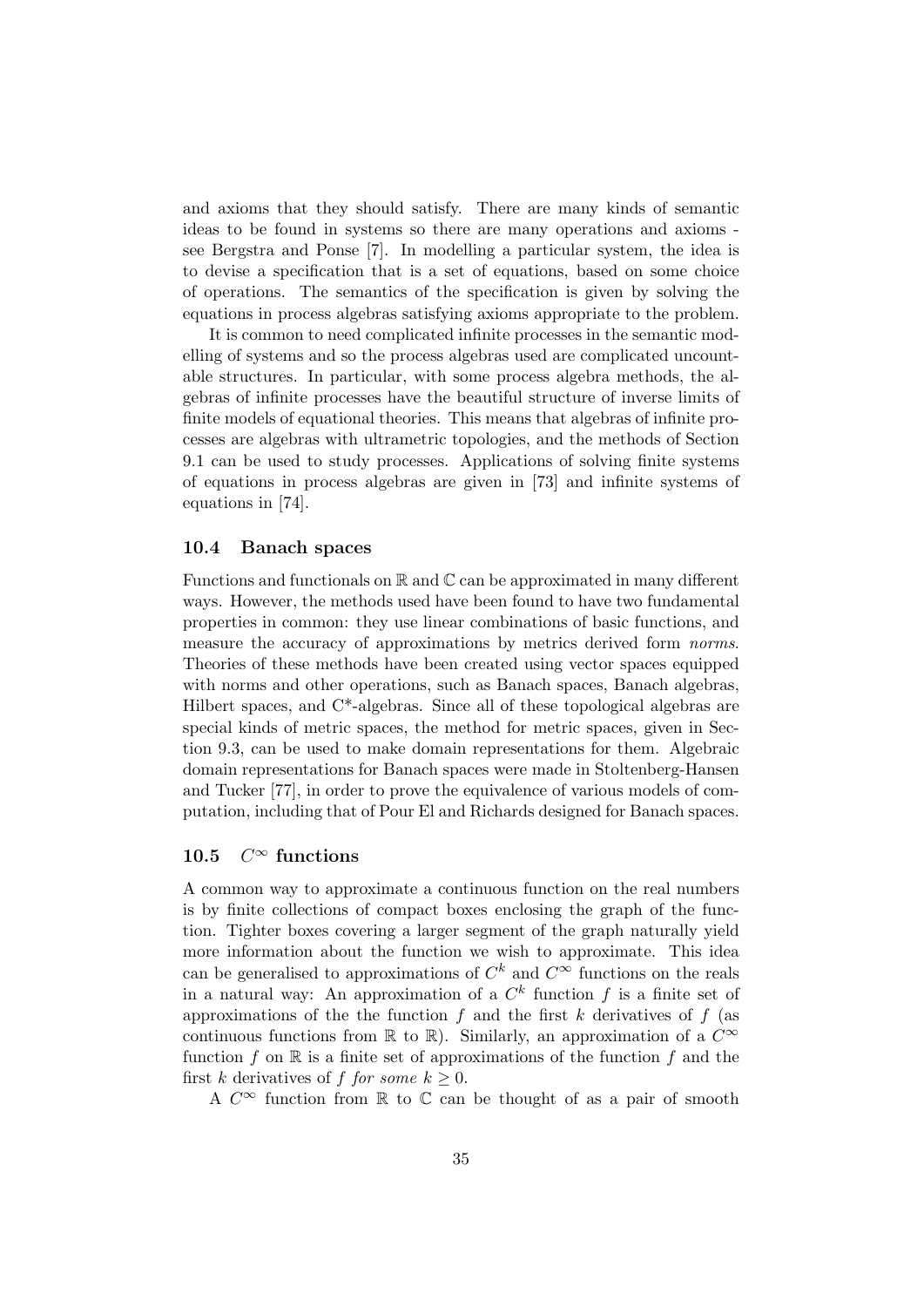functions from  $\mathbb R$  to  $\mathbb R$  (corresponding to the real and imaginary parts of the function). Thus, we can approximate smooth functions from  $\mathbb R$  to  $\mathbb C$  by approximating the real and imaginary parts separately. In this way we get an effective domain representation of the space of smooth functions from R to C.

### 10.6 Test functions and distributions

An interesting class of functions in this context is the space  $\mathcal D$  of test functions considered in distribution theory. If we restrict ourselves to one variable, a test function is simply a smooth function from  $\mathbb R$  to  $\mathbb C$  with compact support. Formally, the space of test functions is constructed as an inductive limit of metrisable spaces, but is itself not metrisable. In fact, it is not even first countable. Nevertheless, we may construct an effective domain representation of  $D$  and study computable processes on the space of test functions. This is interesting from a purely computability theoretic point of view since it has sometimes been argued that the stronger property of second countability is needed to develop a viable computability theory on a topological space (c.f. Smyth [65]). To approximate a test function f we simply add information about (i.e. bounds on) the support of  $f$  to a  $C^{\infty}(\mathbb{R})$ -approximation of f. This idea yields an  $\omega$ -admissible effective domain representation of the space of test functions and thus allows us to introduce a notion of computability on  $D$ . We note that standard operations on  $D$  such as integration, differentiation, regularisation, addition, and scalar multiplication are all effective with respect to this representation.

A distribution is a continuous linear functional on the space of test functions. Since we have effective representations of the spaces  $\mathcal D$  and  $\mathbb C$ , general domain theory yields an effective domain representation of the space of distributions. Moreover, similar methods may be applied to construct effective representations of the spaces of tempered distributions and distributions with compact support. This allows us to introduce a notion of computability on the space of distributions in the spirit of Weihrauch and Zhong [88], and to study computable processes on spaces of distributions. In particular, the space of distributions, the space of tempered distributions, and the space of distributions with compact support are all effective vector spaces, the standard embedding theorems effectivise, and the Fourier transform and its inverse lift to effective functions on the space of tempered distributions. For details, see Dahlgren [22].

### 10.7 Volume graphics

In volume graphics, objects are defined in 3 dimensions. Objects can be regular, like buildings and crockery, or irregular but structured, like 3D body scans, or amorphous like clouds and fire. The objects may be combined to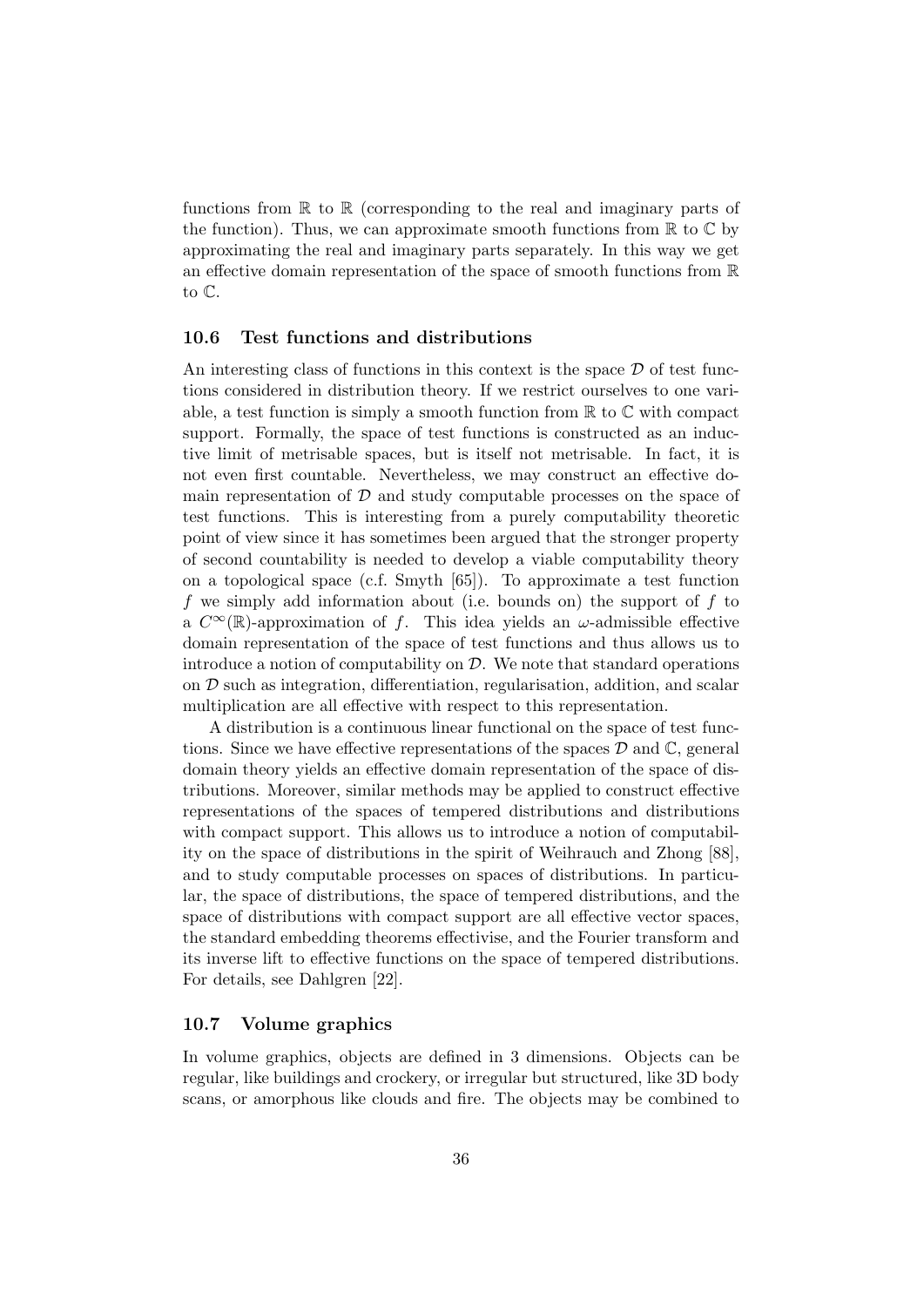create 3D scenes. In volume graphics, objects and scenes must be created, transformed and rendered in 2D.

In practice, different objects can have quite different representations, ranging from a collection of simple mathematical functions to large 3D arrays of physical data. Constructive volume geometry (CVG) is a high-level approach to volume graphics that abstracts from specific representations by focussing on high level operations on volume objects. First, to unify representations, each spatial object is required to assign data, called attributes, to every point in 3D. Thus, spatial objects are modelled by vectors

$$
\phi_1,\ldots,\phi_k
$$

of scalar fields of the form:

$$
\phi: \mathbb{R}^3 \to [0,1]
$$
 or  $\phi: \mathbb{R}^3 \to \mathbb{R}$ .

The attributes chosen depend on the application. For example, a simple graphics application is the RGB model which has  $k = 4$  and attributes of opacity, measured by the interval  $[0, 1]$ , and colours red  $(R)$ , green  $(G)$  and blue  $(B)$ , measured by  $\mathbb R$ .

Then operations on these objects are defined to make algebras of spatial objects. There are lots of simple operations to create RGB algebras, with attributes opacity and three colours. CVG algebras are as varied as the applications of computer graphics.

CVG was first proposed in Chen and Tucker [19], where various operations and their laws were given, the high-level representation of graphics objects using CVG terms explained, and recursive rendering via structural induction on terms introduced. In [19], the scalar fields are total functions, which simplifies the algebra. A fuller mathematical treatment of CVG, including approximation, is in Johnson [42].

Computation in CVG involves computation on real numbers, real-valued functions and operators. To understand the semantics of the CVG programming the framework needs to be analysed by a computabilty theory for topological spaces. In Blanck, Stoltenberg-Hansen and Tucker [16] we consider computability with partial functions and apply the theory to the computability of CVG algebras, such as the RGB algebras.

### 10.8 Analogue and digital systems

In computer science the interfaces between continuous and discrete data types are not well understood. Domains and topological spaces are designed to model continuous data, but they can also model discrete data. Can domain representations model computation with continuous and discrete data in a uniform way? Yes.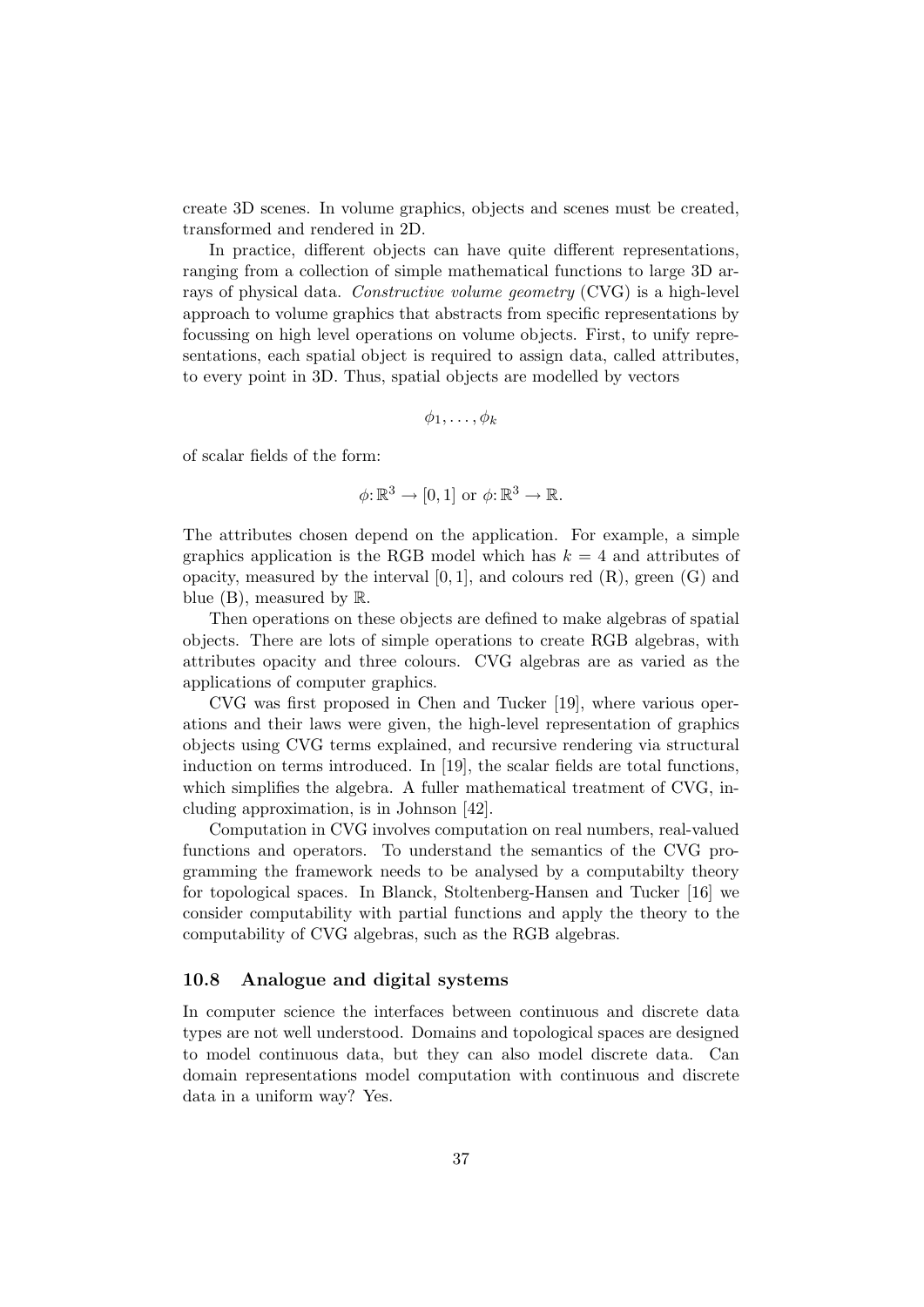Consider analogue and digital data and the interface between them. A data stream is a sequence of data indexed by time. Mathematically, we model data streams by functions

$$
s\colon T\to A
$$

where  $s(t) = \text{datum}$  or measurement from A at time t. The functions may be total or partial.

There are several cases of practical importance to consider, especially the purely digital case:

discrete time 
$$
T = \mathbb{Z}
$$
 and discrete data  $A = \{0, 1\};$ 

and the purely analogue case:

continuous time  $T = \mathbb{R}$  and continuous data  $A = \mathbb{R}$ .

We model computation with these streams by mappings of the form

$$
F: [T \to A] \to [T' \to B]
$$

where  $T, T'$  are time scales and A, B are data types. The stream transformations include analogue-to-digital and digital-to-analogue transformations.

We have seen a number of mathematical tools to tackle the problem of analysing the semantics of analogue versus digital computing and signal processing, starting with domain representations of the reals. In applying domain representations and computability theory we focus on streams and stream transformers that are continuous functions. (The functions may be partial to help model discontinuities in streams.) The interface between analogue and digital computation is studied in [15], using domain representations of spaces with the compact-open topology.

### 10.9 Applications using continuous domains

Let us remind the reader that in this introduction to domain representation theory we have used algebraic domains exclusively and concentrated on our own interests. As emphasised earlier, one can use many types of ordered structure for representation. In particular, A. Edalat has used continuous domains to represent topological spaces in many applications, including several areas we have not discussed here.

The early applications of continuous domain representations focussed on semantic modelling of case studies of mathematical approximation, including iterative maps and integration, see Edalat [24, 25, 26]. This was done without emphasis on computability. A great deal of effort was devoted to using domains to develop software for exact arithmetic on computers.

With the rise of Computable Analysis, later studies of metric spaces in Edalat and Heckmann [27], real numbers in Edalat and Sünderhauf [31] and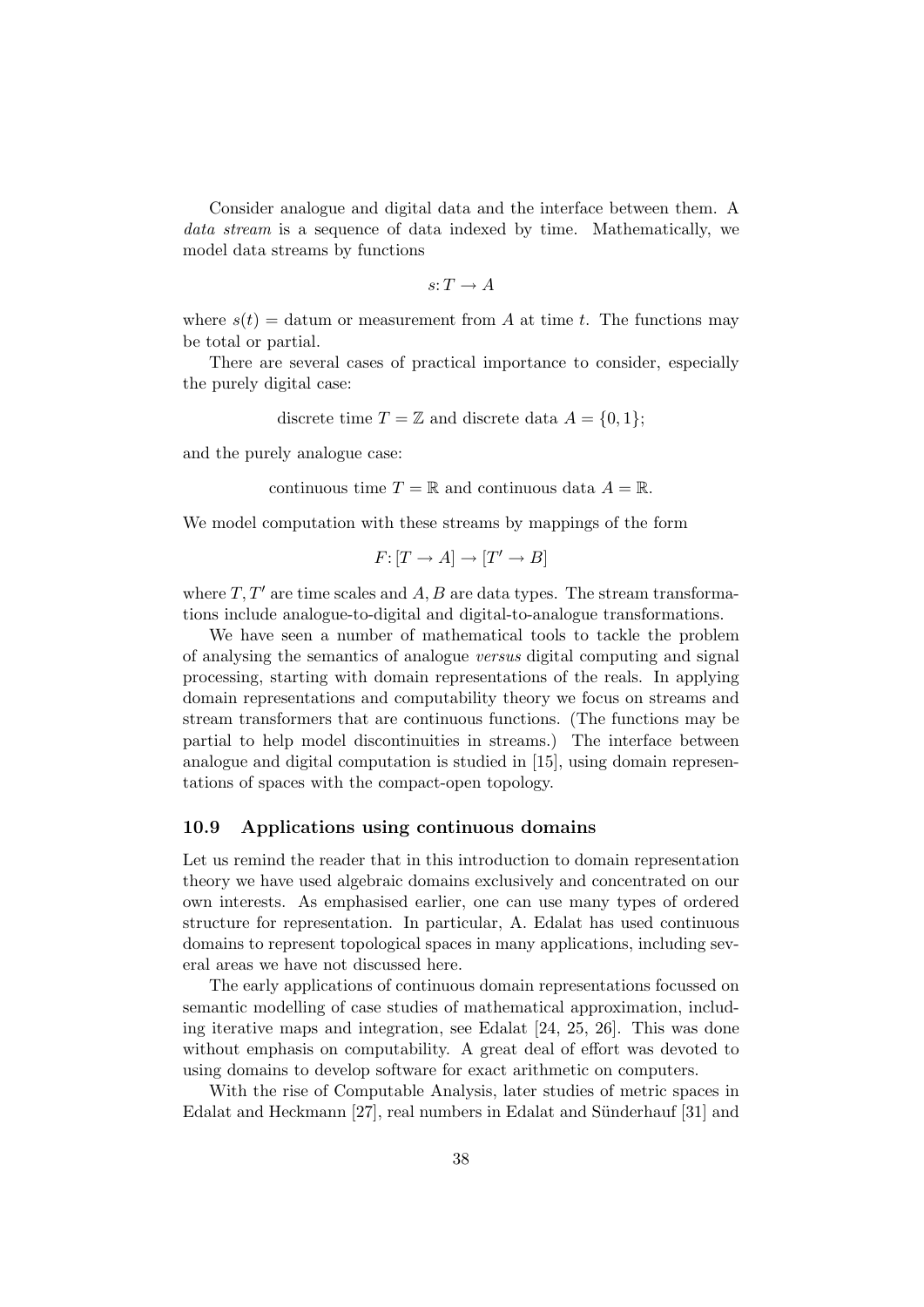Banach spaces in Edalat and Sünderhauf [32] looked at computability and may be compared with approaches based on algebraic domains mentioned above.

Recently, new subjects have been started. There is extensive work on computational geometry and Constructive Solid Geometry (CSG), which is a modelling technique well-established in CAD, see Edalat and Lieutier [28]. CSG is a precursor to CVG mentioned in subsection 10.7. Some first steps into the rich and vast subject of calculus and solving differential equations have been also taken in [29, 30].

The use of continuous domains has the advantage that often (but not always)  $D<sup>R</sup>$  may be chosen as the set of maximal elements of D and the definition of representability is then reformulated in these terms. A disadvantage is that the theory of continuous domains is more involved. We have stuck to algebraic cpos and domains because of their simplicity and the fact that they arise from our consideration of approximation structures. Moreover, it is well known that every continuous cpo is a retract of an algebraic cpo. It follows that the two approaches of using continuous representations or merely algebraic representations are essentially equivalent.

### References

- [1] G. Alefeld and J. Herzberger, Introduction to Interval Computations, Academic Press, New York, 1983.
- [2] C. E. Aull and R. L. Owen (editors), Handbook of the History of General Topology, Volume 1, Kluwer Academic Publishers, Dordrecht, 1997.
- [3] C. E. Aull and R. L. Owen (editors), Handbook of the History of General Topology, Volume 2, Kluwer Academic Publishers, Dordrecht, 1998.
- [4] A. Bauer, A relationship between equilogical spaces and type two effectivity, *Mathematical Logic Quarterly* 48 (2002),  $1 - 15$ .
- [5] A. BAUER, L. BIRKEDAL AND D. S. SCOTT, Equilogical spaces, Theoretical Computer Science 315 (2004), 35 – 59.
- [6] U. Berger, Total sets and objects in domain theory, Annals of Pure and Applied Logic 60 (1993),  $91 - 117$ .
- [7] J. A. Bergstra, A. Ponse and S. A. Smolka, Handbook of Process Algebra, Elsevier, 2001.
- [8] J. Blanck, Computability on topological spaces by effective domain representations, Uppsala Dissertations in Mathematics 7, 1997.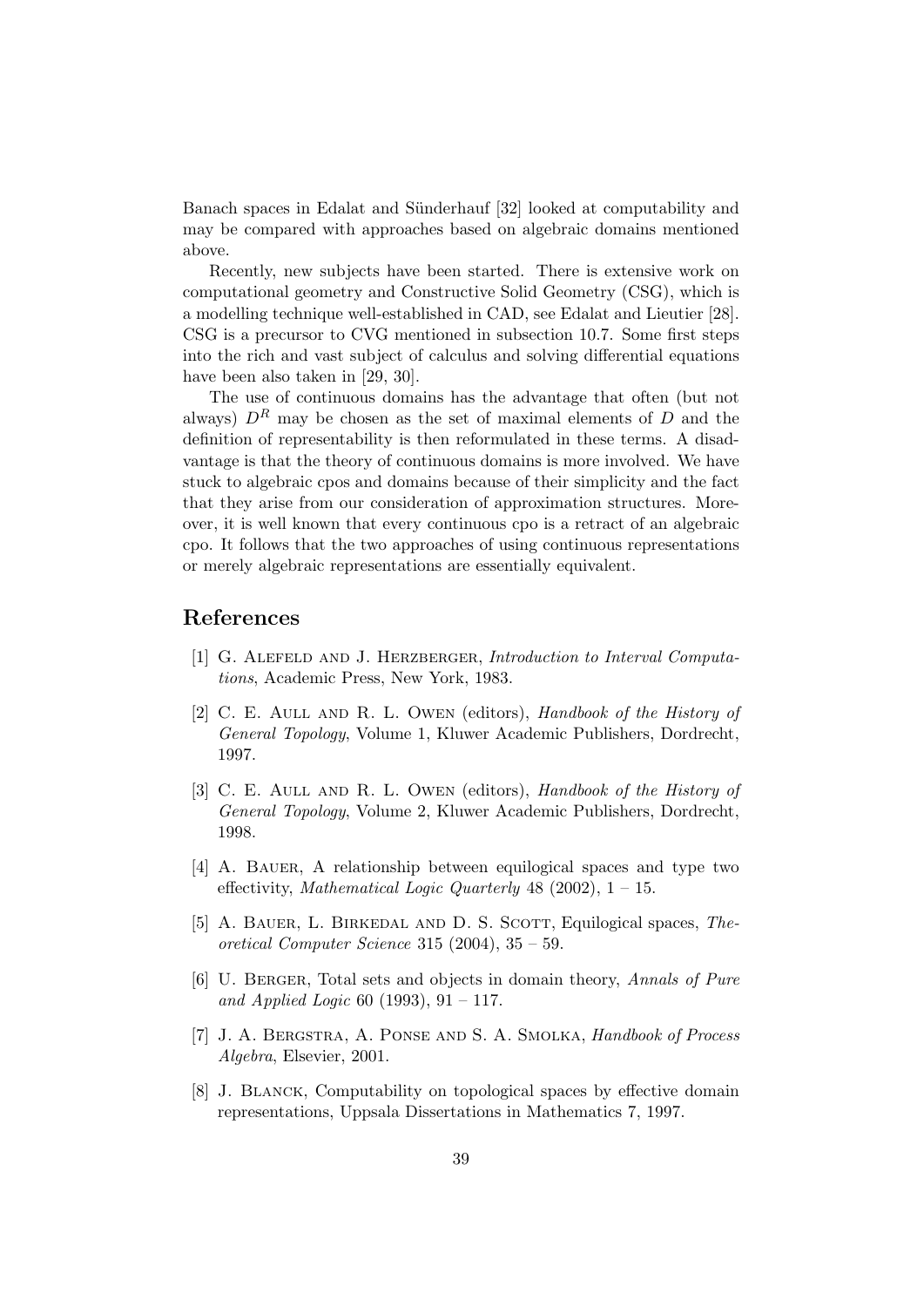- [9] J. Blanck, Domain representability of metric spaces, Annals of Pure and Applied Logic 83 (1997), 225 – 247.
- [10] J. BLANCK, Effective domain representation of  $\mathcal{H}(X)$ , the space of compact subsets, Theoretical Computer Science 219 (1999), 19 – 48.
- [11] J. Blanck, Domain representations of topological spaces, Theoretical Computer Science 247 (2000), 229 – 255.
- [12] J. Blanck, Efficient exact computation of iterated maps, Journal of Logic and Algebraic Programming 64 (2005),  $41 - 59$ .
- [13] J. Blanck, Exact real arithmetic using centered intervals and bounded error, Journal of Logic and Algebraic Programming  $66$  (2006),  $50 - 67$ .
- [14] J. Blanck, Reducibility of Domain Representations and Cantor-Weihrauch Domain Representations, Report CSR 15-2006, Department of Computer Science, Swansea University.
- [15] J. Blanck, V. Stoltenberg-Hansen and J. V. Tucker, Streams, stream transformers and domain representations, in B Moller and J. V. Tucker (eds.), Prospects for Hardware Foundations, Lecture Notes in Computer Science, volume 1546, Springer Verlag, 1998, 27 – 68.
- [16] J. BLANCK, V. STOLTENBERG-HANSEN AND J. V. TUCKER, Domain representations of partial functions, with applications to spatial objects and constructive volume geometry, Theoretical Computer Science 284  $(2002), 207 - 224.$
- [17] L. Blum, F. Cucker, M. Shub, and S. Smale, Complexity and Real Computation, Springer-Verlag, 1998.
- [18] G. S. Ceitin, Algorithmic operators in constructive complete separable metric spaces, Doklady Akademii Nauk SSSR 128, 49 – 52, 1959.
- [19] M. Chen and J. V. Tucker, Constructive volume geometry, Computer Graphics Forum 19 (2000), 281-293.
- [20] F. DAHLGREN, Partial continuous functions and admissible domain representations (extended abstract), in A. Beckman et al. (eds.), Logical Approaches to Computational Barriers, Lecture Notes in Computer Science, volume 3988, 2006, 94 – 104.
- [21] F. Dahlgren, Effective domain representability vs. TTE representability, manuscript, 2006.
- [22] F. DAHLGREN, Effective distribution theory, manuscript, 2006.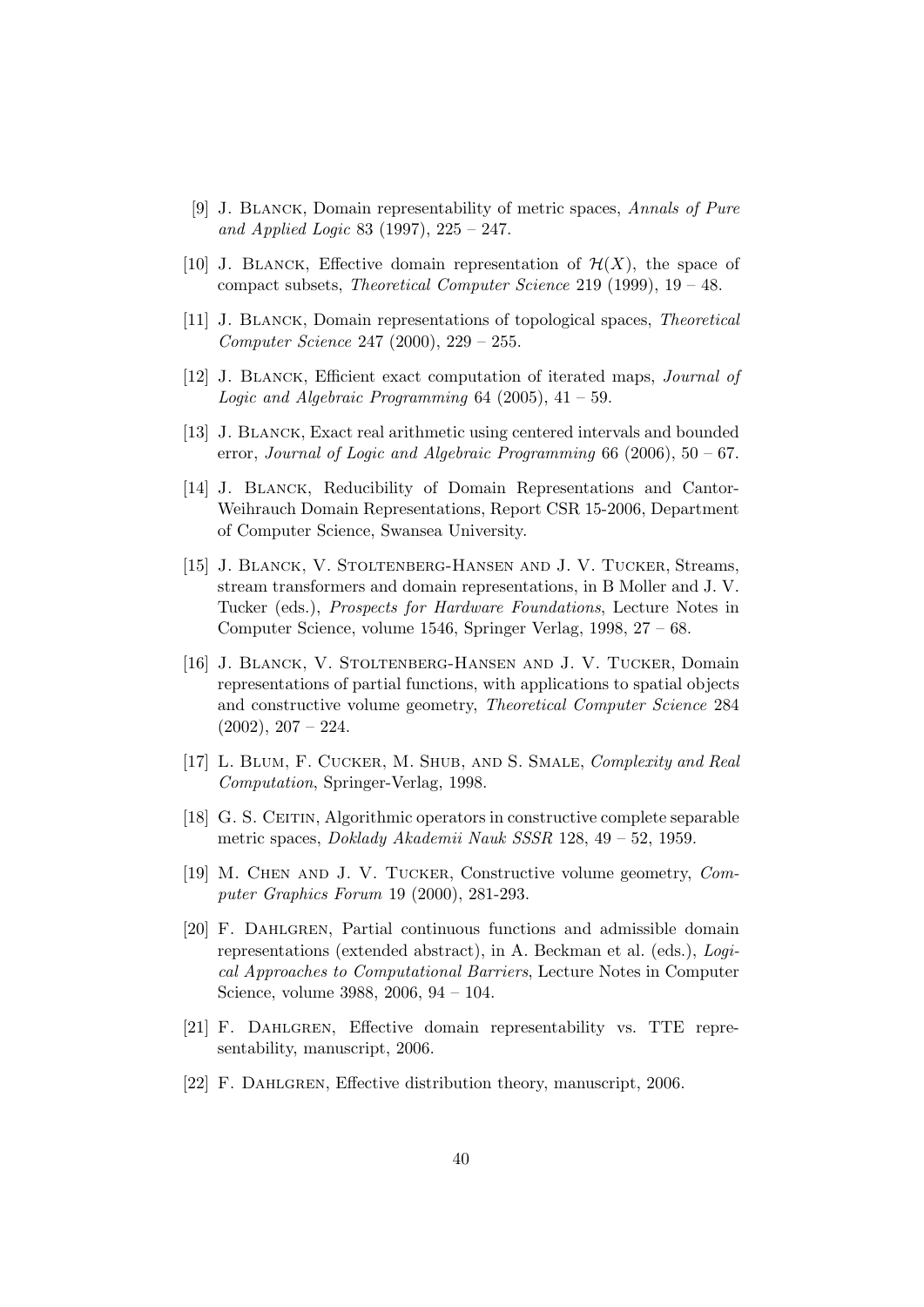- [23] P. di Gianantonio, Real number computability and domain theory, Information and Computation 127 (1996),  $11 - 25$ .
- [24] A. EDALAT, Dynamical systems, measures, and fractals via domain theory, Information and Computation 120 (1995),  $32 - 48$ .
- [25] A. EDALAT, Power domains and iterated function systems, *Information* and Computation 124 (1996), 182 – 197.
- [26] A. Edalat, Domains for computation in mathematics, physics and exact real arithmetic, *Bulletin of Symbolic Logic* 3 (1997),  $401 - 452$ .
- [27] A. EDALAT AND R. HECKMANN, A computational model for metric spaces, Theoretical Computer Science 193 (1998), 53 –73.
- [28] A. Edalat and A. Lieutier, Foundation of a computable solid modeling, Theoretical Computer Science 284 (2002), 319–345.
- [29] A. EDALAT AND A. LIEUTIER, Domain theory and differential calculus (functions of one variable), Mathematical Structures in Computer Science 14 (2004), 771 – 802.
- [30] A. EDALAT AND A. LIEUTIER, A Domain Theoretic Account of Picard's Theorem, in J. Diaz et al. (eds.), Automata, Languages and Programming, Lecture Notes in Computer Science, volume 3142, Springer Berlin, 494–505, 2004.
- [31] A. EDALAT AND P. SÜNDERHAUF, A domain-theoretic approach to computability on the real line, Theoretical Computer Science 210 (1999), 73–98.
- [32] A. EDALAT AND P. SÜNDERHAUF, Computable banach spaces via domain theory, Theoretical Computer Science 219 (1999), 169–184.
- [33] Yu. L. ERSHOV, The theory of A-spaces, Algebra and Logic 12 (1973), 209 – 232.
- [34] Yu. L. Ershov, The model C of the partial continuous functionals, in R. O. Gandy and J. M. E. Hyland (eds.), Logic Colloquium 76, North-Holland, Amsterdam, 1977, 455 – 467.
- [35] Yu. L. Ershov, Theory of Numerations, Monographs in Mathematical Logic and the Foundation of Mathematics, 'Nauka', Moscow, 1977.
- [36] YU. L. ERSHOV, Theorie der Numerierungen III, Zeitschrift für Mathematische Logik und Grundlagen der Mathematik 23 (1977), 289 – 371.
- [37] M. H. ESCARDO, PCF extended with real numbers, *Theoretical Com*puter Science 162 (1996), 79 – 115.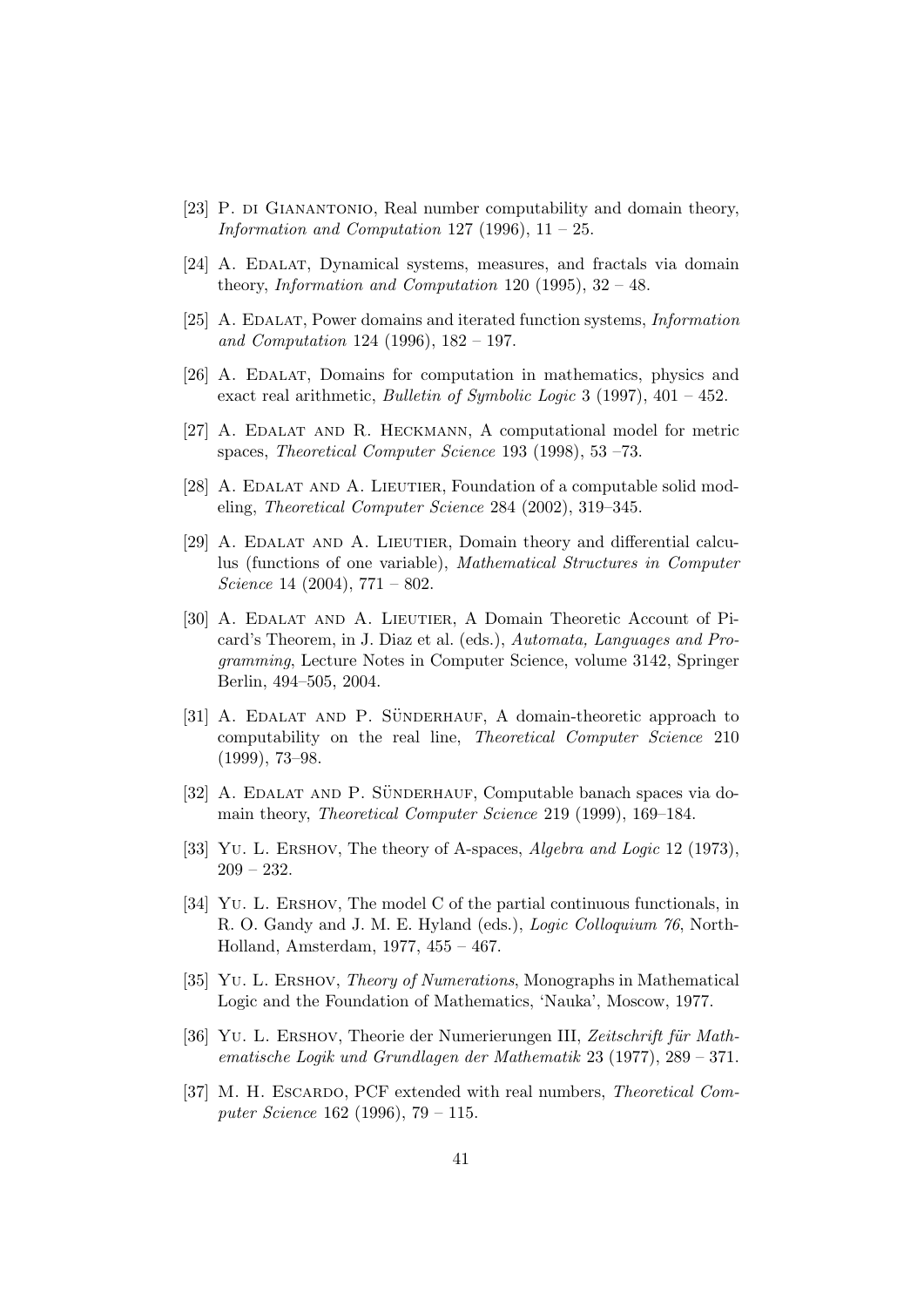- [38] A. FRÖLICH AND J. C. SHEPHERDSON, Effective procedures in field theory, Philosophical Transactions of the Royal Society London. Ser. A. 248 (1956), 407 – 432.
- [39] A. Grzegorczyk, On the definitions of computable real continuous functions, Fundamenta Mathematicae 44 (1957),  $61 - 71$ .
- [40] G. HAMRIN, Effective domains and admissible domain representations, Uppsala Dissertations in Mathematics 42, 2005.
- [41] I. M. JAMES (editor), *History of Topology*, North-Holland, Amsterdam, 1999.
- [42] K. Johnson, The algebraic specification of spatial data types with applications to constructive volume geometry, PhD Thesis, Department of Computer Science, Swansea University, 2006.
- [43] G. KREISEL, D. LACOMBE, AND J. R. SHOENFIELD, Partial recursive functionals and effective operations, in A. Heyting (ed.), Constructivity in Mathematics, North-Holland, Amsterdam, 195 – 207.
- [44] B. A. KUSHNER, Lectures on Constructive Mathematical Analysis, Translations of Mathematical Monographs, v. 60, AMS, Providence, 1984.
- [45] P. KØBER, Uniform domain representations of  $l^p$ -spaces, Mathematical Logic Quarterly 53 (2007), 180 – 205.
- [46] A. H. Lachlan and E. W. Madison, Computable fields and arithmetically definable ordered fields, Proceedings of the American Mathematical Society 24 (1970), 803 – 807.
- [47] D. LACOMBE, Extension de la notion de fonction récursive aux fonctions d'une ou plusieurs variables réelles, I, II, III. Comptes Rendus  $240, 241$  (1955),  $2478 - 2480, 13 - 14, 151 - 155.$
- [48] E. W. MADISON, A note on computable real fields, *Journal of Symbolic Logic* 35 (1970),  $239 - 241$ .
- [49] A. I. MAL'CEV, Cconstructive algebras, I, The Metamathematics of Algebraic Systems. Collected papers: 1936 – 1967, North-Holland, Amsterdam, 1971, 148 – 212.
- [50] M. Menni and A. Simpson, Topological and limit-space subcategories of countably-based equilogical spaces, Mathematical Structures in Computer Science 12 (2002), 739 – 770.
- [51] R. E. MOORE, *Interval Analysis*, Prentice-Hall, Englewood Cliffs, 1966.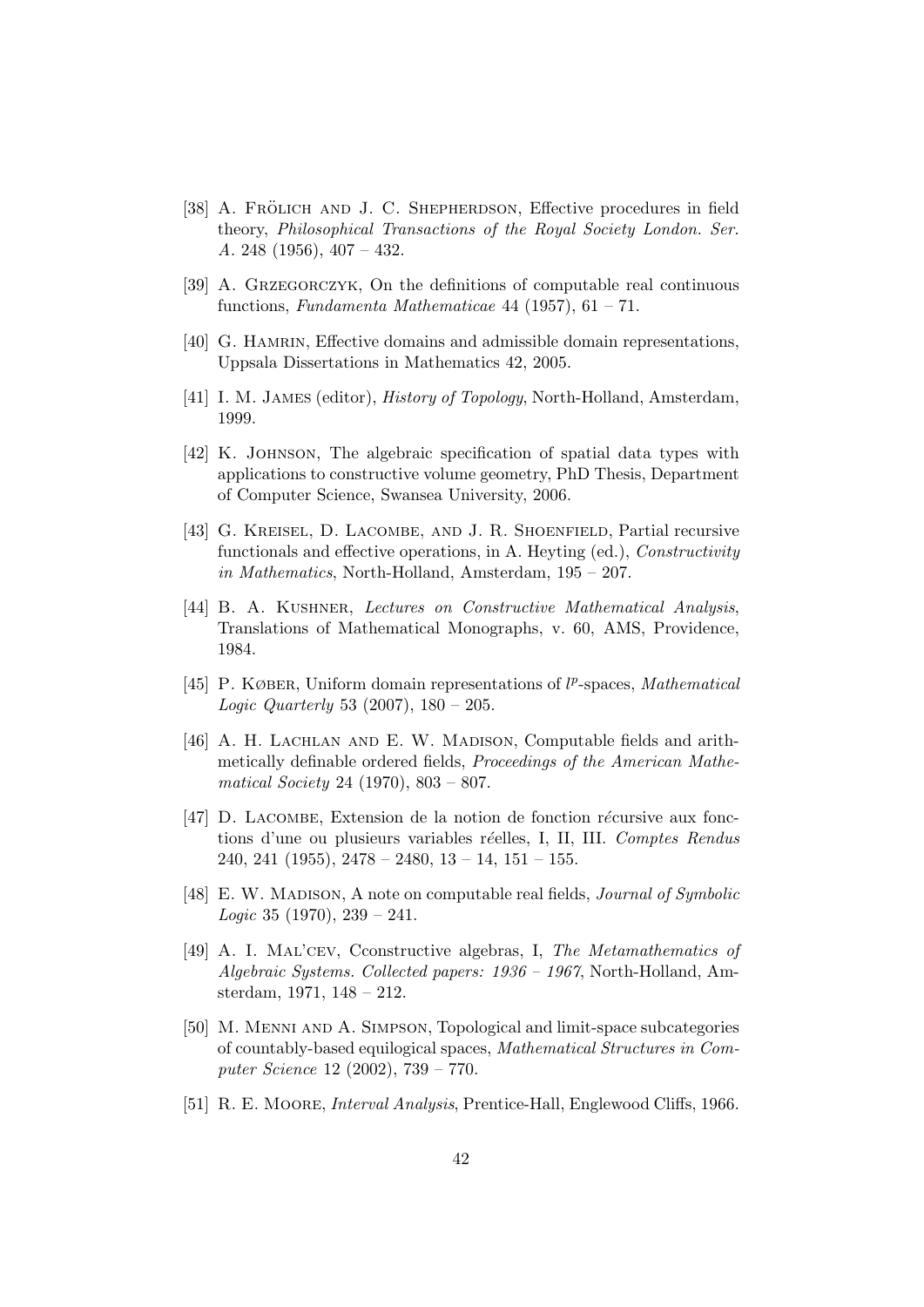- [52] Y. N. Moschovakis, Recursive metric spaces, Fundamenta Mathematicae 55 (1964), 215 – 238.
- [53] D. Normann, Recursion on the Countable Functionals, Springer Lecture Notes in Mathematics 811, 1980.
- [54] D. NORMANN, A hierarchy of domains with totality but without density, in B. Cooper, T. Slaman and S. S. Wainer (eds.), Computability, enumerability, unsolvability, Cambridge University Press, 1996, 233 – 257.
- [55] D. NORMANN, The continuous functionals of finite types over the reals, Elkectronic Notes in Theoretical Computer Science 35 (2000).
- [56] D. Normann, The continuous functionals of finite types over the reals, in K. Keimel, G. Q. Zhang, Y. Liu and Y. Chen (eds.), Domains and Processes, Proc. 1st Intern. Symp. on Domain Theory, Shanghai, China, 1999, Kluwer, Boston, 2001, 103 – 124.
- [57] E. Palmgren and V. Stoltenberg-Hansen, Domain interpretations of Martin-Löf's partial type theory, Annals of Pure and Applied *Logic* 48 (1990),  $135 - 196$ .
- [58] M. B. POUR-EL AND J. I. RICHARDS, Computability in Analysis and Physics, Perspectives in Mathematical Logic, Springer-Verlag, Berlin, 1989.
- [59] H. Rice, Recursive real numbers, Proceedings of the American Mathematical Society 5 (1954), 784 – 791.
- $[60]$  R. SANTIAGO, B. BEDREGAL AND B. ACIÓLY, Formal aspects of correctness and optimality of interval computations, Formal Aspects of Computing 18 (2006), 231 – 243.
- [61] M. SCHRÖDER, Extended admissibility, Theoretical Computer Science 284 (2002), 519 – 538.
- [62] D. S. SCOTT, A theory of computable functionals of higher type, Unpublished notes, Oxford University, 1969.
- [63] D. S. SCOTT, Continuous lattices, in F. W. Lawvere (ed.), Toposes, Algebraic Geometry and Logic, Springer Lecture Notes in Mathematics, volume 274, Springer–Verlag, Berlin, 1972, 97 – 136.
- [64] D. S. SCOTT, A type-theoretical alternative to ISWIM, CUCH, OWHY, Theoretical Computer Science 121 (1993), 411 – 440.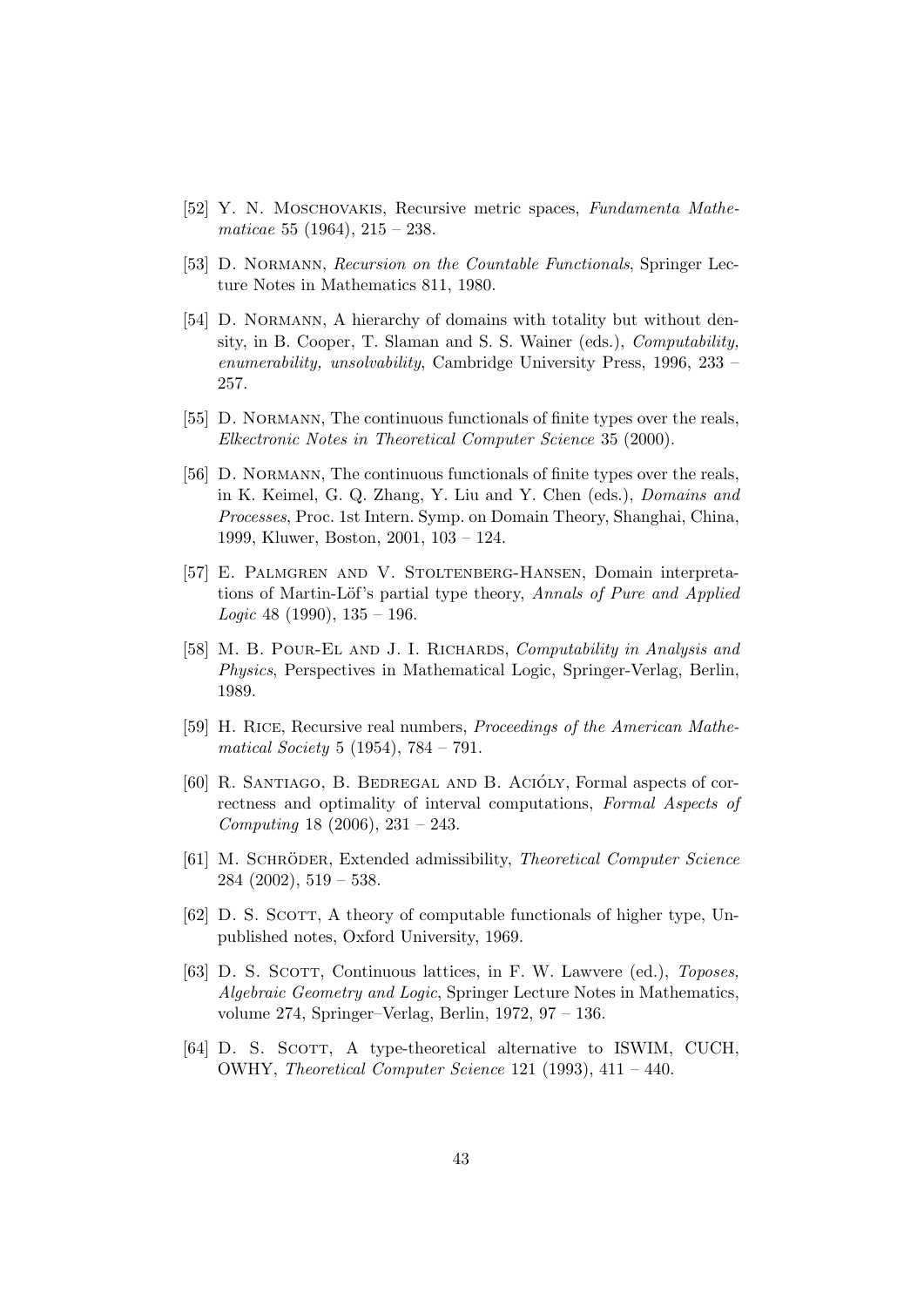- [65] M. B. Smyth, Topology, in S. Abramsky, D. Gabbay, and T. S. E. Maibaum (eds.), Handbook of Logic in Computer Science volume 1, Oxford University Press, 1992, 641 – 751.
- [66] D. Spreen, Effective inseparability in a topological setting, Annals of Pure and Applied Logic 80 (1996), 257 - 275.
- [67] D. Spreen, On effective topological spaces, Journal of Symbolic Logic 63 (1998), 185 - 221.
- [68] D. Spreen, Representations versus numberings: on the relationship of two computability notions, Theoretical Computer Science 262 (2001),  $473 - 499.$
- [69] D. Spreen and H. Schulz, On the Equivalence of Some Approaches to Computability on the Real Line, in K. Keimel, G. Q. Zhang, Y. Liu and Y. Chen (eds.), Domains and Processes, Proc. 1st Intern. Symp. on Domain Theory, Shanghai, China, 1999, Kluwer, Boston, 2001, 67–101.
- [70] V. STOLTENBERG-HANSEN, I. LINDSTRÖM AND E. R. GRIFFOR, Mathematical Theory of Domains, Cambridge University Press, 1994.
- [71] V. STOLTENBERG-HANSEN AND J. V. TUCKER, Complete local rings as domains, Centre for Theoretical Computer Science, University of Leeds, Report 1.85, Leeds, 1985.
- [72] V. Stoltenberg-Hansen and J. V. Tucker, Complete local rings as domains, Journal of Symbolic Logic 53 (1988), 603 – 624.
- [73] V. Stoltenberg-Hansen and J. V. Tucker, Algebraic equations and fixed-point equations in inverse limits, Theoretical Computer Science 87 (1991),  $1 - 24$ .
- [74] V. Stoltenberg-Hansen and J. V. Tucker, Infinite systems of equations over inverse limits and infinite synchronous concurrent algorithms, in J. W. de Bakker, W. P. de Roever and G. Rozenberg (eds.), Semantics – Foundations and Applications, Lecture Notes in Computer Science, volume 666, Springer Verlag, Berlin, 1993, 531 – 562.
- [75] V. Stoltenberg-Hansen and J. V. Tucker, Effective algebra, in S. Abramsky, D. Gabbay, and T. S. E. Maibaum (eds.), Handbook of Logic in Computer Science volume 4, Oxford University Press, 1995,  $357 - 526$ .
- [76] V. STOLTENBERG-HANSEN AND J. V. TUCKER, Computable rings and fields, in E. Griffor (ed.), Handbook of Computability Theory, Elsevier, 1999, 363 – 447.